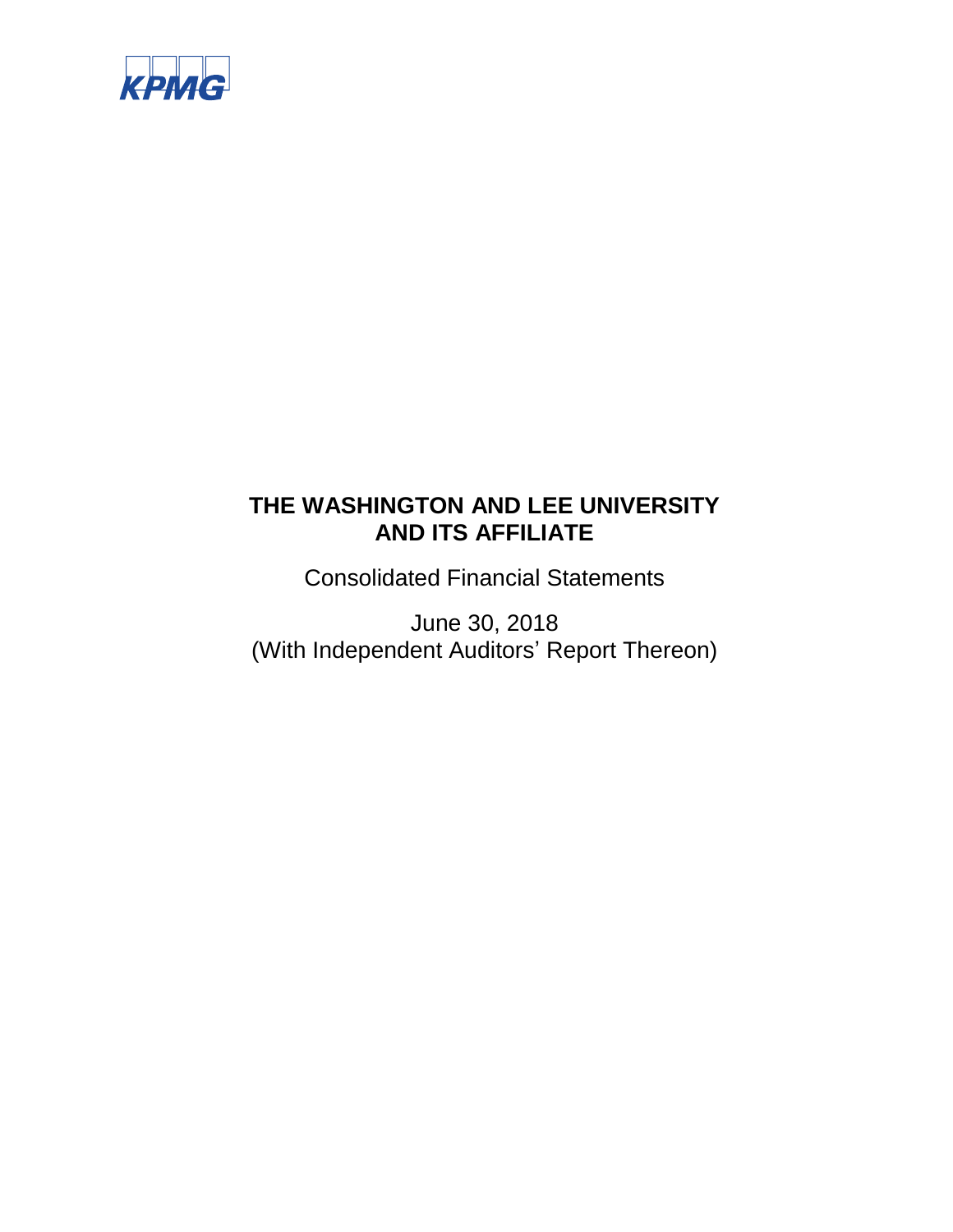June 30, 2018

# **Table of Contents**

|                                                     | Page(s)  |
|-----------------------------------------------------|----------|
| Board of Trustees and Officers (unaudited)          |          |
| Management's Discussion and Analysis (unaudited)    | $2 - 8$  |
| Independent Auditors' Report                        | $9 - 10$ |
| <b>Consolidated Financial Statements</b>            |          |
| <b>Consolidated Statement of Financial Position</b> | 11       |
| <b>Consolidated Statement of Activities</b>         | 12       |
| <b>Consolidated Statement of Cash Flows</b>         | 13       |
| Notes to Consolidated Financial Statements          | 14–41    |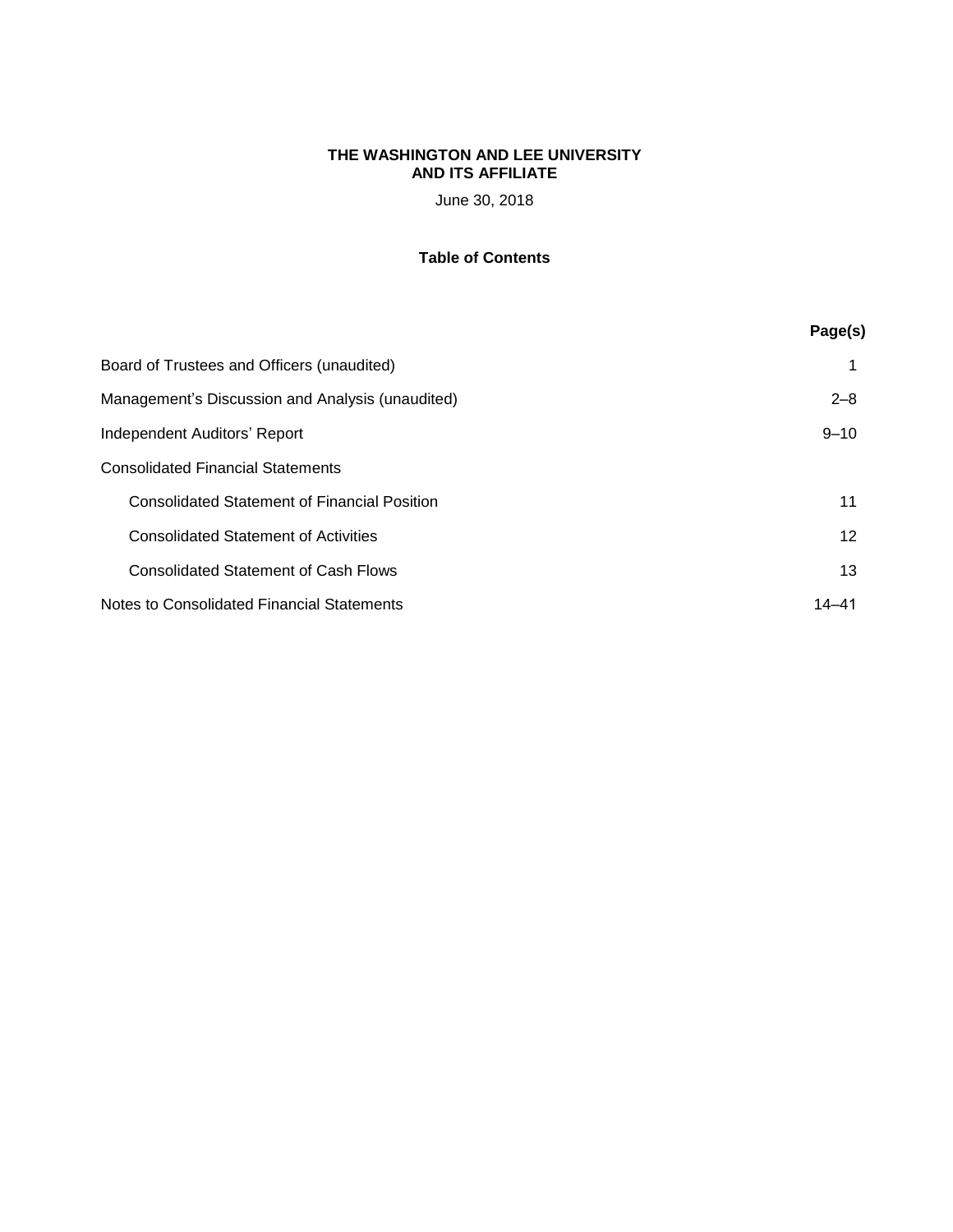# **BOARD OF TRUSTEES**

July 1, 2017 through June 30, 2018

# J. Donald Childress, Rector

| James L. Baldwin          | Joseph W. Luter IV            |
|---------------------------|-------------------------------|
| Dana J. Bolden            | Michael R. McAlevey           |
| Scott B. Boyd             | Marshall B. Miller, Jr.       |
| John P. Case, III         | <b>B.</b> Craig Owens         |
| Mary C. Choksi            | Laurie A. Rachford            |
| J. Lawrence Connolly      | <b>Brodie Gregory Riordan</b> |
| Rogers L. Crain           | Ellen F. Rogowski             |
| <b>Blair Hixson Davis</b> | Bennett L. Ross               |
| James E. Dunn, Jr.        | Helen H. Sanders              |
| Christopher C. Dyson      | James R. Small                |
| Dwight H. Emanuelson, Jr. | Todd L. Sutherland            |
| J. Baker Gentry, Jr.      | Rowan G.P. Taylor             |
| R. Allen Haight           | Lizanne Thomas                |
| Clifford K. Holekamp      | William M. Toles              |
| Clay T. Jackson           | Andrea K. Wahlquist           |
| George D. Johnson III     | Christopher H. Williams       |
| David A. Lehman           |                               |

# **PRESIDENT OF THE UNIVERSITY**

William C. Dudley

SECRETARY TREASURER

James D. Farrar, Jr. Steven G. McAllister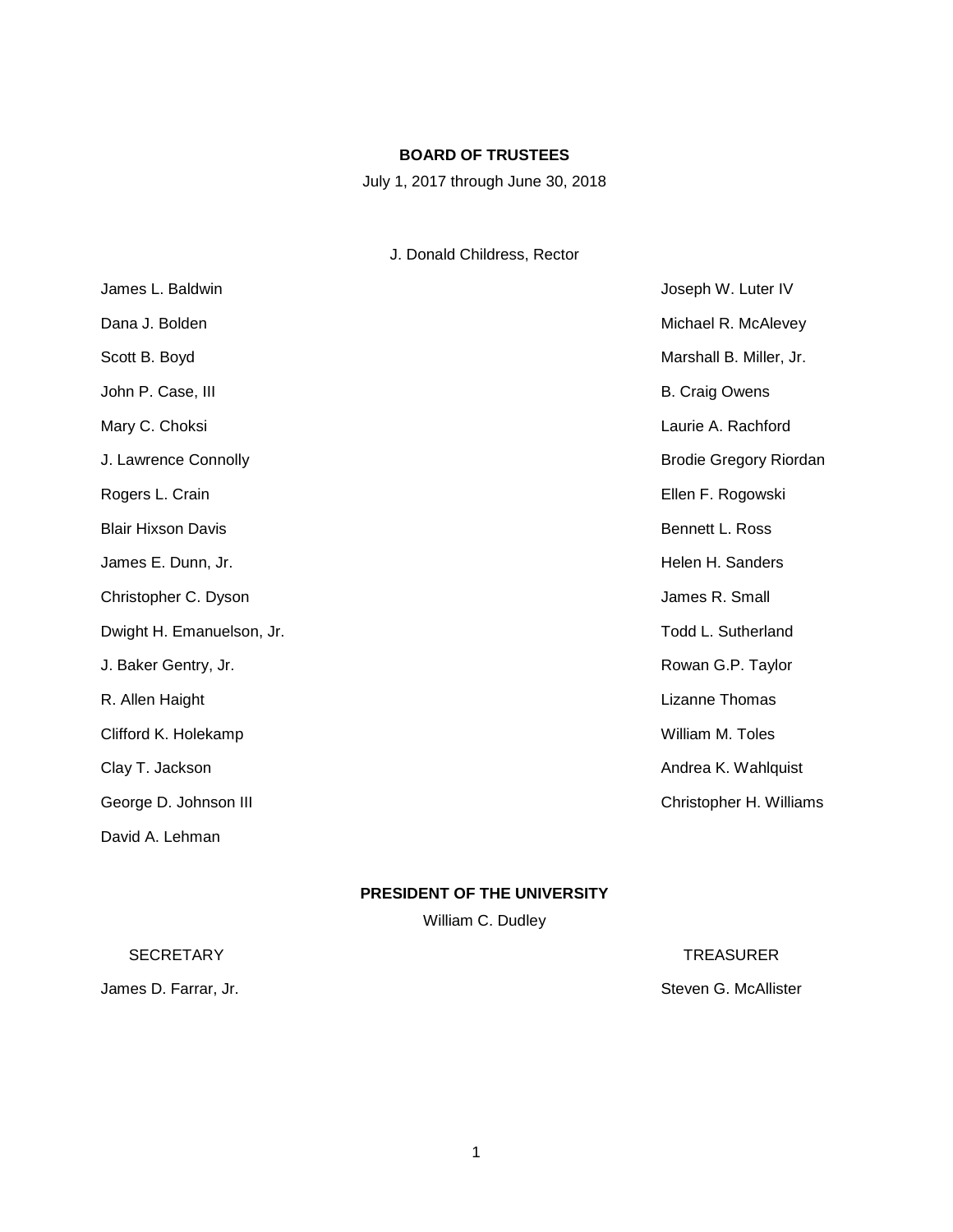#### **Highlights from 2017-18**

- University grants and scholarships were awarded to 50.4% of the undergraduates with the average institutional grant or scholarship award at \$43,048 (84% of tuition and mandatory fees). In 2009, the corresponding figures were 45.8% of undergraduates with average institutional award of \$28,374 (76% of tuition and mandatory fees).
- This past year, the University was able to offer 154 summer Lenfest Grants to faculty to pursue their research and scholarship, 6 full-year Lenfest Sabbaticals and 24 half-year sabbaticals, 101 Johnson Opportunity or Enhancement grants to students for research or other experiential opportunities and well over 200 additional grants to students for summer experiential, research or internship endeavors.
- Endowment (including funds held in trust by others) per Student increased to \$722,992. At June 30, 2008, this value was \$470,918. In other words, this increase in value of 55% has been captured over the past decade even as the endowment has distributed between 4% and 5% of its value annually.
- University completed fundraising for the new Duchossois Athletic and Recreation Center. With a total project budget of \$47.7 million, construction of this important facility began in May 2018. Additionally, began the first phase of the renovation of Woods Creek Apartments, a \$10 million project that will bring the facilities up to the standards of other residential spaces on campus.
- Total endowment assets and funds held in trust by others ended the fiscal year at a new high water mark of \$1.603 billion.
- University received new gifts and pledges of \$46.3 million with \$18.8 million of the total for endowments and \$13.4 million directed to capital projects.
- Annual Fund reached a new high for funds raised, \$10.85 million, with undergraduate alumni participation at 50%.
- Net tuition revenues grew by 4.5% for the year with much stronger enrollment numbers at the Law School driving the majority of the increase.

# **A Plan Takes Shape**

The 2017-18 year was a year of planning, as the University community coalesced in developing a new Strategic Plan. The plan which was adopted by the Board of Trustees in May 2017 is centered around the four "C"s: Community, Curriculum, Citizenship and Campus. The plan features objectives to become needblind as an institution, expand access to curricular and co-curricular opportunities without regard for economic status and ensure that networks are in place to help

every student reach their potential, expand the faculty to grow and enhance academic offerings, recruit a Director of Institutional History and build an Institutional History Museum, as well as to expand Huntley Hall and the Science Center, and create a new Admissions and Financial Aid home among other objectives. The plan is ambitious but attainable.

With this Strategic Plan, we can proceed within the comfort of a strong financial base that has the underpinnings in an endowment that ranks in the top 25 on a per student basis among all colleges and universities. This philanthropic support has substantially altered our revenue mix over the last decade. Since 2009, the percentage of revenues from philanthropic sources (endowment allocation, contributions and trusts held by others distributions) has surpassed that of net tuition. In 2008-09, net tuition accounted for 44% of all revenues while philanthropic sources accounted for 41%. This most recent fiscal year showed net tuition revenues accounting for 37% of all revenues and philanthropic sources for 50% of those revenues. It is also worth noting that net tuition revenues over this period grew by \$7.5 million from \$54.6 million in 2009 to \$62.1 million this past year.

This transition from being primarily a tuition-driven institution to one in which philanthropy acts as the major revenue factor has also led us to give be even more mindful of balancing the risk-return characteristics of the investment portfolio to protect from downside risk while continuing to need exposure to the markets to maximize return. Securing reserves in strong markets to help steady operations when volatility plays a major role in the University's financial planning.

This greater level of revenue diversity benefits the University in ways beyond just financial. The additions made to endowments have increased the number of students we can reach with financial aid. We have also been able to provide greater curricular and co-curricular activities for our students with expansion of summer research grants often in conjunction with a faculty member, Johnson Opportunity grants for study and research and expanded internships throughout the curriculum. Faculty have benefitted from the strengthened financial resources with 154 receiving Summer Lenfest Grant support and 6 receiving Lenfest Sabbatical Funding to make possible year-long sabbaticals while 24 other faculty benefitted from halfyear sabbatical leaves. It has also allowed us to provide funding for student conference travel to present papers on their research as well as the creation of the Advanced Research Cohort, a program that brings a dozen incoming first-year students to the campus in the summer for a five week program to expose them to research in the STEM fields.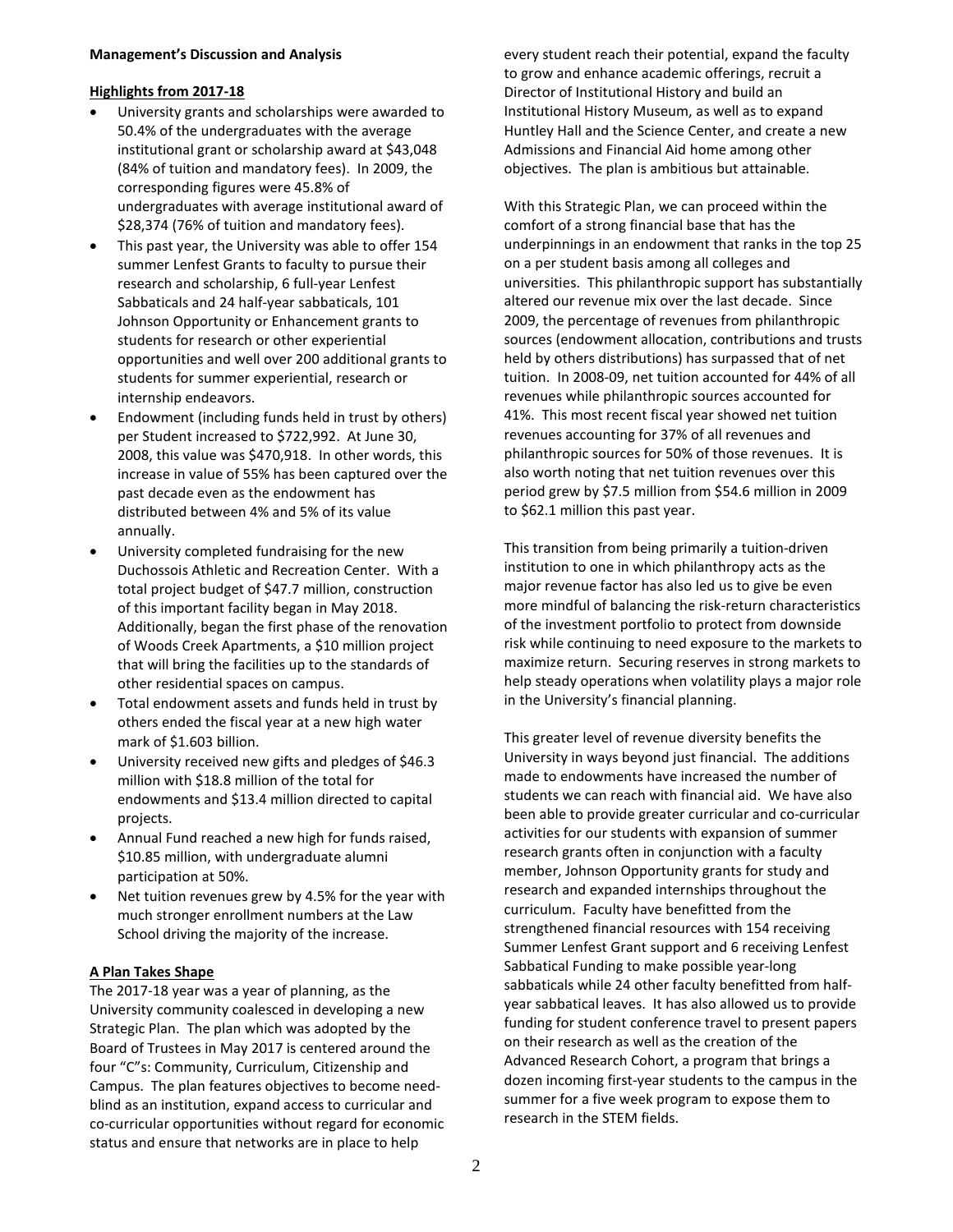Finally, it is worth noting that support of academic and student programs has also translated into improved facilities throughout the campus with nearly \$200 million in new capital investment over the last decade. With the Duchossois Athletic and Recreation Center being completed over the next two years, we will complete the vision of the last strategic plan. The recently adopted strategic plan will lead to the securing of funding to allow for the following projects: the development of the Center for Academic Resources and Pedagogical Excellence, expansion and renovation of Huntley Hall, creation of a new Admissions and Financial Aid facility, renovation of Elrod Commons with the Center for Inclusiveness and Engagement, expansion and renovation of the Science Center, development of a new Institutional History Museum and a new Softball complex. These investments in facilities are critical in building a continued sustainable business model.

The following discussion provides a snapshot of Washington and Lee's financial picture and outlines how fiscal resources provide a strong, student-centered educational experience.

#### **Assets**

Washington and Lee University experienced a 2.8% increase in total assets over the past year. From \$2.019 billion as of June 30, 2017, the University's assets climbed to \$2.075 billion as of June 30, 2018. This continues a strong run of asset growth. Over the last decade, assets have increased by \$593 million. The major asset categories for the University are presented in Figure 1.



#### **Figure 1**

**Endowment:** Our endowment is comprised of two elements: gifts to the University held in the investment pool and Trusts Held by Others. The University's aggregate endowment grew to a new high-water mark of \$1.603 billion at June 30, 2018 (See Fig. 2).



This is up from \$1.547 billion as of June 30, 2017. Investment returns for the internally managed endowment were up with a +10.5% return. This positive return coupled with new gifts and additions to the endowment of \$15.0 million more than offset the allocation from endowment for operating support of \$50.6 million. The internally controlled endowment grew from \$1.070 billion at June 30, 2017 to \$1.129 billion as of June 30, 2018, an increase of \$59.2 million. In contrast to the internal endowment, the market value of Trusts Held by Others decreased modestly by \$3.20 million as stock of The Coca-Cola Company within the Lettie Pate Evans Restricted Fund Trust dropped by 2.2%. This decrease was partially offset by increases of other assets within the trust, as well as, investment gains across the other forty-one trusts held for the benefit of the University. In spite of the very modest decrease in market value, distributions from trusts increased by \$749,000 in FY 2018 to \$15.02 million.

Returns on a nominal basis for endowment funds with external managers well exceeded the University's longterm expected return (10.5% actual versus 7.5% planned). While not yet having adequate peer data to assess this result on a relative basis, the administration is pleased with the performance of the endowment. Over the longer term, the annual return for the ten-year period ended June 30, 2018 of 5.92% exceeds annualized spending from the endowment. If one of the goals of endowment management is to achieve strong long-term returns at lesser volatility, then we believe the Board of Trustees' Investment Committee has achieved this objective. With the most recent performance measurements provided by BNYMellon, W&L portfolio performance has exceeded the Global 60/40 benchmark on the 1, 3, 5 and 10-year basis with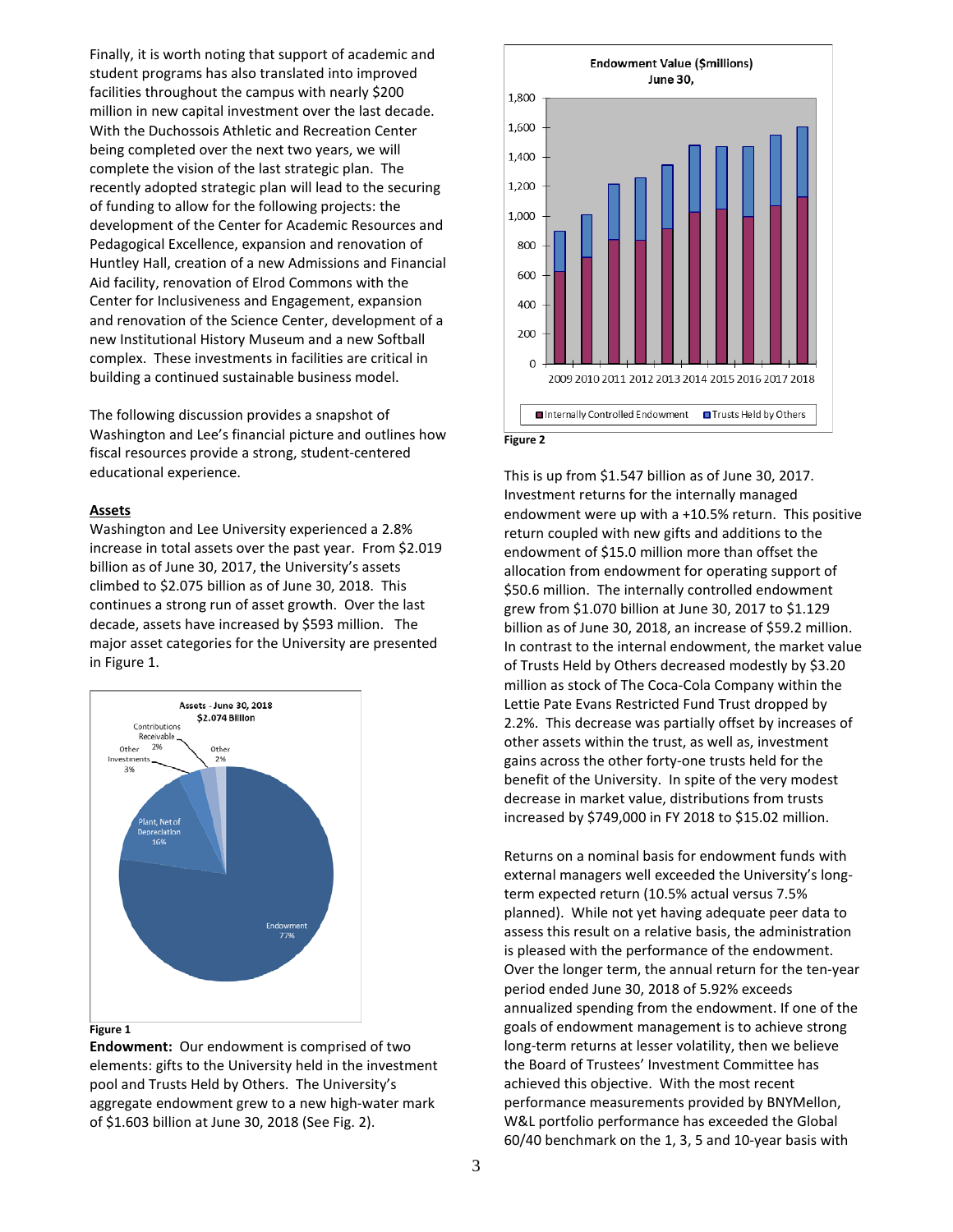annualized volatility of the W&L portfolio at just 75% of the benchmark portfolio.

**Physical Facilities:** The University's physical facilities represent the second largest financial investment. Unlike the endowment and trusts held by others, the University's physical plant does not appreciate over time but requires constant upkeep and preservation. At the same time, the investment in facilities is necessary to continue to create stimulating learning and social environments for our students and faculty.

During the 2017-18 year, the University began construction of the new Duchossois Athletic and Recreation Center as well as the renovation of Woods Creek Apartments. Significant funding of the Duchossois Athletic and Recreation Center comes from fundraising with the balance funded through allocations from operations and debt. Woods Creek Apartments will be financed through new debt.

Moving forward, investment in facilities will continue to be structured to meet the University's strategic objectives. The Strategic Plan that was approved in May 2018 includes twelve major capital projects to be completed over the next decade. These include expansion and renovation of Huntley Hall, a new Admissions and Financial Aid Center, a Museum for Institutional History, the expansion and renovation of the Science Center complex, the development of the Center for Academic Resources and Pedagogical Excellence and a Softball Field Complex among others. Funding for these projects will be through a combination of fundraising, operating allocations and new debt with fundraising being the most significant component.

**Contributions Receivable:** Many significant gifts to the University are structured to be paid in over a period of time (typically no more than five years). These commitments become Contributions Receivable from an accounting perspective. Often during a campaign period, the University will see this asset grow as major contributions and commitments are made. Following a campaign, it is often the case that this asset declines from year-to-year as pledge payments are made and there is not as significant gift flow as during the campaign period. This is the case for W&L. As of June 30, 2018, contributions receivable were valued at \$48.3 million. This is down from \$53.2 million at June 30, 2017, reflecting the payments made on pledges from the most recent campaign while also accounting for new pledge commitments received over the succeeding three years.

**Other Investments:** The last major asset within the University's financial structure is categorized as "Other Investments". These are primarily split interest

arrangements by which a donor gives the University a sum of money to invest and manage. The donor receives an income interest from these investments for a specified period of time after which Washington and Lee receives the remainder of the invested funds to support University operations. These investments totaled \$51.0 million at the end of this most recent fiscal year, down slightly from \$51.3 million at the end of fiscal year 2017. The decrease reflects the combination of distributions to beneficiaries and maturities of certain trusts partially offset by new agreements and investment return.

#### **Liabilities**

On the other side of the ledger, the University has liabilities totaling \$259.8 million. Three types of liabilities comprise 91% of this total: debt, future annuity payments and postretirement benefits. (See Fig. 3)



#### **Figure 3**

**Debt:** Washington and Lee University's largest liability is long-term debt that has been incurred over the years to support capital building projects. With the last issuance in 2015, debt at the University climbed to \$201 million. In the three years since, principal repayment and amortization of premiums has reduced the long-term debt by \$14.9 million. Over the past year, the University made \$4.26 million of payments toward principal and \$8.37 million in interest payments. Total debt now stands at \$186.3 million and is composed of six different instruments, all being tax-exempt issues through either the Virginia College Building Authority or the Lexington City Industrial Development Authority. Of the outstanding debt at June 30, 2018, 85% is fixed rate and 15% is variable rate debt. Maturities extend to 2043 with interest rates ranging for fixed rate debt from 2.25% to 5.75%. It is worth noting that the 1998 and 2001 VCBA Notes, totaling \$90.2 million are noncallable.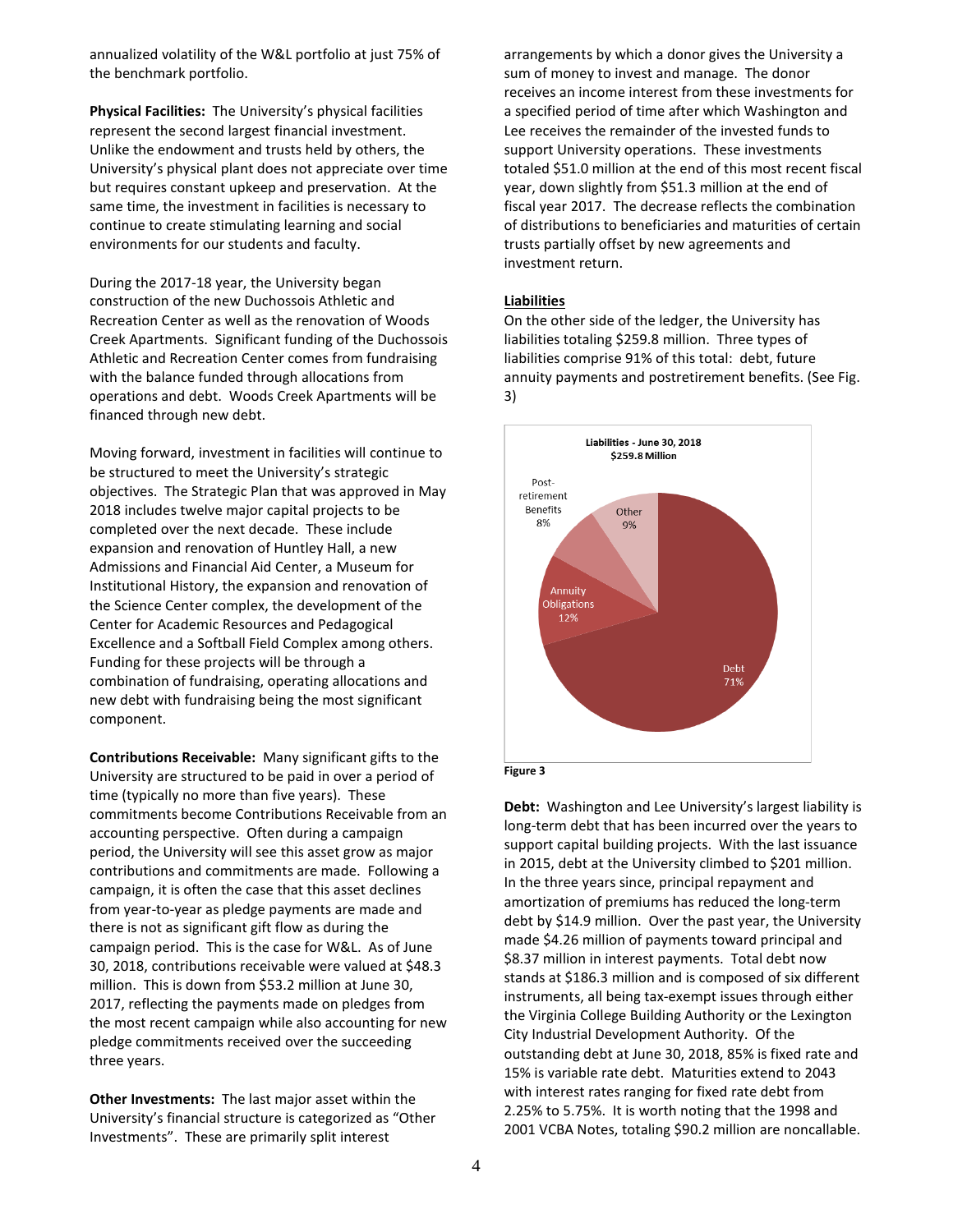It should also be noted that in August 2018, the University issued additional debt in two series. Series A included \$22.5 million of new money debt to fund the renovations to Woods Creek Apartments and partially fund the Duchossois Athletic and Recreation Center. Series A also refunded the 2010 Lexington IDA note moving it from variable rate to fixed rate debt. The Series B debt refunded the 2015B VCBA variable rate demand bonds with a variable rate bank loan from Century Bank. The amortization structure of the principal for both refundings remained the same as the original instruments.



As part of the debt issuance process, the University has sought and maintained credit ratings with Moody's Investor Services and S&P. Currently, the University's debt is rated Aa2 and AA by Moody's and S&P, respectively. Both of these ratings include a "Stable" outlook from the agencies. Importantly, these strong ratings reflect outside agencies' evaluations of the University's financial health and its ability to repay its obligations.

As identified, Debt has played a role in our ability to invest in facilities; however, we want to ensure that debt is used responsibly and does not overburden the budget. As such we have had a long-standing debt policy that identifies a prudent range of debt for the University. With total debt service (principal plus interest payments) at 7.5% of operating expenses, the University falls comfortably within the institutional debt service parameter range of 4% to 10% of operations.

Debt will certainly play a role with the recently approved strategic plan. In fact, initial planning identifies the likely need for approximately \$80 million of new debt to support the capital investments envisioned in the plan over the next decade (we do not anticipate aggregate total debt to exceed \$250 million over this horizon). As we look at future debt issues, we will continue to remain mindful of the limits created through our debt policy and current ratings from S&P and Moody's.

**Future Annuity Payments:** The split interest instruments mentioned above create a liability based upon expected future payments to the donor. As of June 30, 2018, this liability was recorded at \$32.2 million. It is reasonable to assume that the University would welcome an increasing liability in this area, since it would reflect a growing deferred-giving program, which would lead to greater financial support in the future.

**Postretirement Benefits:** Finally, the University has maintained a postretirement health benefits plan for those employees who serve 10 years or more and retire from the University. This commitment creates an annual expense for the program as well as a future obligation. This obligation, as actuarially calculated, now stands at \$20.1 million, up from \$19.6 million at June 30, 2017. This benefit is paid expensed annually through operations and the plan is not funded. The University altered this plan for employees hired after April 1, 2003, to shift to a defined contribution plan for employees rather than a defined benefit plan. This will lead to an elimination of this obligation over the very long-term.

#### **Net Assets**

In the corporate world, assets minus liabilities reveal the enterprise's equity. Within higher education, this "equity" is referred to as net assets which are further broken down into three components: Unrestricted Net Assets, Temporarily Restricted Net Assets and Permanently Restricted Net Assets.

**Unrestricted Net Assets:** These funds can be expended if necessary, and as such, they carry the greatest level of flexibility for the University to meet its long-term obligations. The build-up of these funds results from operating surpluses, the creation of quasi-endowments from large unrestricted gifts (97 such endowments today) and the development of reserves over the years. The University saw this class of net assets increase by \$17.4 million to \$375.4 million at June 30, 2018.

**Temporarily Restricted Net Assets:** These funds are fully expendable but restricted by a purpose, timeframe for use or through accumulated gains of permanently restricted endowments. Examples are gift funds restricted for support of student financial aid, deferred giving arrangements under which the University has an obligation to make payments to beneficiaries before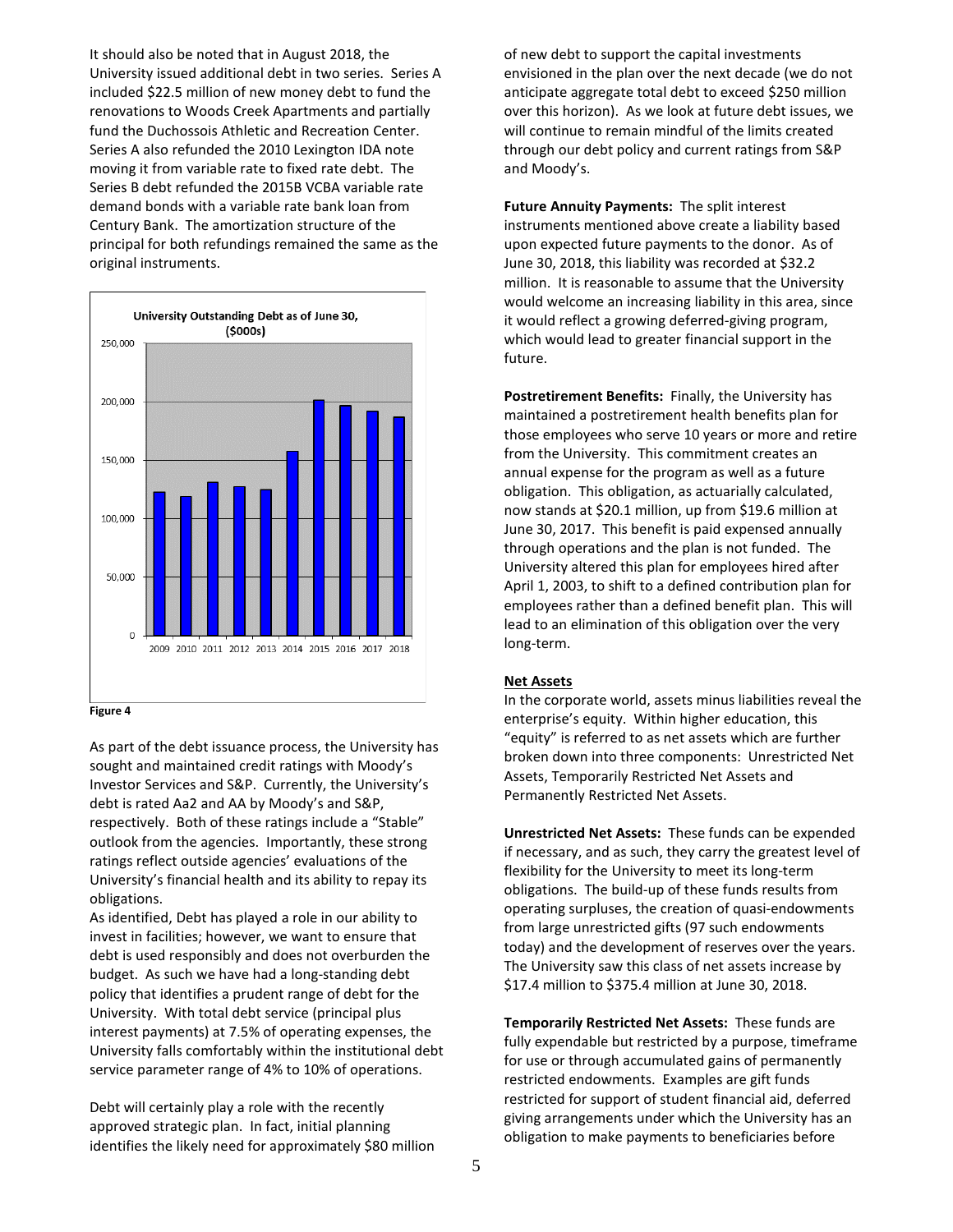receiving the remainder value to meet the donor's intent and unspent endowment allocations intended for programmatic purposes. These net assets also increased significantly this year from \$420.4 million to \$455.3 million as of June 30, 2018, largely a result of the strong investment return environment.

**Permanently Restricted Net Assets:** These funds are given by a donor with the express condition that the original value of the gift is not to be expended by the University. Instead, the funds are invested and the University benefits from the investment return on the funds. At Washington and Lee, these funds are the underpinnings of the endowment and include twentynine outside trusts and 1,280 donor-restricted endowments. The value of this net asset component increased by \$7.3 million to \$984.2 million. Table 1 summarizes the University's Statement of Financial Position.

| Table 1                                  |    |           |
|------------------------------------------|----|-----------|
| Summary                                  |    |           |
| <b>Statement of Financial Position</b>   |    |           |
| June 30, 2018 (\$000s)                   |    |           |
| Assets:                                  |    |           |
| Cash and Cash Equivalents                | Ś  | 15,662    |
| <b>Accounts and Notes Receivable</b>     |    | 12,563    |
| Contributions Receivable, net            |    | 48,251    |
| Inventories                              |    | 1,672     |
| Investments                              |    | 1,199,401 |
| Funds Held in Trust by Others            |    | 474,098   |
| Assets Restricted to Investment in Plant |    | 2,477     |
| Land, Buildings and Equipment, net       |    | 320,591   |
| <b>Total Assets</b>                      | \$ | 2,074,715 |
| Liabilities:                             |    |           |
| Accounts and Other Payables              | Ś  | 12,035    |
| <b>Accrued Compensation</b>              |    | 4,252     |
| <b>Student and Other Deposits</b>        |    | 994       |
| Deferred Revenue                         |    | 1,478     |
| U.S. Government Grants Refundable        |    | 1,148     |
| <b>Annuity Obligations</b>               |    | 32,170    |
| <b>Asset Retirement Obligations</b>      |    | 687       |
| Capital Lease Obligations                |    | 706       |
| Long-term Debt                           |    | 186,301   |
| Postretirement Benefit Obligations       |    | 20,050    |
| <b>Total Liabilities</b>                 |    | 259,821   |
| <b>Net Assets:</b>                       |    |           |
| Unrestricted                             |    | 375,409   |
| <b>Temporarily Restricted</b>            |    | 455,262   |
| Permanently Restricted                   |    | 984,223   |
| <b>Total Net Assets</b>                  |    | 1,814,894 |
| <b>Total Liabilities and Net Assets</b>  | \$ | 2,074,715 |

#### **Operating Results**

For Washington and Lee, this strong financial base is critical in helping faculty and staff deliver a high quality education and student experience. While endowment resources make an enormous contribution to the revenue stream of the University, they are not the only revenues available to the University as depicted in Figure 5.



#### **Figure 5**

Tuition remains a vital source of operational support; however, it is important to understand the context around costs, stated tuition and net tuition. In 2017-18, the University incurred a cost on average of \$63,386 per student for educational and student services. The stated tuition and mandatory fees rate was \$50,170 and the average tuition and fees paid by families after financial aid was just \$26,970. Every student received a subsidy toward their education of at least \$13,216, and for one-half of the population, the subsidy was expanded through financial aid. This is the financial value proposition of a W&L education and has been and will continue to be an area of focus as the University works to expand accessibility to all qualified applicants without regard to socio-economic status.

In 2017-18, net tuition revenues increased by 4.5% to \$62.1 million. This result occurred as total enrollment grew by 4.8% with the Law School's enrollment increasing by nearly 20% with improvements in its ranking. Financial Aid continues to be a significant priority for the University as one of the new Strategic Plan goals is to become need-blind in undergraduate admissions practices in the coming years. This may result in lower growth in net tuition revenues but greater growth in endowment as a funding source of the University's operations. We believe this will allow the University to continue to attract the very best students.

Table 2 outlines the operating results for the year.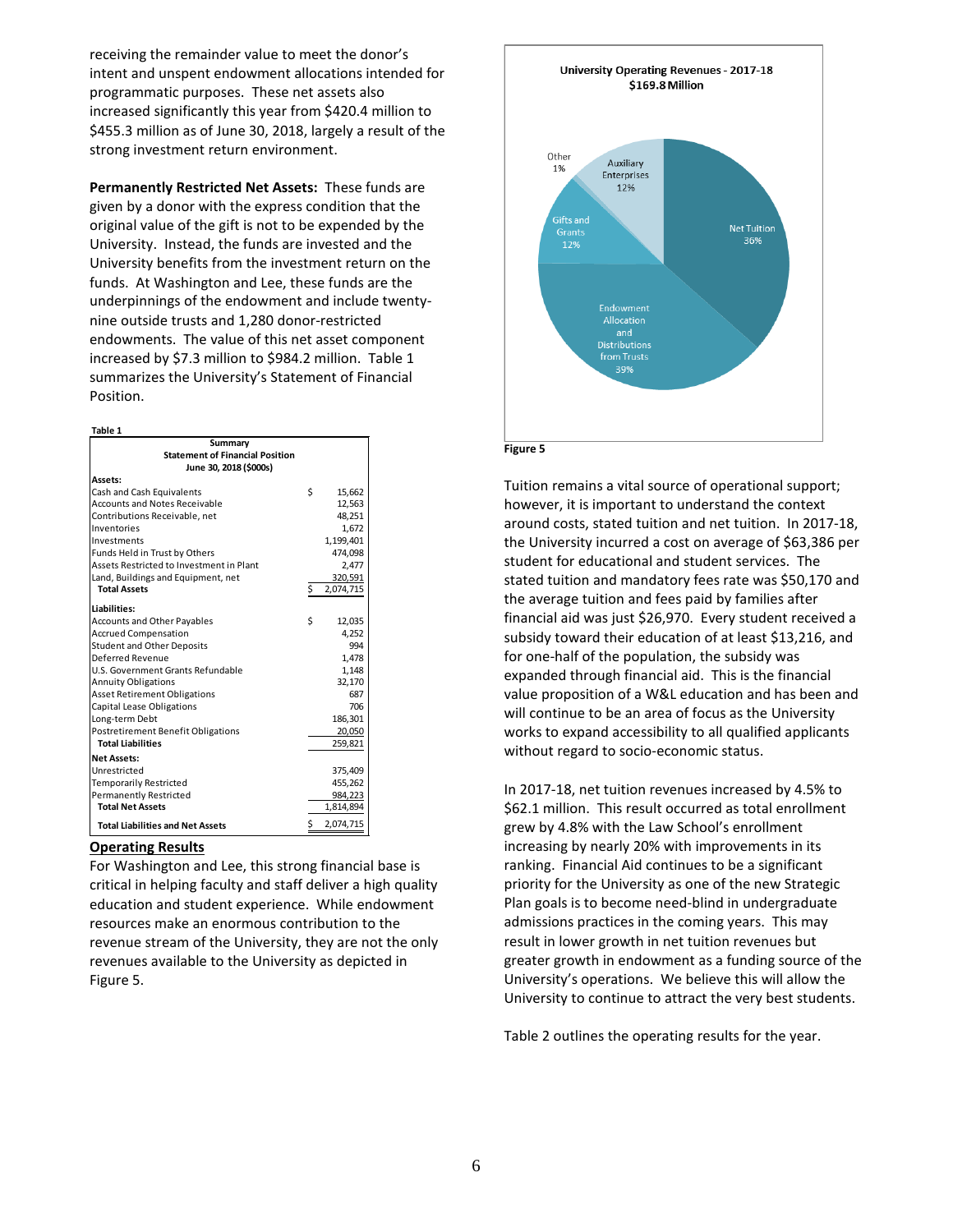**Table 2**

| Summary                                         |    |          |
|-------------------------------------------------|----|----------|
| <b>Statement of Activities</b>                  |    |          |
| June 30, 2018 (\$000s)                          |    |          |
| <b>Revenues:</b>                                |    |          |
| <b>Gross Tuition</b>                            | Ś  | 108,267  |
| Less student financial aid                      |    | (46,197) |
| <b>Net Tuition</b>                              |    | 62,070   |
| <b>Endowment Return Allocated to Operations</b> |    | 50,568   |
| Income from Funds Held in Trust by Others       |    | 15,017   |
| <b>Contributions and Grants</b>                 |    | 20,116   |
| Auxiliary Enterprises (net of \$3,076 of aid)   |    | 20,861   |
| Other                                           |    | 1,186    |
| Total                                           |    | 169,818  |
| <b>Expenses:</b>                                |    |          |
| Instructional                                   |    | 75,770   |
| Academic Support                                |    | 20,044   |
| <b>Student Services</b>                         |    | 14,965   |
| <b>Institutional Support</b>                    |    | 21,404   |
| <b>Financial Aid</b>                            |    | 4,101    |
| <b>Auxiliary Enterprises</b>                    |    | 27,436   |
| Other                                           |    | 2,846    |
| Total                                           |    | 166,566  |
| <b>Operating Surplus</b>                        |    | 3,252    |
| Increase in Net Assets from Non-Operating       |    |          |
| <b>Activities</b>                               |    | 56,429   |
| <b>Change in Net Assets</b>                     | \$ | 59,681   |

In reading the University's operating results, one must look at three pieces to understand the full commitment to Financial Aid at the University. Within revenues, Financial Aid is shown as a reduction of tuition (\$46.20 million); this is also the case with Auxiliary Enterprise revenues which reflect an aid discount of \$3.08 million. Finally, within the Expenses section, there is a line item for Financial Aid that totals \$4.10 million (this amount represents awards that exceed tuition, room and board). On a combined basis, student financial aid awarded by the University in 2017-18 was \$53.37 million reaching 50% of the undergraduate student population and 90% of law students.

Endowment distributions, whether from the defined payout formula or allocations from Trusts Held by Others, accounted for 38.6% of the operating revenues in 2017-18, at \$65.6 million. This source has grown in importance as a portion of the revenue stream (See Fig. 6). As a result, diligence of management of the underlying assets and considerations of payout allocation models are as important, if not more important, than a decade ago. In 2017-18, the University followed its normal spending formula of increasing endowment spending by inflation plus one percent. This yielded a payout rate of 4.69%. Law School endowments retained the supplemental increased payout adopted by the Board of Trustees for a third year; although, the payout for the Law School was able to be reduced from 7.5% payout in 2016-17 to 6.0% in 2017-18.





Current gifts and grants also play a significant role in the University's ability to provide a robust and vibrant educational program. For instance in 2017-18, the Annual Fund exceeded \$10.85 million, a new high water mark for the fund. In addition, the University maintained a high undergraduate alumni participation rate with 50% making gifts. These unrestricted gifts underwrite all aspects of University life. In the aggregate, Washington and Lee received \$20.1 million in expendable contributions and grants in 2017-18 to underwrite operations. If the University had to rely on its endowment to generate the same level of contribution, the University would need an additional \$428 million in endowment funds.

We use these resources to fulfill our core mission – education. As demonstrated in Fig. 7, Instruction and Academic Support (libraries, information technology services, etc.) comprise nearly 60% of total expenses. Fig. 7 also demonstrates that only 13% of expenditures go toward administration, including fundraising. This latter figure was recently affirmed by following the methodology outlined by the American Council of Trustees and Alumni report entitled *How Much is Too Much? Controlling Administrative Costs through Effective Oversight*. In that report, the researchers used a methodology of dividing Institutional Support expenditures by the total of Instruction and Academic Support expenditures. This method led to a ratio for a way to compare schools as well as a way to look at the issue from a trend perspective at the institution. For fiscal year 2017 (the most recent with comparative information), Washington and Lee posted a ratio of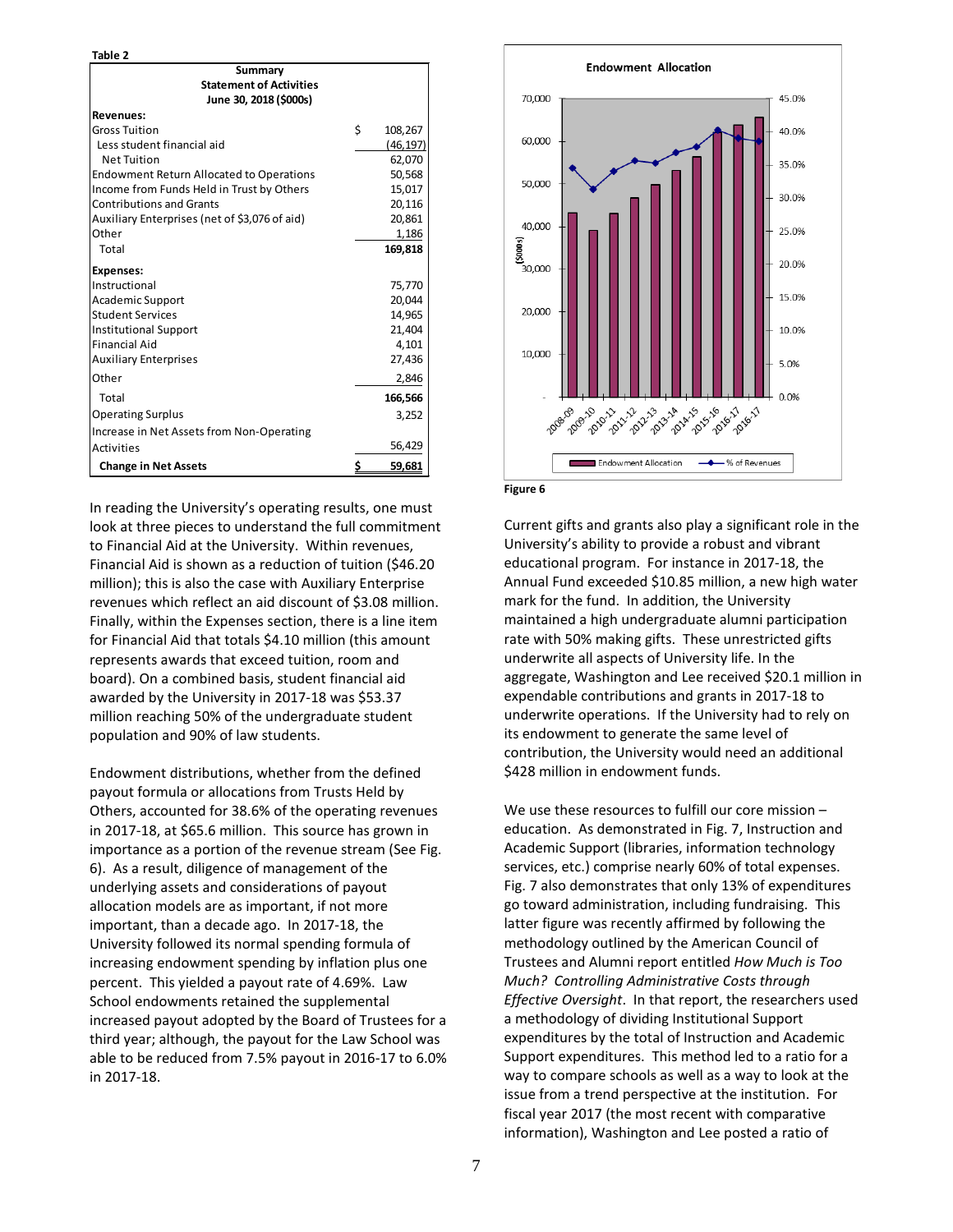0.209. This was the lowest among the Top 25 liberal arts institutions as defined by U.S. News where the mean of the group was 0.327.





As in past years, comparisons of expenses within the "Top 25" group of liberal arts colleges, reveal that Washington and Lee consistently spends a higher percentage of its budget for educational expenses than the peer average (59.5% versus 51.5%). However, the University's aggregate expenses per student fall below the average expense per student of the peers by \$8,500.

Results from Operations reflect an Unrestricted Operating surplus of \$2.415 million versus an Unrestricted Operating surplus of \$2.97 million in 2017. In aggregate when looking at both unrestricted and temporarily restricted operations, the surplus increases to \$3.25 million reflecting an increase in temporarily restricted assets in support of future operations. In budgeting and evaluating our operating results, the University uses a modified cash flow approach rather than GAAP reporting. This excludes a depreciation expense of \$17.05 million but does include principal payments on debt and the annual allocation to capital projects. Additionally, the Board of Trustees approved a change in the University's Reserves Policy in 2014 that has led to an increase in the annual allocation to Capital Reserves, the combination of which should be able to substitute for Depreciation budgeting. This allocation is expected to grow over time providing a long-term best practice solution for construction of the operating budget. Beyond these steps, we also pursue significant fundraising to support specific projects within the capital program as an additional source of funding. We believe that this comprehensive approach to facilities capital management is a reasonable and thoughtful

approach and strengthens our position to avoid a significant accumulation of deferred maintenance.

#### **Summary and Outlook**

This past year was one in which we were able to continue to enjoy the fruits from the success of the last Strategic Plan, including the initiation of the final major component of that plan, the Duchossois Athletic and Recreation Center. Additionally, it was a year in which the community was asked to aspire with the formulation of a new Strategic Plan that is grounded within the culture of financial discipline but will also continue to build the financial strength of the University. Strong enrollments, favorable investment returns and continued philanthropic support of alumni, parents and friends yielded very positive financial outcomes while still being able to invest in the core mission. In short, it was a year that continued to bolster our ability to navigate through the ebbs and flows of the industry.

As we look to the next Strategic Plan, we do so while being mindful of what has worked so well over the years: investing meaningfully in the future of our faculty and students. This core objective has led to an institution that understands its role and place in higher education and remains committed to providing longterm value to its students and alumni. The result is reflected in the accompanying financial statements: an endowment per student that places the University in the top 25 of all higher education institutions in America, a financial aid program that has expanded the level of accessibility to deserving students of lesser means, an academic program that strives consistently to find greater opportunities to engage students in both curricular and co-curricular activities, while being diligent to ensure an even brighter future.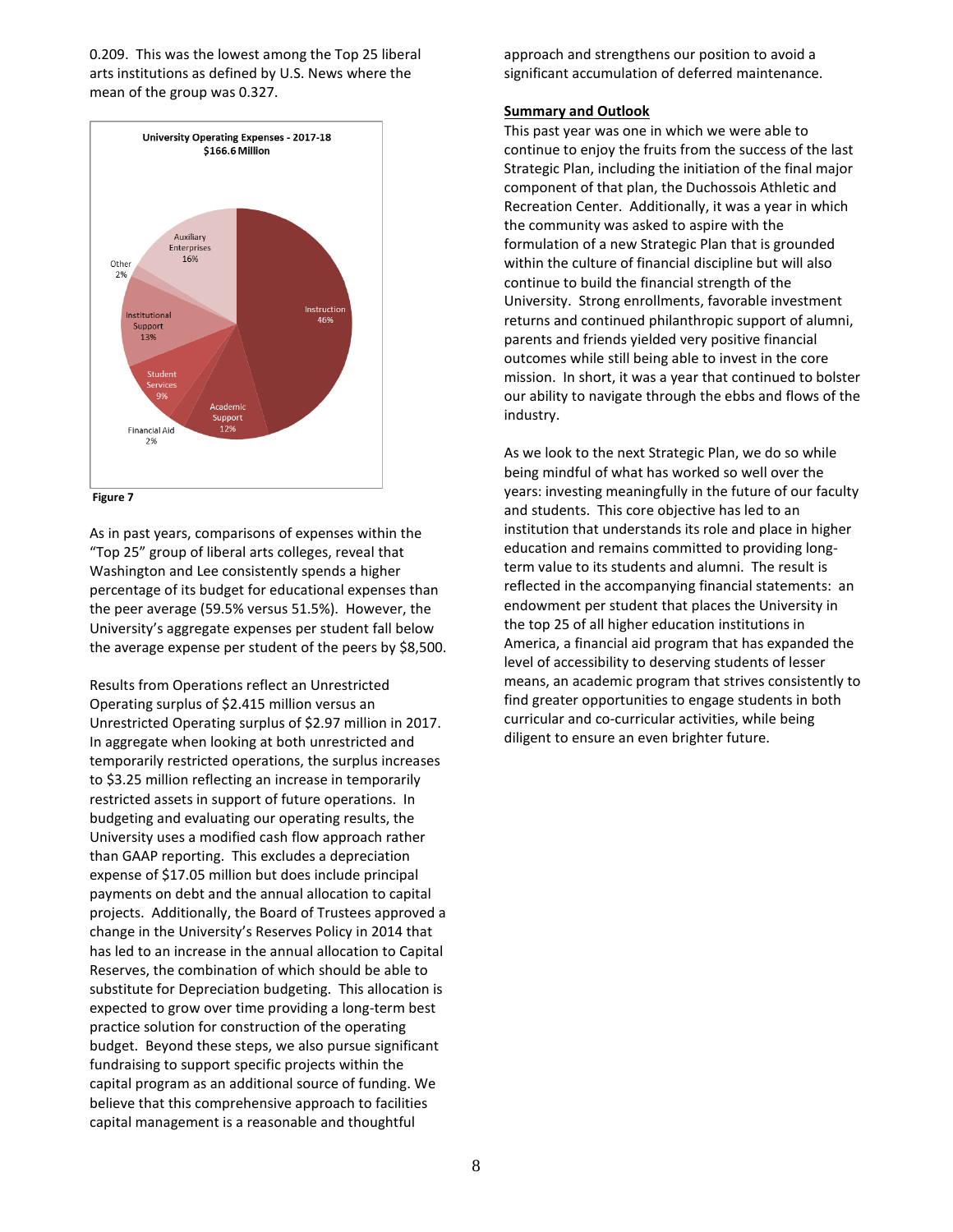

KPMG LLP Suite 2000 1021 East Cary Street Richmond, VA 23219-4023

# **Independent Auditors' Report**

The Board of Trustees The Washington and Lee University:

We have audited the accompanying consolidated financial statements of The Washington and Lee University and its affiliate (the University), which comprise the consolidated statement of financial position as of June 30, 2018, and the related consolidated statements of activities and cash flows for the year then ended, and the related notes to the consolidated financial statements.

# **Management's Responsibility for the Financial Statements**

Management is responsible for the preparation and fair presentation of these consolidated financial statements in accordance with U.S. generally accepted accounting principles; this includes the design, implementation, and maintenance of internal control relevant to the preparation and fair presentation of consolidated financial statements that are free from material misstatement, whether due to fraud or error.

# **Auditors' Responsibility**

Our responsibility is to express an opinion on these consolidated financial statements based on our audit. We conducted our audit in accordance with auditing standards generally accepted in the United States of America. Those standards require that we plan and perform the audit to obtain reasonable assurance about whether the consolidated financial statements are free from material misstatement.

An audit involves performing procedures to obtain audit evidence about the amounts and disclosures in the consolidated financial statements. The procedures selected depend on the auditors' judgment, including the assessment of the risks of material misstatement of the consolidated financial statements, whether due to fraud or error. In making those risk assessments, the auditor considers internal control relevant to the organization's preparation and fair presentation of the consolidated financial statements in order to design audit procedures that are appropriate in the circumstances, but not for the purpose of expressing an opinion on the effectiveness of the organization's internal control. Accordingly, we express no such opinion. An audit also includes evaluating the appropriateness of accounting policies used and the reasonableness of significant accounting estimates made by management, as well as evaluating the overall presentation of the consolidated financial statements.

We believe that the audit evidence we have obtained is sufficient and appropriate to provide a basis for our audit opinion.

# **Opinion**

In our opinion, the consolidated financial statements referred to above present fairly, in all material respects, the financial position of The Washington and Lee University and its affiliate as of June 30, 2018, and the changes in their net assets and their cash flows for the year then ended in accordance with U.S. generally accepted accounting principles.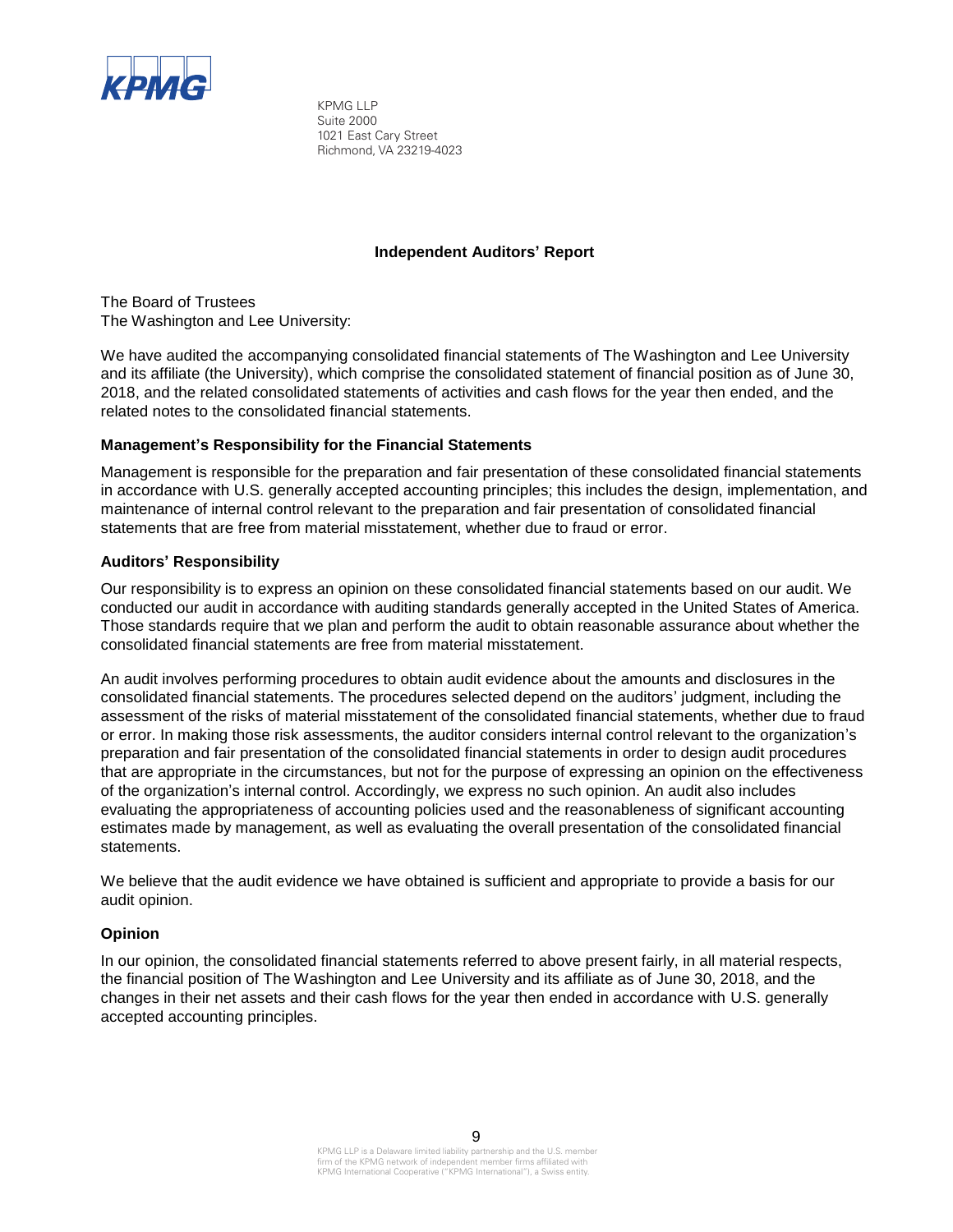

# **Report on Summarized Comparative Information**

We have previously audited the University's 2017 consolidated financial statements, and we expressed an unmodified audit opinion on those consolidated financial statements in our report dated October 24, 2017. In our opinion, the summarized comparative information presented herein as of and for the year ended June 30, 2017 is consistent, in all material respects, with the audited consolidated financial statements from which it has been derived.



October 19, 2018 Richmond, Virginia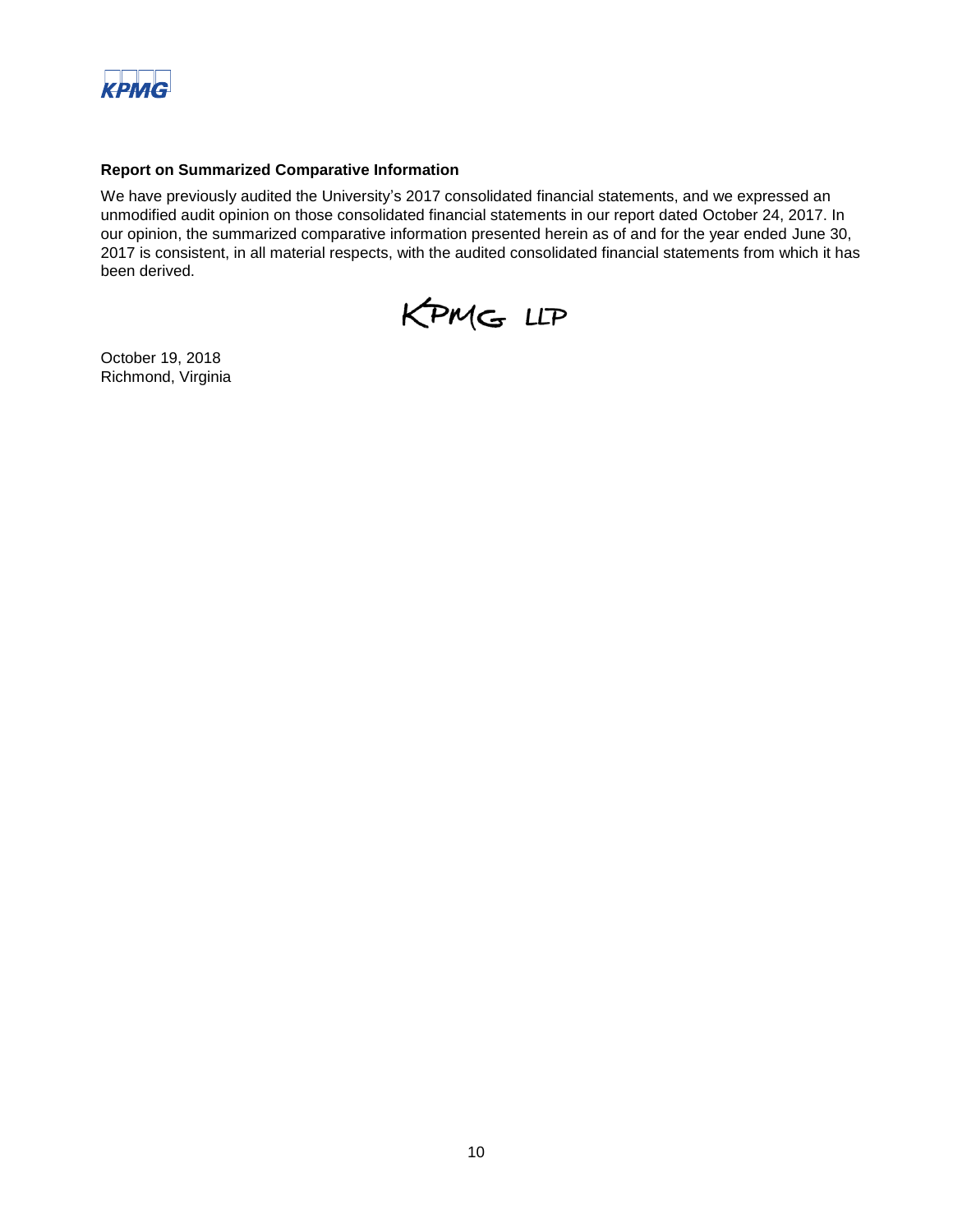Consolidated Statement of Financial Position

June 30, 2018 (with comparative information as of June 30, 2017)

(In thousands)

| <b>Assets</b>                                                     | 2018            | 2017      |
|-------------------------------------------------------------------|-----------------|-----------|
| Cash and cash equivalents                                         | \$<br>15,662    | 5,557     |
| Accounts and other receivables                                    | 6,472           | 7,736     |
| Notes receivable, net                                             | 6,091           | 6,343     |
| Contributions receivable, net                                     | 48,251          | 53,221    |
| Inventories                                                       | 1,672           | 1,351     |
| Investments                                                       | 1,199,401       | 1,141,133 |
| Funds held in trust by others                                     | 474,098         | 477,293   |
| Assets restricted to investment in land, buildings, and equipment | 2,477           | 1,504     |
| Land, buildings, and equipment, net                               | 320,591         | 324,798   |
| <b>Total assets</b>                                               | \$<br>2,074,715 | 2,018,936 |
| <b>Liabilities and Net Assets</b>                                 |                 |           |
| Liabilities:                                                      |                 |           |
| Accounts and other payables                                       | \$<br>12,035    | 10,762    |
| Accrued compensation                                              | 4,252           | 3,804     |
| Student and other deposits                                        | 994             | 770       |
| Deferred revenue                                                  | 1,478           | 1,752     |
| U.S. government grants refundable                                 | 1,148           | 1,367     |
| Split interest agreement obligations                              | 32,170          | 32,575    |
| Asset retirement obligations                                      | 687             | 1,005     |
| Capital lease obligations                                         | 706             | 1,247     |
| Long-term debt                                                    | 186,301         | 190,843   |
| Postretirement benefit obligation                                 | 20,050          | 19,598    |
| <b>Total liabilities</b>                                          | 259,821         | 263,723   |
| Commitments and contingencies                                     |                 |           |
| Net assets:                                                       |                 |           |
| Unrestricted                                                      | 375,409         | 357,972   |
| Temporarily restricted                                            | 455,262         | 420,365   |
| Permanently restricted                                            | 984,223         | 976,876   |
| Total net assets                                                  | 1,814,894       | 1,755,213 |
| Total liabilities and net assets                                  | \$<br>2,074,715 | 2,018,936 |

See accompanying notes to consolidated financial statements.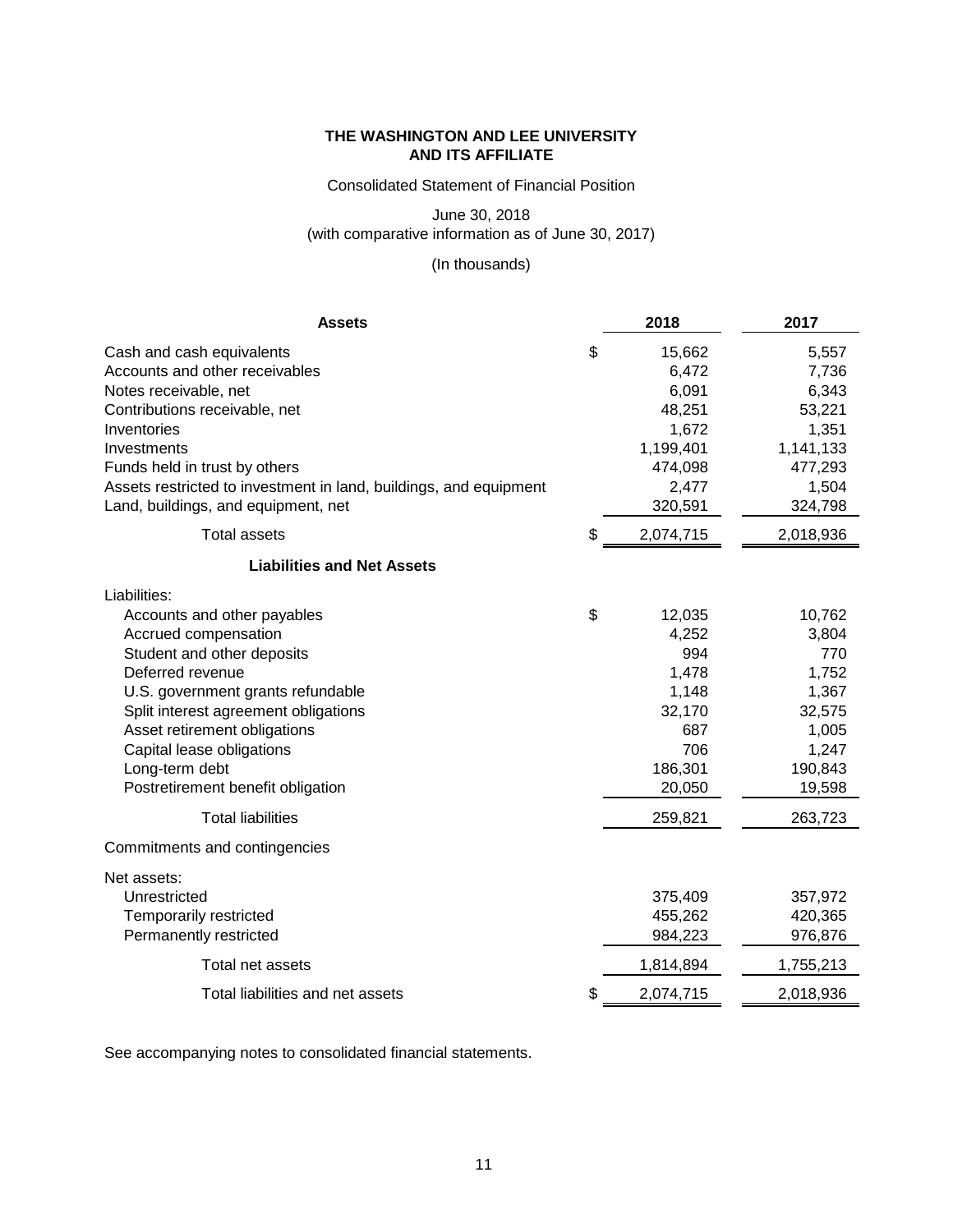Consolidated Statement of Activities

#### Year ended June 30, 2018 (with summarized comparative information for the year ended June 30, 2017)

(In thousands)

|                                                           |                     | 2018                      |                           |           |               |
|-----------------------------------------------------------|---------------------|---------------------------|---------------------------|-----------|---------------|
|                                                           | <b>Unrestricted</b> | Temporarily<br>restricted | Permanently<br>restricted | Total     | 2017<br>Total |
| Operating revenues and gains:                             |                     |                           |                           |           |               |
| Tuition and fees                                          | \$<br>108,267       |                           |                           | 108,267   | 100,913       |
| Less student financial aid                                | (46, 197)           |                           |                           | (46, 197) | (41, 541)     |
|                                                           |                     |                           |                           |           |               |
| Net tuition and fees                                      | 62,070              |                           |                           | 62,070    | 59,372        |
| Endowment return allocated to operations                  | 43,047              | 7,521                     |                           | 50,568    | 49,572        |
| Other investment income                                   | 628                 | 150                       |                           | 778       | 628           |
| Distributions from funds held in trust by others          | 14,970              | 47                        |                           | 15,017    | 14,268        |
| Contributions                                             | 12,817              | 6,291                     |                           | 19,108    | 17,845        |
| Auxiliary enterprises (net of \$3,076 in 2018 and \$2,407 |                     |                           |                           |           |               |
| in 2017 of student financial aid)                         | 20,861              |                           |                           | 20,861    | 20,077        |
| Governmental and other grants                             |                     | 1,008                     |                           | 1,008     | 1,073         |
| Other                                                     | 322                 | 86                        |                           | 408       | 677           |
| Net assets released from restrictions                     | 14,266              | (14, 266)                 |                           |           |               |
| Total operating revenues and gains                        | 168,981             | 837                       |                           | 169,818   | 163,512       |
|                                                           |                     |                           |                           |           |               |
| Operating expenses:                                       |                     |                           |                           |           |               |
| Instruction                                               | 75,770              |                           |                           | 75,770    | 73,746        |
| Research                                                  | 1,899               |                           |                           | 1,899     | 2,114         |
| Public service                                            | 947                 |                           |                           | 947       | 1,056         |
| Academic support                                          | 20,044              |                           |                           | 20,044    | 18,824        |
| Financial aid                                             | 4,101               |                           |                           | 4,101     | 4,363         |
| Student services                                          | 14,965              |                           |                           | 14,965    | 13,971        |
| Institutional support                                     | 21,404              |                           |                           | 21,404    | 19,968        |
| Auxiliary enterprises                                     | 27,436              |                           |                           | 27,436    | 26,877        |
| Total operating expenses                                  | 166,566             |                           |                           | 166,566   | 160,919       |
| Change in net assets from operating activities            | 2,415               | 837                       |                           | 3,252     | 2,593         |
| Nonoperating activities:                                  |                     |                           |                           |           |               |
| Investment return, net of amount allocated to operations  | 10,001              | 35,608                    | 3,158                     | 48,767    | 67,796        |
| Change in value of funds held in trust by others          |                     | 16                        | (2,994)                   | (2,978)   | 191           |
| Split interest agreements, net                            | (24)                | (1,732)                   | (2,660)                   | (4, 416)  | (4, 854)      |
| Contributions                                             |                     | 6,777                     | 9,274                     | 16,051    | 14,002        |
| Net assets released for fixed asset acquisitions          | 6,038               | (6,038)                   |                           |           |               |
|                                                           |                     |                           |                           | 685       |               |
| Postretirement charge other than benefit cost             | 685                 |                           |                           |           | (832)         |
| Other, net                                                | (1,678)             | (571)                     | 569                       | (1,680)   | 132           |
| Total nonoperating activities                             | 15,022              | 34,060                    | 7,347                     | 56,429    | 76,435        |
| Change in net assets                                      | 17,437              | 34,897                    | 7,347                     | 59,681    | 79,028        |
| Net assets:                                               |                     |                           |                           |           |               |
| Beginning of year                                         | 357.972             | 420.365                   | 976.876                   | 1,755,213 | 1.676.185     |
| End of year                                               | \$<br>375,409       | 455,262                   | 984,223                   | 1,814,894 | 1,755,213     |

See accompanying notes to consolidated financial statements.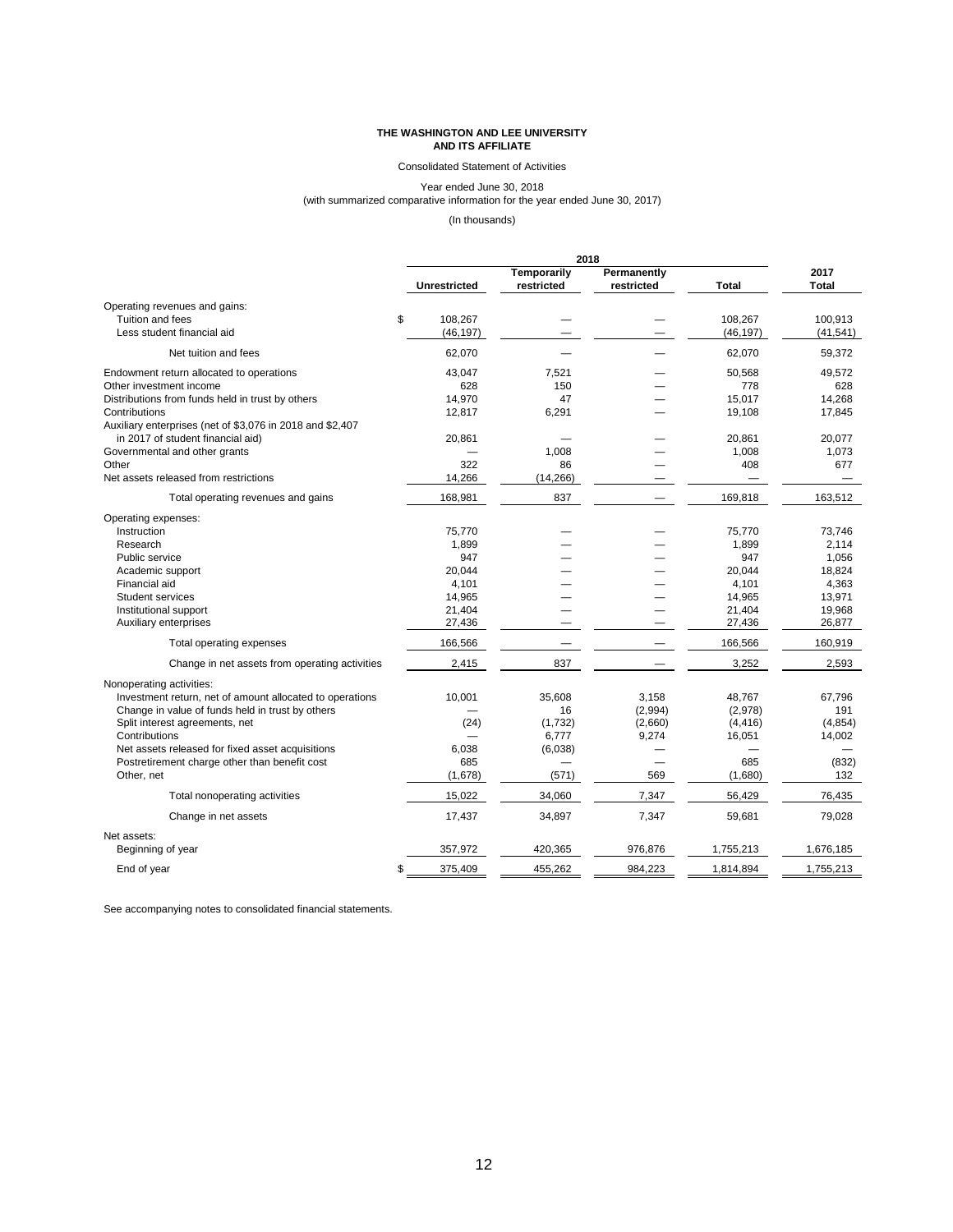#### Consolidated Statement of Cash Flows

Year ended June 30, 2018

(with comparative information for the year ended June 30, 2017)

#### (In thousands)

|                                                                                                                         | 2018           | 2017           |
|-------------------------------------------------------------------------------------------------------------------------|----------------|----------------|
| Cash flows from operating activities:                                                                                   |                |                |
| Change in net assets                                                                                                    | \$<br>59,681   | 79,028         |
| Adjustments to reconcile change in net assets to net cash and cash equivalents used in                                  |                |                |
| operating activities:                                                                                                   |                |                |
| Net realized and unrealized gains on investments                                                                        | (93, 322)      | (111, 570)     |
| Depreciation and amortization                                                                                           | 17,049         | 16,151         |
| Loss on disposal of fixed assets                                                                                        | 1,361          |                |
| Contributions restricted for long-term investment in endowment and plant                                                | (26, 396)      | (22, 542)      |
| Interest and dividends restricted for long-term investment                                                              | (326)          | (559)          |
| Changes in operating assets and liabilities:                                                                            |                |                |
| Accounts and other receivables, net                                                                                     | 1,517          | (2,108)        |
| Contributions receivable, net                                                                                           | 4,971          | 4,908          |
| Inventories                                                                                                             | (324)          | 27             |
| Funds held in trust by others                                                                                           | 3,195          | (191)          |
| Accounts payable and other accrued liabilities                                                                          | 2,334          | (1,878)        |
| Student and other deposits                                                                                              | 224            | 182            |
| Deferred revenue                                                                                                        | (274)          | (369)          |
| U.S. government grants refundable                                                                                       | (218)<br>4,374 | (659)<br>4,058 |
| Split interest agreement obligations<br>Postretirement benefit obligations                                              | 452            | 1,269          |
|                                                                                                                         |                |                |
| Net cash and cash equivalents used in operating activities                                                              | (25, 702)      | (34, 253)      |
| Cash flows from investing activities:                                                                                   |                |                |
| Purchases of land, buildings, and equipment, including interest capitalized                                             | (15, 384)      | (37,087)       |
| Purchases of investments restricted to land, buildings, and equipment                                                   | (13,786)       | (9,503)        |
| Proceeds from sale of investments                                                                                       | 267,903        | 499,232        |
| Purchases of investments                                                                                                | (219, 906)     | (440, 208)     |
| Net cash and cash equivalents provided by investing activities                                                          | 18,827         | 12,434         |
| Cash flows from financing activities:                                                                                   |                |                |
| Principal payments on capital lease obligations                                                                         | (576)          | (583)          |
| Interest and dividends restricted for long-term investment                                                              | 326            | 559            |
| Proceeds from contributions restricted for long-term investment in endowment and plant                                  | 26,411         | 21,874         |
| Payments on split interest agreements                                                                                   | (4,923)        | (3,781)        |
| Principal payments on long-term debt                                                                                    | (4,258)        | (4, 123)       |
| Net cash and cash equivalents provided by financing activities                                                          | 16,980         | 13,946         |
| Net increase (decrease) in cash and cash equivalents                                                                    | 10,105         | (7, 873)       |
| Cash and cash equivalents:                                                                                              |                |                |
| Beginning of year                                                                                                       | 5,557          | 13,430         |
| End of year                                                                                                             | \$<br>15,662   | 5,557          |
| Supplemental disclosure of cash flow information:<br>Cash paid during the year for interest, net of amounts capitalized | \$<br>8,368    | 8,436          |
|                                                                                                                         |                |                |

Noncash investing and financing activities, in thousands:

At June 30, 2018 and 2017, \$506 and \$1,119, respectively, of fixed asset purchases were included in accounts payable and other payables.

At June 30, 2018 and 2017, the University incurred capital lease obligations of \$35 and \$536, respectively, for equipment leases.

See accompanying notes to consolidated financial statements.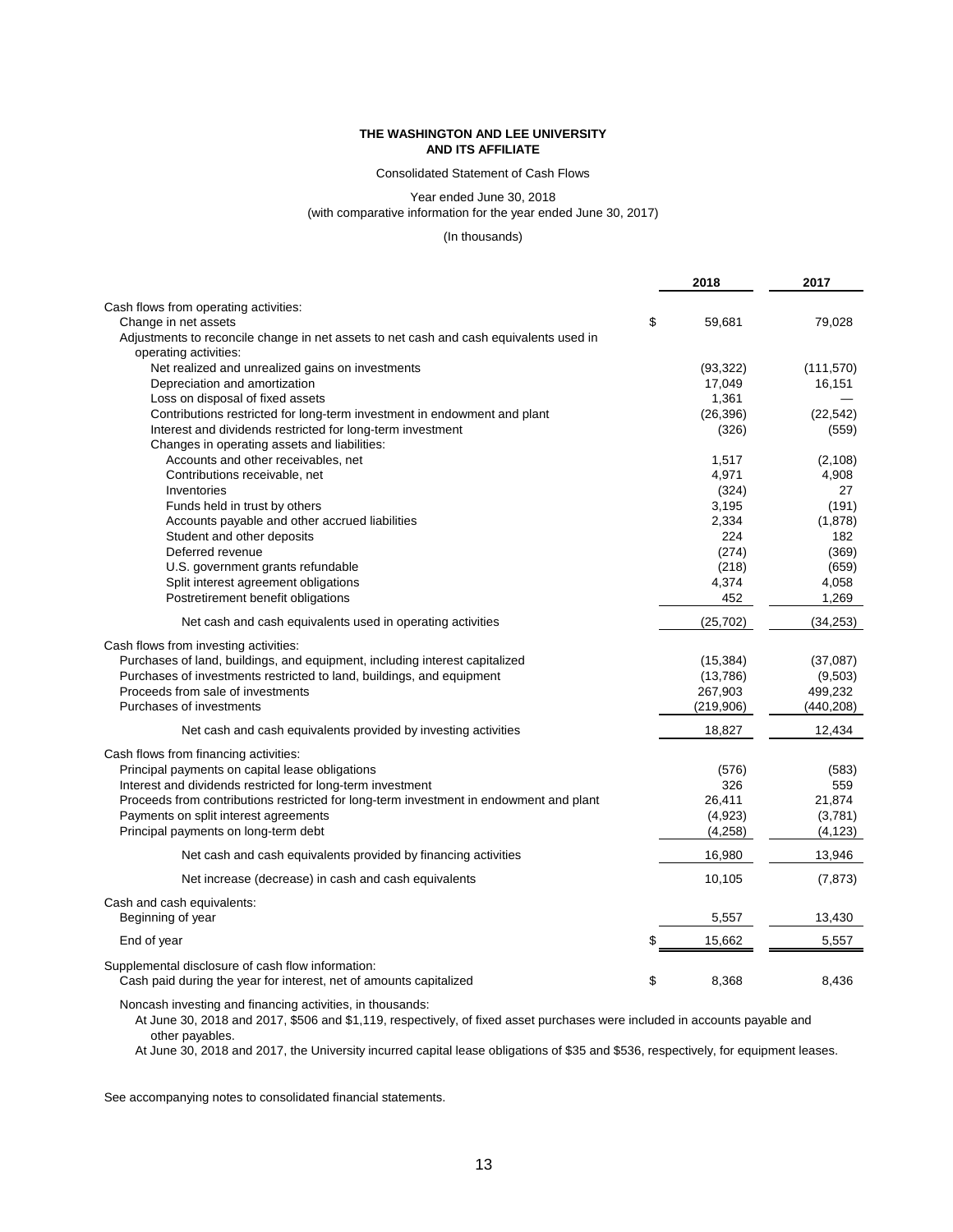Notes to Consolidated Financial Statements

June 30, 2018 (with comparative information as of June 30, 2017)

# **(1) Description of Organization**

The Washington and Lee University (W&L) is a private, liberal arts university in Lexington, Virginia. Founded in 1749; it is the ninth oldest institution of higher learning in the nation. W&L is named after George Washington, as he gave the school its first major endowment, and after General Robert E. Lee, as a result of his strong leadership as president of W&L. W&L is comprised of the College, the Ernest Williams II School of Commerce, Economics and Politics, and the School of Law. There are approximately 1,800 undergraduate students and approximately 390 law students.

On November 15, 2010, Colonnade Restoration, LLC, a Virginia limited liability company and controlled affiliate of W&L, was formed for the purpose of restoring, rehabilitating, constructing and developing the historic buildings on W&L grounds known collectively as The Colonnade. Colonnade Restoration, LLC was formed so that the renovation expenditures incurred on the rehabilitation projects designated by the Virginia Department of Historic Resources will support Virginia Historic Tax Credits certified to Colonnade Restoration, LLC for allocation to its members. W&L has no membership interest in Colonnade Restoration, LLC but rather controls the affiliate through various leasing arrangements. Those various leasing arrangements were satisfied and terminated March 15, 2018.

# **(2) Summary of Significant Accounting Policies**

# *(a) Basis of Financial Statement Presentation and Consolidation*

The consolidated financial statements include the financial statements of W&L and its affiliate Colonnade Restoration, LLC (collectively, the University). The consolidated financial statements have been prepared on the accrual basis of accounting and all significant intercompany balances and transactions have been eliminated in consolidation.

# *(b) Use of Estimates*

The preparation of financial statements in conformity with U.S. generally accepted accounting principles requires management to make estimates and assumptions that affect the reported amounts of assets and liabilities and disclosure of contingent assets and liabilities at the date of the financial statements and the reported amounts of revenues and expenses during the reporting period. Items subject to such estimates and assumptions primarily include the carrying value of alternative investments, certain real estate holdings, post-retirement benefits obligations, estimated useful lives of land and building improvements, buildings and equipment, and valuation of accounts and contributions receivable. Actual results could differ from those estimates.

# *(c) Classification of Net Assets*

Based on the existence or absence of donor-imposed restrictions, the University's net assets have been grouped into the following three classes:

*Unrestricted* – Net assets that are not subject to donor-imposed stipulations.

*Temporarily Restricted* – Net assets whose use is limited by donor-imposed stipulations that either expire by passage of time or can be fulfilled and removed by actions of the University pursuant to those stipulations.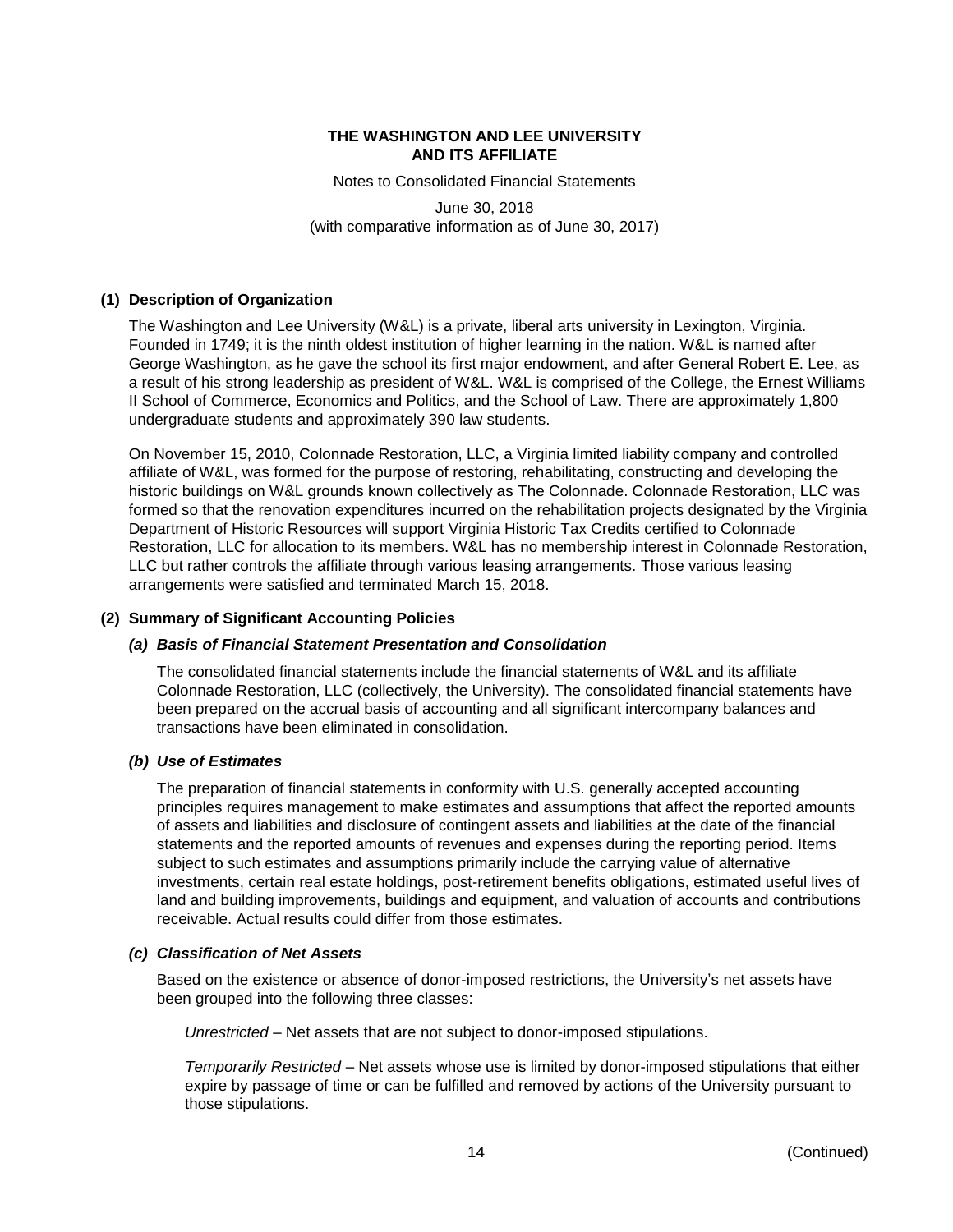Notes to Consolidated Financial Statements

June 30, 2018 (with comparative information as of June 30, 2017)

*Permanently Restricted* – Net assets whose use is limited by donor-imposed stipulations that neither expire by passage of time nor can be fulfilled or otherwise removed by the University.

The University classifies the portion of donor-restricted endowment funds that is not classified as permanently restricted net assets as temporarily restricted net assets until appropriated for expenditure.

The University retains an interest in several funds held in trust by others (see note 9) which are classified as permanently restricted net assets. Annual adjustments to record the University's interest in such trusts at the current market value are also recorded as permanently restricted in the consolidated statement of activities and are, therefore, reflected as permanently restricted net assets in the consolidated statement of financial position.

# *(d) Summarized Comparative Information*

The consolidated statement of activities for the year ended June 30, 2018 is presented with certain summarized comparative information for the year ended June 30, 2017 in total but not by net asset class. Such information does not include sufficient detail to constitute a presentation in conformity with U.S. generally accepted accounting principles. Accordingly, such information should be read in conjunction with the University's consolidated financial statements for the year ended June 30, 2017 from which the summarized information was derived.

# *(e) Cash and Cash Equivalents*

The University considers all highly liquid investments with a maturity of three months or less when purchased to be cash equivalents, except those cash equivalents held by investment managers as part of their long-term investment strategy, which are included in investments.

At times during the year, the University maintains cash balances at financial institutions in excess of Federal Deposit Insurance Corporation (FDIC) limits.

# *(f) Inventories*

Inventories are stated at the lower of cost or market with cost determined on the first-in, first-out (FIFO) basis.

# *(g) Investments*

Investments are reported at fair value. The fair values of marketable equity and debt securities are determined using quoted market prices at the reporting date multiplied by the quantity held. The fair values of other investments without a readily determinable fair value, such as hedge fund investments, private equity and venture capital, real assets (natural resource and real estate investments), are estimated based on the investment's net asset value of shares or units held by the University at the reporting date. The various net asset values, which are used as a practical expedient for fair values, are based on valuations provided by external investment managers, which are reviewed by the University for reasonableness. Short-term investments are comprised of short-term fixed income securities valued at fair value determined from public quotations.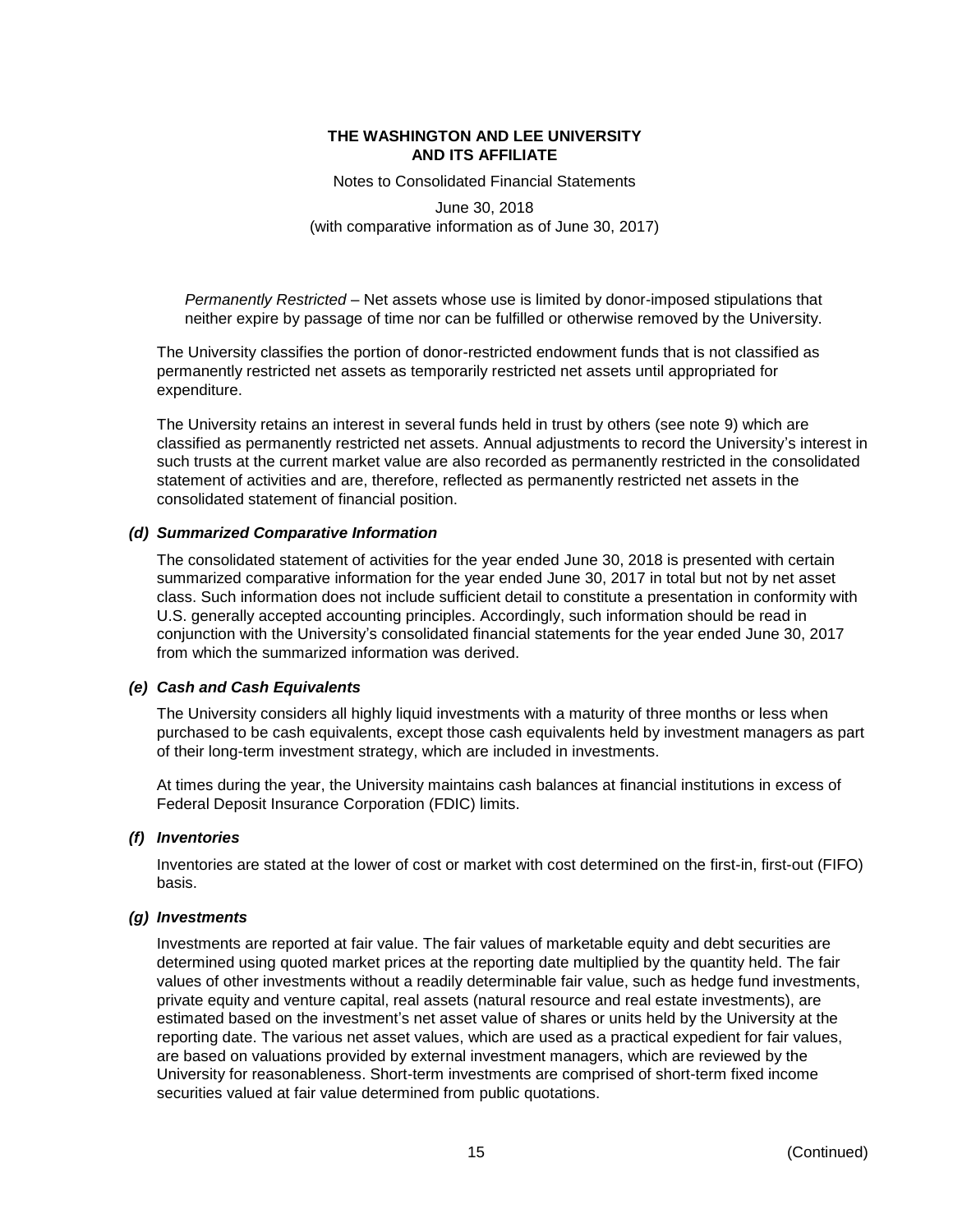Notes to Consolidated Financial Statements

June 30, 2018 (with comparative information as of June 30, 2017)

Purchases and sales of investments are recorded on the trade date. All investment income is reported in the period earned as unrestricted revenues, temporarily restricted revenues, or permanently restricted revenues depending on donor restrictions or law. The amount of investment income necessary to satisfy the Board of Trustees (the Board) approved spending policy for the endowment fund is included in the endowment returns allocated to operations in the consolidated statement of activities. Any excess of income earned over the approved spending amount is retained in the endowment pool.

Except for investments where donors specifically provide otherwise, investments are maintained in a pool. Gifts that are invested in the pool are assigned units of participation in the pool based upon their fair market value on the date of gift and the most recently determined unit market value for the existing units of participation. Subsequent distributions of annual income, based on the spending formula authorized by the Board, of the investment pool are based upon the number of units of participation. Withdrawals are based upon the most recently determined market value of the respective units of participation, which includes both realized and unrealized net gains or losses. The market value of the units of participation is calculated monthly.

Investments are exposed to several risks, such as interest rate, currency, market and credit risks. Due to the level of risk associated with certain investment securities, it is at least reasonably possible that changes in the values of investment securities will occur in the near term and that such changes could materially affect the amounts reported in the University's consolidated financial statements.

# *(h) Funds Held in Trust by Others*

Funds held in trust by others represent resources neither in the possession nor under the control of the University, but held and administered by outside fiscal agents, with the University deriving income from such funds. Funds held in trust by others are reported at fair value. The fair values of the assets of funds held in trust by others are based upon quoted market prices of the underlying assets held in trust at year end. The fair value of the University's share of the assets is reflected in the consolidated statement of financial position and the income (including unrealized appreciation and depreciation) is recorded in the consolidated statement of activities.

# *(i) Split Interest Agreements*

The University is a participating beneficiary in a number of split interest agreements such as charitable remainder trusts and charitable lead trusts. Donors establish and fund a trust with specified distributions to be made to a designated beneficiary or beneficiaries over the trust's term. If applicable, liabilities to beneficiaries associated with these split interest agreements are calculated using the appropriate discount rate at the time they are established. If applicable under generally accepted accounting principles, liabilities for these split interest agreements are adjusted annually for changes in actuarial assumptions and amortization of the discount to reflect the current market conditions. Upon termination of the trust, the University receives the portion of assets remaining in the trust as specified by the donor.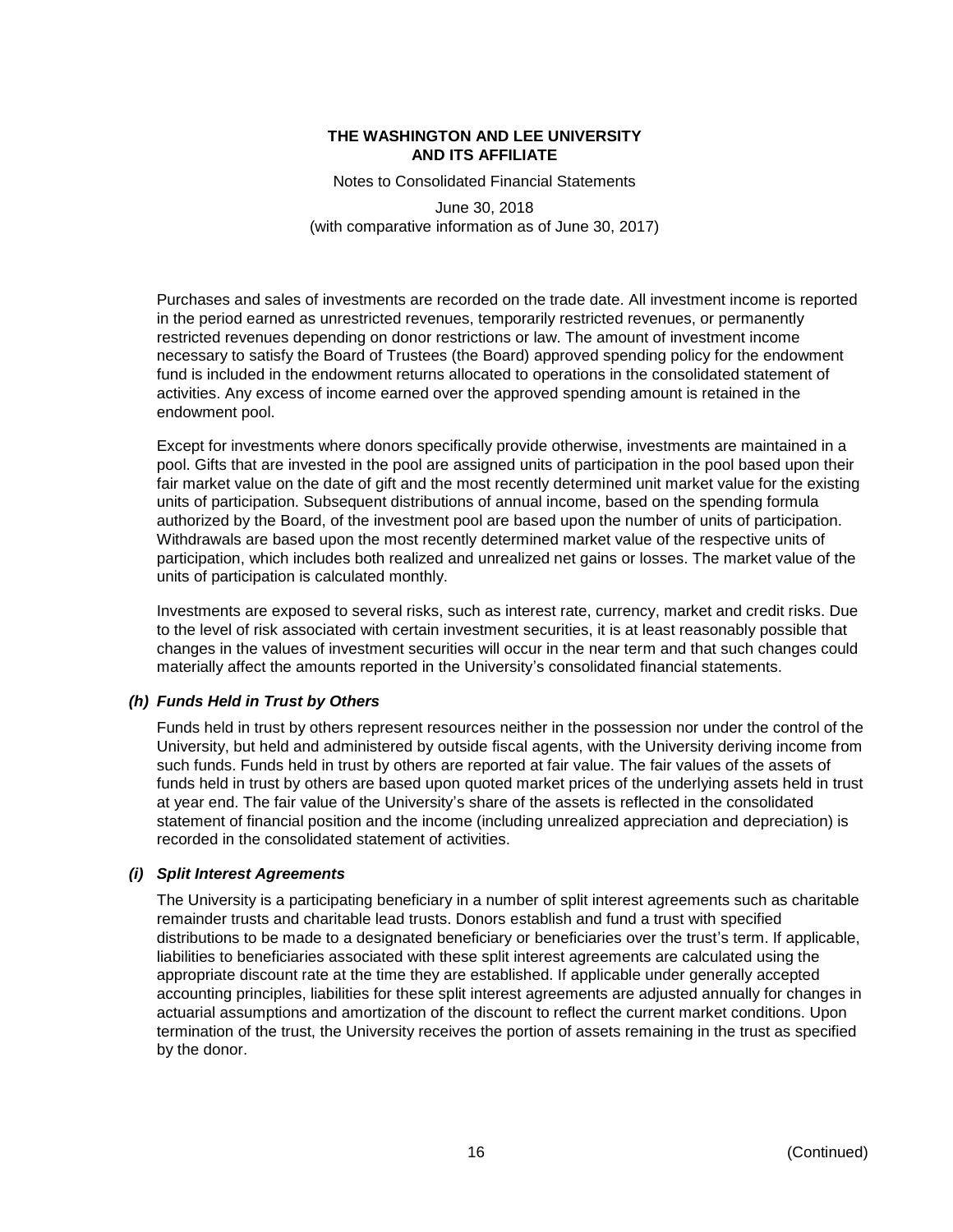Notes to Consolidated Financial Statements

June 30, 2018 (with comparative information as of June 30, 2017)

Charitable remainder trusts, for which the University is not the trustee, are recorded at the fair value of their beneficial interest. The University records revenue for charitable lead trusts, for which the University is the trustee, based on the present value of future cash flows expected to be received by the University. The fair value of the assets held in trust by the University are included in investments and the associated liability, representing the present value of the liability to the donor's estate, is included in split interest agreement obligations in the consolidated statement of financial position.

The University also manages gift annuities, which consist of nontrust assets donated to the University in exchange for a fixed payment for a specified period of time. The gift annuities are recognized at fair value when received, and included in investments in the consolidated statement of financial position. The associated liability is initially calculated at the present value of future cash flows and adjusted in subsequent periods to reflect changes in actuarial assumptions. Liabilities associated with gift annuities are included in split interest agreement obligations in the consolidated statement of financial position.

Pooled life income funds are donated funds received by the University and are assigned a specific number of units in the pool. The donor is paid the amount of income earned on the donor's assigned units. Pooled life income funds are recorded at fair value and are included in investments in the consolidated statement of financial position. The University's interest is recognized as contribution revenue in the period in which the assets are received by the donor. The difference between the fair value of the assets when received and the revenue recognized is recorded as a liability and included in split interest agreement obligations in the consolidated statement of financial position.

# *(j) Land, Buildings, and Equipment*

Land, buildings, and equipment, including art properties, are stated at cost at the date of acquisition or fair value at the date of gift, less accumulated depreciation, computed on a straight-line basis over the estimated useful lives of land and building improvements (10–30 years), buildings (30–50 years), and equipment (5–10 years). Equipment held under capital leases is stated at the present value of minimum lease payments and amortized over the shorter of the lease term or estimated useful life of the asset. The University does not recognize depreciation on its art properties because a decrease in economic benefit is not anticipated since the University expects to take the necessary steps to maintain their condition. Interest on borrowings is capitalized from the date of the borrowing until the specified qualifying assets acquired with those borrowings are ready for their intended use or the borrowing is retired, whichever occurs first. Capitalized interest is amortized over the useful life of the qualifying asset.

# *(k) Recognition and Classification of Gifts*

Contributions of cash and other assets, including unconditional promises to give, are recognized as revenue when the gifts are received by the University. Gifts are reported in the appropriate category of net assets in the consolidated statement of activities, except contributions that contain donor-imposed restrictions that are met in the same fiscal year. Gifts whose restrictions are met in the same fiscal year as their receipt are reported as unrestricted contribution revenue.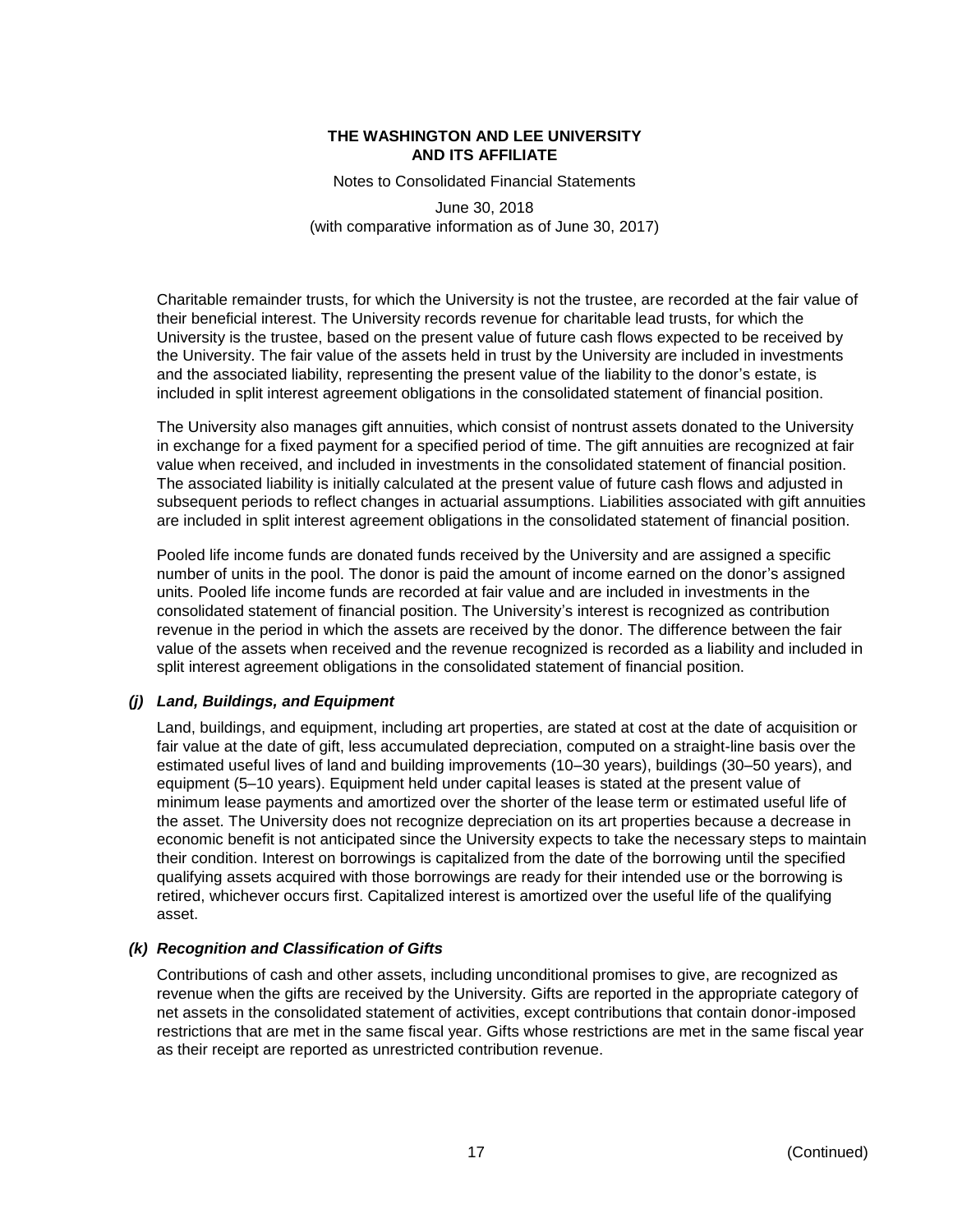Notes to Consolidated Financial Statements

June 30, 2018 (with comparative information as of June 30, 2017)

The University records gifts of cash and other assets as restricted support if they are received with donor-imposed restrictions or stipulations that limit their use. When a donor restriction expires, that is, when a stipulated time restriction ends or purpose restriction is accomplished, temporarily restricted net assets are reclassified to unrestricted net assets and reported in the consolidated statement of activities as net assets released from restrictions.

The University reports gifts of land, buildings, and equipment as unrestricted support unless explicit donor stipulations specify how the donated assets must be used. Gifts of long-lived assets with explicit restrictions that specify how the assets are to be used and gifts of cash or other assets that must be used to acquire long-lived assets are reported as restricted support.

In the event a donor makes changes to the nature of a restricted gift which affects its classification among the net asset categories, such amounts are reflected as "redesignated funds" in the consolidated statement of activities.

Unconditional promises to give that are expected to be collected within one year are recorded on the date of gift at net realizable value, which approximates fair value. The University uses present value techniques to measure the fair value on the date of gift of unconditional promises to give that are expected to be collected in future years. The discount rates used to compute the discounts on those amounts are determined at the time the unconditional pledges are initially recognized and are not revised subsequently. Amortization of the discounts is recorded as additional contribution revenues in accordance with the donor-imposed restrictions on the contributions. Subsequently, an allowance is made for uncollectible contributions based upon management's judgment after analysis of creditworthiness of the donors, past collection experience, and other relevant factors.

Conditional promises to give are not recognized as revenues until such time as the conditions are substantially met.

# *(l) Asset Retirement Obligations*

The University has asset retirement obligations arising from regulatory requirements to perform certain asset retirement activities associated with the cost of removal and disposal of asbestos and fuel tanks. The liability was initially measured at fair value and subsequently is adjusted for accretion expense and changes in the amount or timing of the estimated cash flows. The corresponding asset retirement costs are capitalized as part of the carrying amount of the related long-lived asset and depreciated over the asset's remaining useful life.

# *(m) Tuition and Fees and Auxiliary Revenue*

Student tuition and fees and auxiliary revenue are recognized as revenue during the fiscal year in which the related academic services are rendered. Student tuition and fees and auxiliary revenue received in advance of services to be rendered are reported as deferred revenue in the consolidated statement of financial position. Student tuition and fees and auxiliary revenue are recorded in the consolidated statement of activities net of student financial aid provided to the student by the University. Student financial aid is provided from earnings on restricted funds and certain board-designated endowments, along with gifts and grants dedicated to providing student financial aid.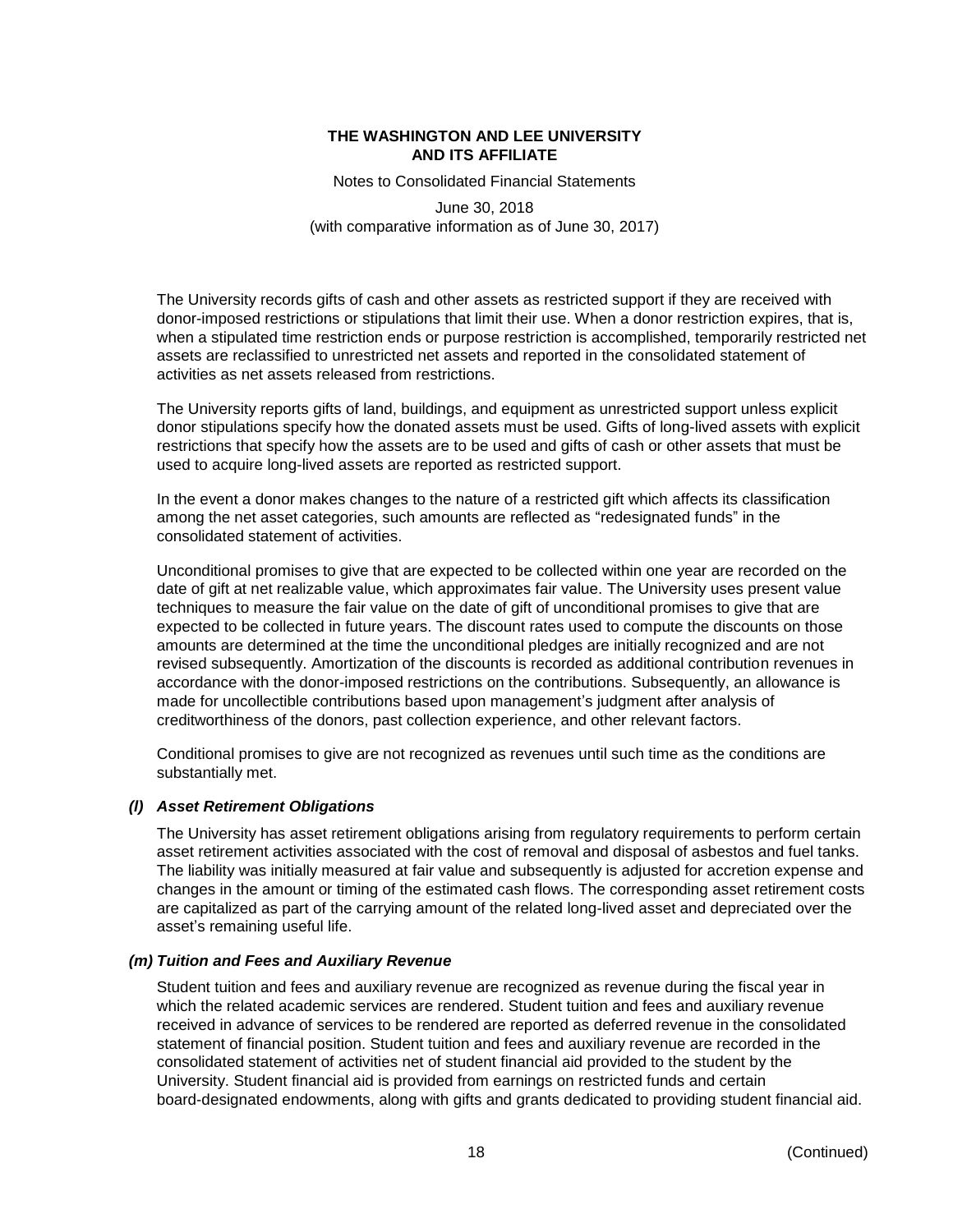Notes to Consolidated Financial Statements

June 30, 2018 (with comparative information as of June 30, 2017)

# *(n) Functional Expenses*

The University has developed and implemented a system of allocating expenses related to more than one function. These expenses are depreciation, interest and operations and maintenance of plant. Depreciation is allocated by individual fixed assets to the function utilizing that asset. Interest is allocated based on the use of borrowed money in the individual functional category. Allocation of operations and maintenance of plant expenses was determined through a study of departmental uses of the operations and maintenance budget within each functional category.

# *(o) Operations*

The University classifies revenues earned and expenses incurred related to its core missions of teaching, research and scholarship, and investment returns made available for current use as operating revenues or expenses in the consolidated statement of activities. All other activities, including contributions restricted by donors or designated for longer term use by the Board, are shown as a component of nonoperating activities.

# *(p) Derivative Instruments*

All derivative instruments are recognized as either assets, included in accounts and other receivables, or liabilities, included in accounts and other payables, in the consolidated statement of financial position at their respective fair values. Changes in the fair value of derivative instruments are recorded as other nonoperating activities on the consolidated statement of activities. Using derivative financial instruments may increase the University's exposure to credit risk and market risk. The University minimizes the credit (or repayment) risk in derivative instruments by (1) entering into transactions with high-quality counterparties, (2) limiting the amount of exposure to each counterparty, and (3) monitoring the financial condition of its counterparties. Market risk is the adverse effect on the value of a derivative financial instrument that results from a change in interest rates.

# *(q) Income Taxes*

The Washington and Lee University has been classified as an organization described under Section 501(c)(3) of the Internal Revenue Code and thus exempt from federal income taxes on activities related to its exempt purpose. The University does not believe that there are any unrecognized tax benefits or costs that should be recorded in the consolidated financial statements. Accordingly, no provision for income taxes has been reflected in the consolidated financial statements.

The Internal Revenue Service has held that a Virginia limited liability company, treated as a partnership for state income tax purposes, would also be treated as a partnership for federal income tax purposes. Therefore, income taxes are not provided with respect to the operations of Colonnade Restoration, LLC since each member is responsible for the income tax consequences associated with its proportionate share of such operations.

On December 22, 2017, Public Law 115-97, the Tax Cuts and Jobs Act was enacted. This law included several changes relevant to tax-exempt organizations. Management is currently in the process of evaluating the new law and the impact it will have on the University.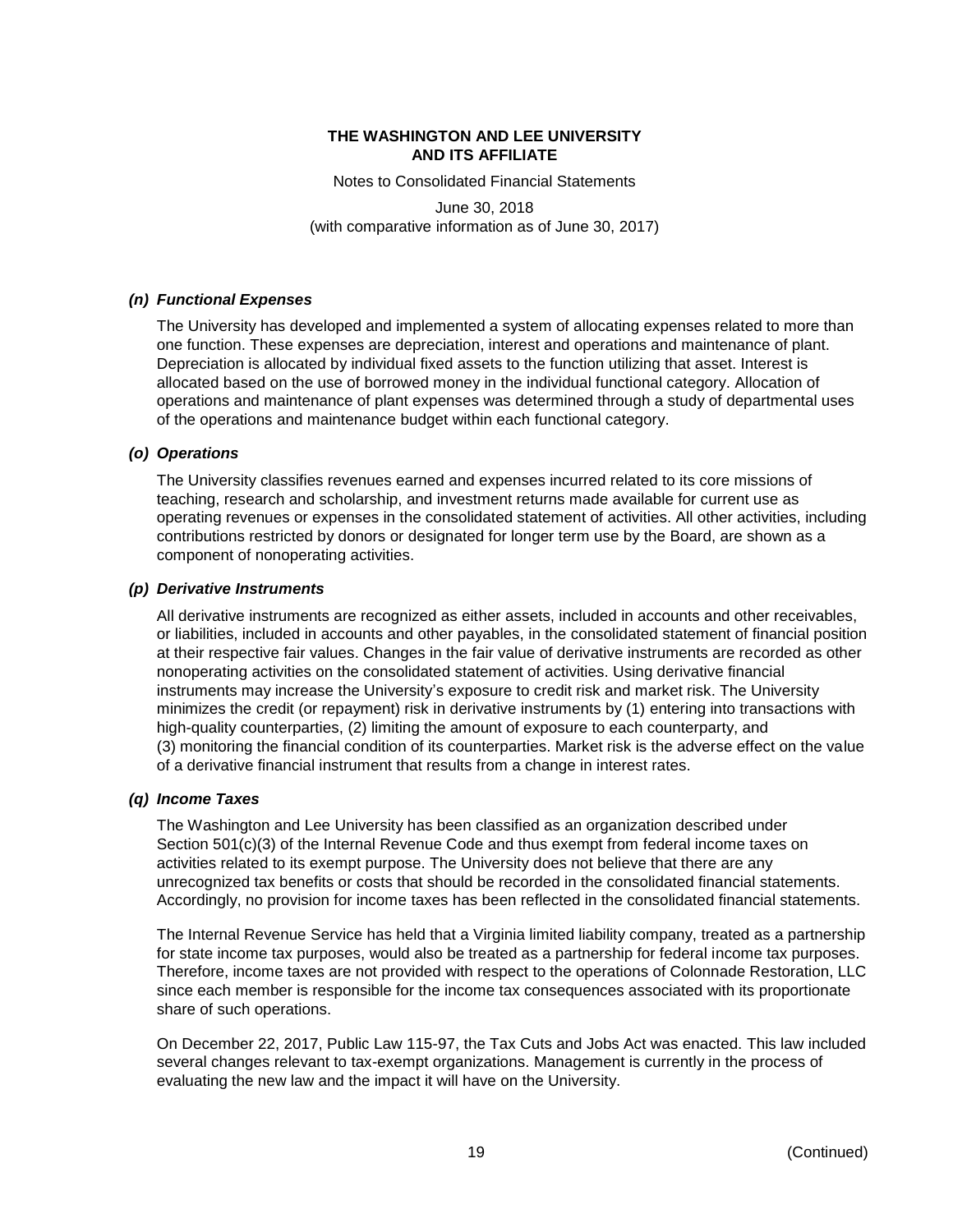Notes to Consolidated Financial Statements

June 30, 2018 (with comparative information as of June 30, 2017)

# *(r) Fair Value Measurements*

Certain assets and liabilities are reported or disclosed at fair value in the consolidated financial statements. Fair value is defined as the price that would be received to sell an asset or paid to transfer a liability in an orderly transaction between market participants at the measurement date. The University utilizes valuation techniques that maximize the use of observable inputs and minimize the use of unobservable inputs to the extent possible. The University determines fair value based on assumptions that market participants would use in pricing an asset or liability in the principal or most advantageous market. When considering market participant assumptions in fair value measurements, the following fair value hierarchy distinguishes between observable and unobservable inputs, which are categorized in one of the following levels:

- Level 1 Inputs: Unadjusted quoted prices in active markets for identical assets or liabilities accessible to the reporting entity at the measurement date.
- Level 2 Inputs: Other than quoted prices included in Level 1 inputs that are observable for the asset or liability, either directly or indirectly, for substantially the full term of the asset or liability.
- Level 3 Inputs: Unobservable inputs for the asset or liability used to measure fair value to the extent that observable inputs are not available, thereby allowing for situations in which there is little, if any, market activity for the asset or liability at measurement date.

See note 7 for additional information with respect to fair value measurements.

# *(s) Future Accounting Pronouncements*

In May 2014, the Financial Accounting Standards Board (FASB) issued Accounting Standards Update (ASU) No. 2015-14 which defers the effective date of ASU 2014-09, *Revenue from Contract with Customers (Topic 606)*, as amended, for public entities, which includes not-for-profit entities with public debt, from annual reporting periods beginning after December 15, 2016, to annual reporting periods beginning after December 2017. For Washington and Lee University the requirement will be applied beginning with the 2018-2019 fiscal year. ASU 2014-09, as amended, requires an entity to recognize the amount of revenue to which it expects to be entitled for the transfer of promised goods or services to customers. The University is currently assessing the impact that ASU 2014-09, as amended, will have on its consolidated financial statements and disclosures.

In February 2016, the FASB issued ASU No. 2016-02, *Leases (Topic 842)*, which will replace most existing lease guidance in U.S. generally accepted accounting principles when it becomes effective for the University in the 2019-2020 fiscal year. The University is currently assessing the impact that ASU 2016-02 will have on its consolidated financial statements and disclosures.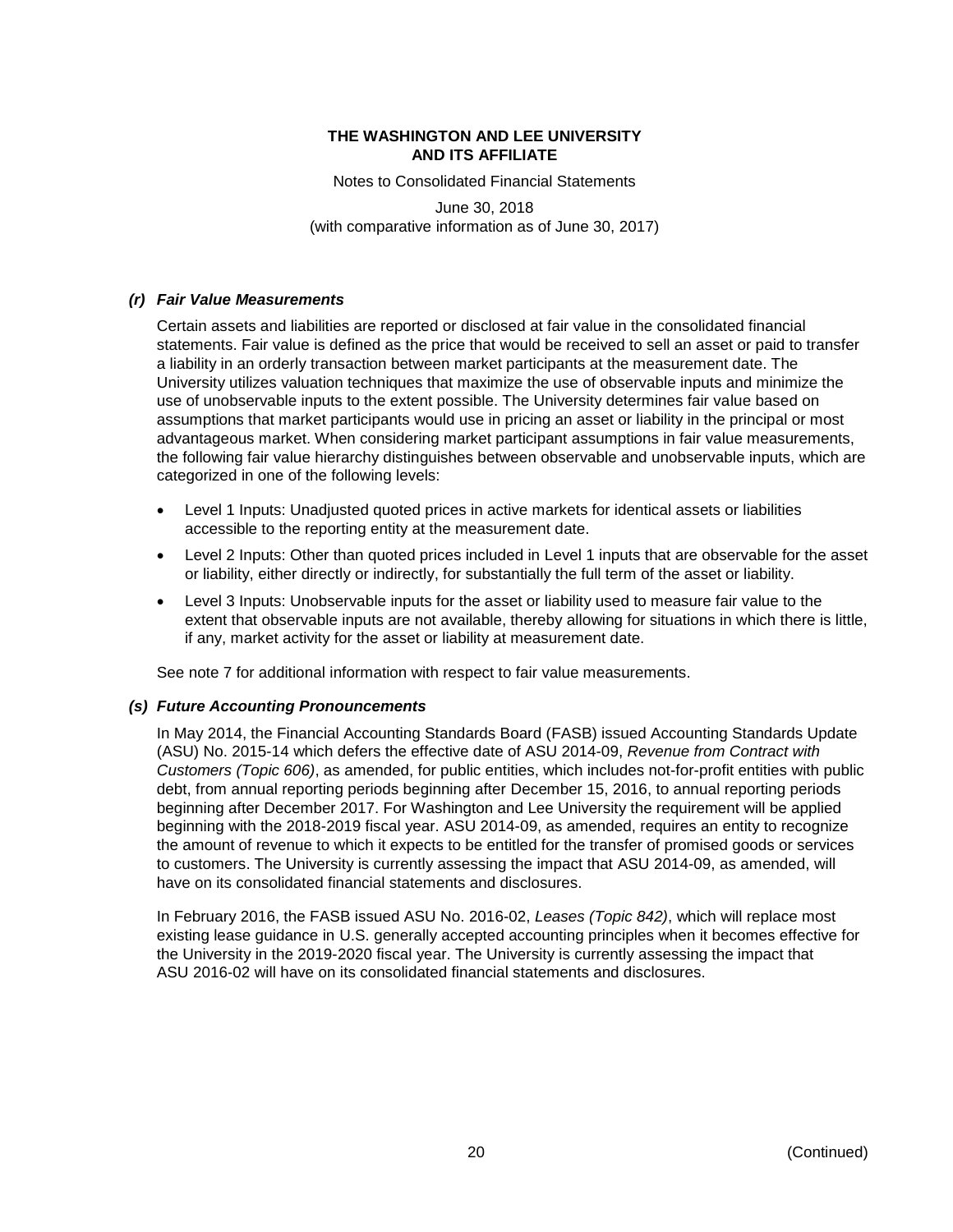Notes to Consolidated Financial Statements

June 30, 2018 (with comparative information as of June 30, 2017)

In August 2016, the FASB issued ASU No. 2016-14, *Not-for-Profit Entities (Topic 958) – Presentation of Financial Statements for Not-for-Profit Entities*. The amendments in ASU 2016-14 make improvements to the information provided in financial statements and accompanying notes of not-for-profit entities. The amendments in ASU 2016-14 set forth the FASB's improvements to net asset classification requirements and the information presented about a not-for-profit entity's liquidity, financial performance, and cash flows. The amendments in ASU 2016-14 are effective for the University in fiscal year 2018-2019.

In August 2016, the FASB issued ASU No. 2016-15, *Statement of Cash Flows (Topic 230) – Classification of Certain Cash Receipts and Cash Payments*. ASU 2016-15 addresses the following eight specific cash flow issues: debt prepayment or debt extinguishment costs; settlement of zero-coupon debt instruments or other debt instruments with coupon interest rates that are insignificant in relation to the effective interest rate of the borrowing; contingent consideration payments made after a business combination; proceeds from the settlement of insurance claims; proceeds from the settlement of corporate-owned life insurance policies (COLIs) (including bank-owned life insurance policies (BOLIs)); distributions received from equity method investees; beneficial interests in securitization transactions; and separately identifiable cash flows and application of the predominance principle.

The amendments in ASU 2016-15 apply to all entities, including both business entities and not-for-profit entities that are required to present a statement of cash flows under Topic 230. The amendments in ASU 2016-15 are effective for the University in fiscal year 2019-2020. The University is currently assessing the impact that ASU 2016-15 will have on its consolidated financial statements and disclosures.

In November 2016, the FASB issued ASU 2016-18 *Statement of Cash Flows (Topic 230): Restricted Cash*. The amendments in ASU 2016-18 provide guidance on restricted cash presentation in the statement of cash flows. ASU 2016-18 is effective for annual reporting periods beginning after December 15, 2018, and interim periods with annual periods beginning after December 15, 2019. Early adoption is permitted. The University is currently evaluating the impact this guidance will have on its consolidated financial statements and disclosures.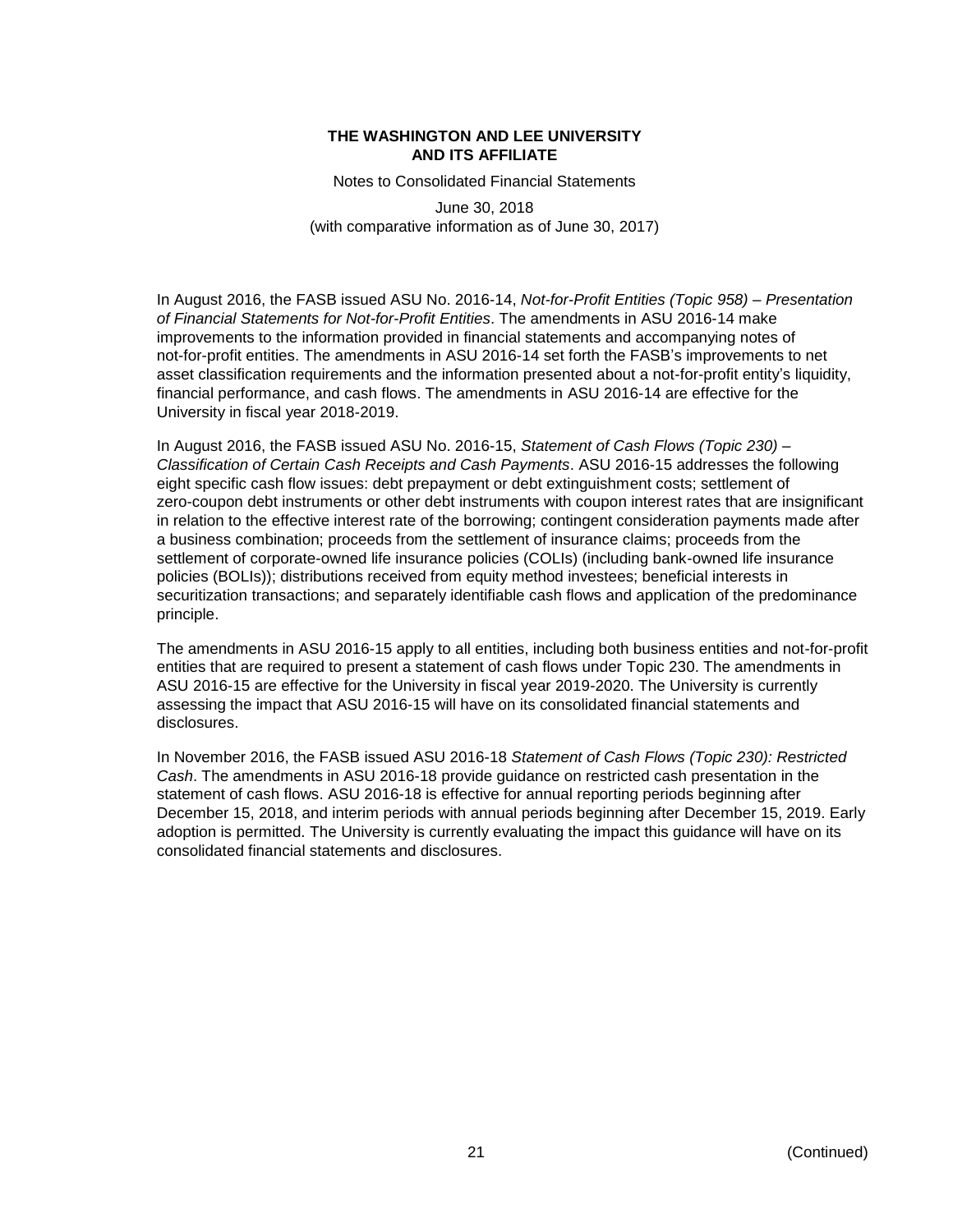Notes to Consolidated Financial Statements

June 30, 2018 (with comparative information as of June 30, 2017)

# **(3) Notes Receivable**

Notes receivable are carried at unpaid principal balance, less an allowance for doubtful accounts, and consist of the following at June 30, 2018 and 2017 (in thousands):

|                            |                 | Interest    |             |       |
|----------------------------|-----------------|-------------|-------------|-------|
|                            | <b>Maturity</b> | rates       | 2018        | 2017  |
| Student financial aid:     |                 |             |             |       |
| Federally funded aid, net  |                 |             |             |       |
| of allowance for           |                 |             |             |       |
| doubtful accounts          |                 |             |             |       |
| of \$280 and \$264,        |                 |             |             |       |
| respectively               | up to 10 years  | $3\% - 5\%$ | \$<br>958   | 1,224 |
| University funded aid, net |                 |             |             |       |
| of allowance for           |                 |             |             |       |
| doubtful accounts          |                 |             |             |       |
| of \$506 and \$468,        |                 |             |             |       |
| respectively               | up to 10 years  | $3% - 8%$   | 3,439       | 3,582 |
| Other notes:               |                 |             |             |       |
| Note receivable from sale  |                 |             |             |       |
| of property                | 10/31/2020      | 5%          | 1,501       | 1,501 |
| Miscellaneous notes        | various         | various     | 193         | 36    |
|                            |                 |             | \$<br>6,091 | 6,343 |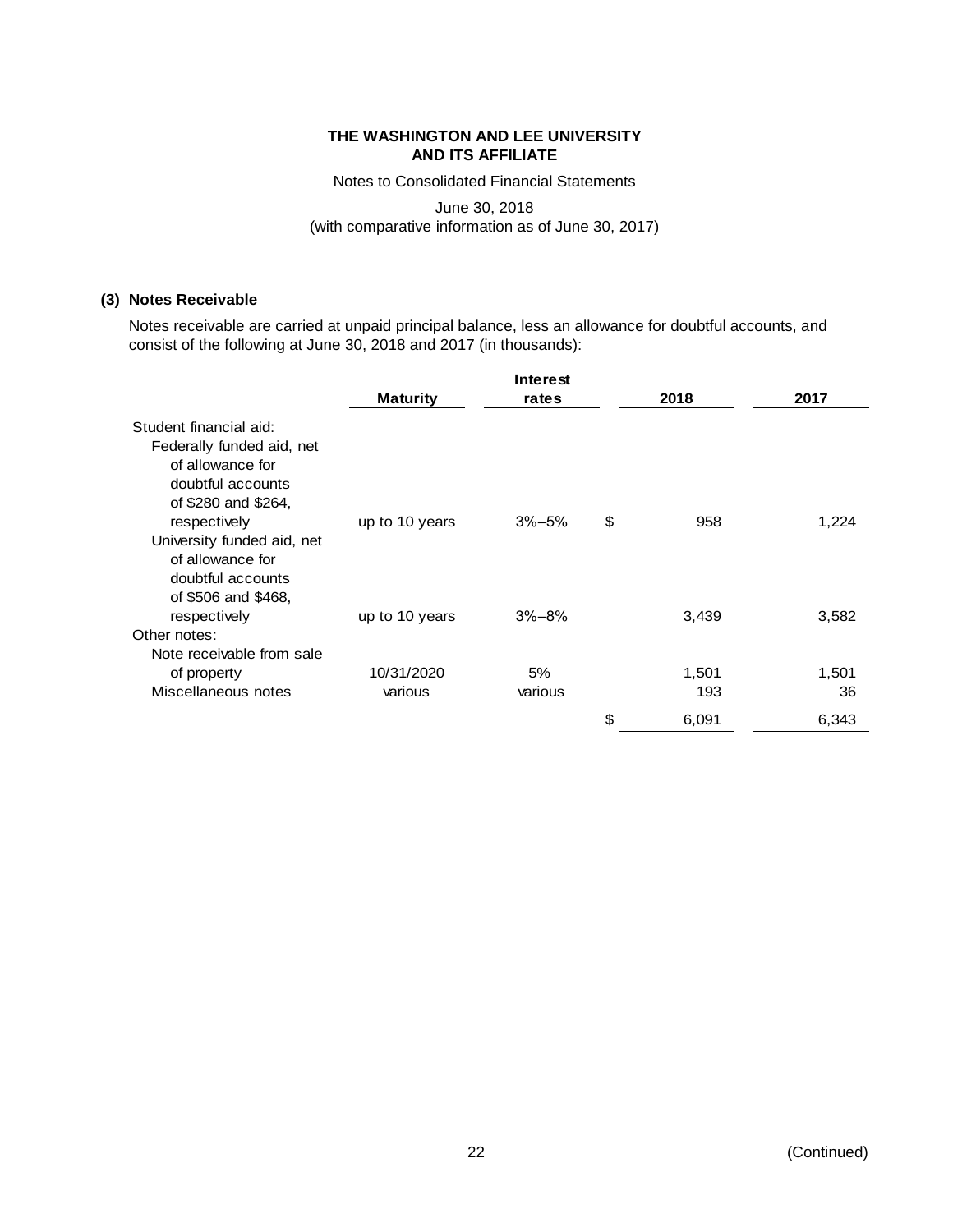Notes to Consolidated Financial Statements

# June 30, 2018 (with comparative information as of June 30, 2017)

# **(4) Contributions Receivable**

Contributions receivable, which are reported net of an allowance for uncollectible amounts and a present value discount, are expected to be collected as follows at June 30, 2018 and 2017 (in thousands):

| 2018         | 2017    |
|--------------|---------|
| \$<br>18,974 | 23,689  |
| 29,835       | 28,271  |
| 1,878        | 3,432   |
| 50,687       | 55,392  |
| (490)        | (541)   |
| 50.197       | 54,851  |
| (1,946)      | (1,630) |
| 48,251       | 53,221  |
|              |         |

# **(5) Land, Buildings, and Equipment**

Land, buildings, and equipment at June 30, 2018 and 2017 consist of the following (in thousands):

|                                                | 2018          | 2017       |
|------------------------------------------------|---------------|------------|
| Land                                           | \$<br>6,124   | 6,124      |
| Land improvements                              | 22,502        | 19,737     |
| Buildings and improvements                     | 419,296       | 420,967    |
| Equipment                                      | 61,448        | 62,734     |
| Art properties                                 | 4,604         | 4,382      |
|                                                | 513,974       | 513,944    |
| Less accumulated depreciation and amortization | (202, 401)    | (191, 810) |
|                                                | 311,573       | 322,134    |
| Construction in progress                       | 9,018         | 2,664      |
| Total                                          | \$<br>320.591 | 324,798    |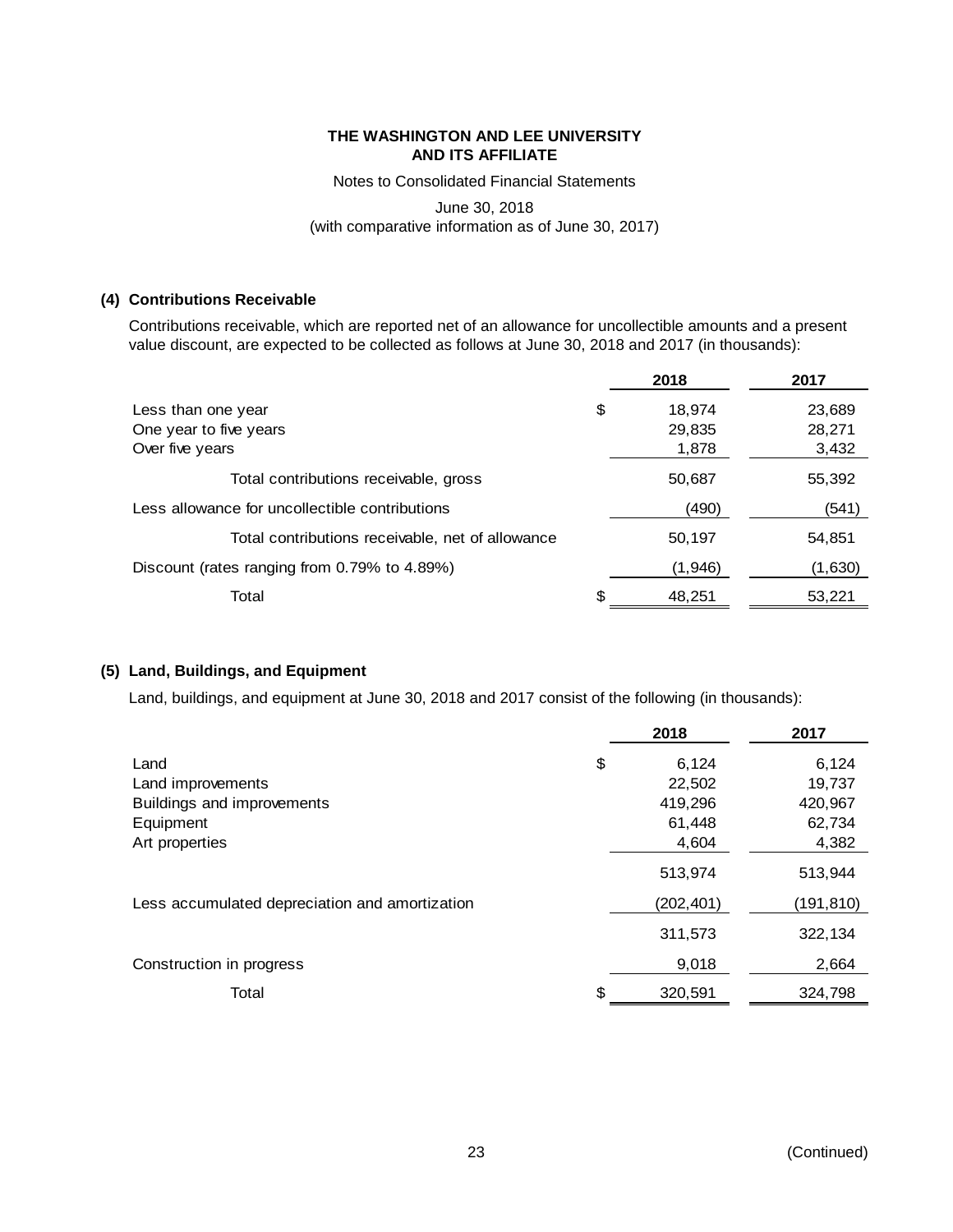Notes to Consolidated Financial Statements

June 30, 2018 (with comparative information as of June 30, 2017)

# **(6) Investments**

Most of the University's long-term investments are held in an investment pool. Annuity and life income trusts and certain other investments are maintained separately from the investment pool.

The participation in the pool and ownership of the other investments at June 30, 2018 and 2017 for each class of net asset is as follows (in thousands):

|                        | <b>Investment</b><br>pool | <b>Annuity and</b><br>life income | <b>Other</b> | Total     |
|------------------------|---------------------------|-----------------------------------|--------------|-----------|
| 2018:                  |                           |                                   |              |           |
| Net assets:            |                           |                                   |              |           |
| Unrestricted           | \$<br>258,418             |                                   | 15,412       | 273,830   |
| Temporarily restricted | 378,413                   | 22,597                            |              | 401,010   |
| Permanently restricted | 496,126                   | 28,435                            |              | 524,561   |
| Investments as of      |                           |                                   |              |           |
| June 30, 2018          | 1,132,957                 | 51,032                            | 15,412       | 1,199,401 |

|                        | Investment<br>pool | <b>Annuity and</b><br>life income | <b>Other</b> | Total     |
|------------------------|--------------------|-----------------------------------|--------------|-----------|
| 2017:                  |                    |                                   |              |           |
| Net assets:            |                    |                                   |              |           |
| Unrestricted           | \$<br>247,173      |                                   | 16,300       | 263,473   |
| Temporarily restricted | 344,322            | 22,942                            |              | 367,264   |
| Permanently restricted | 482,079            | 28,317                            |              | 510,396   |
| Investments as of      |                    |                                   |              |           |
| June 30, 2017          | 1,073,574          | 51,259                            | 16,300       | 1,141,133 |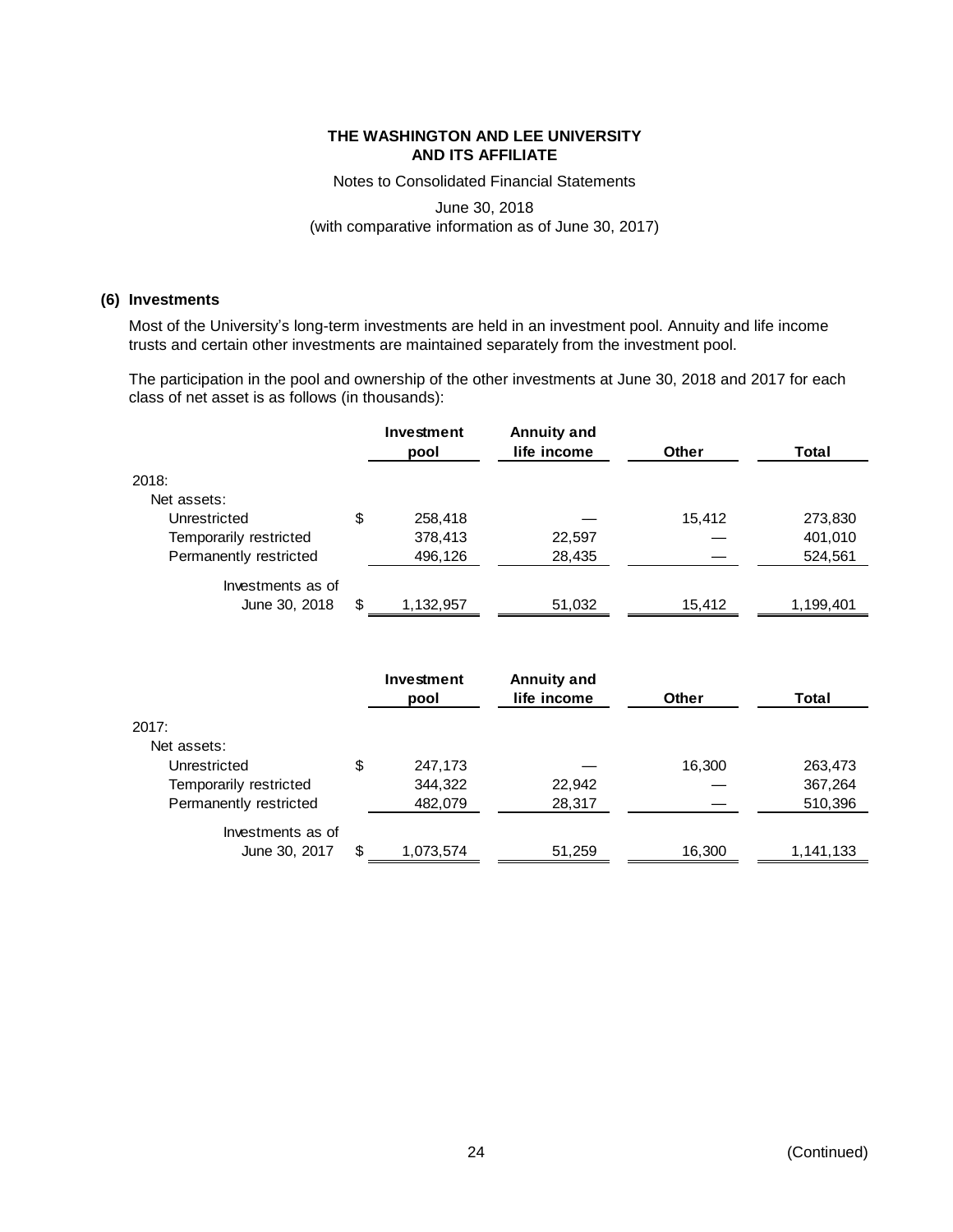Notes to Consolidated Financial Statements

#### June 30, 2018

# (with comparative information as of June 30, 2017)

Investments are comprised of the following at June 30, 2018 and 2017 (in thousands):

|                                     | 2018            | 2017      |
|-------------------------------------|-----------------|-----------|
| Short-term investments              | \$<br>13,199    | 29,979    |
| Equities                            | 159,441         | 186,166   |
| Fixed income                        | 66,346          | 60,745    |
| Real assets                         | 43,430          | 24,496    |
| Hedge funds                         | 3,637           | 3,782     |
| Mortgage loans to faculty and staff | 50,983          | 50,527    |
| Multi-Asset Class (see below) *     | 792,537         | 756,163   |
| Private equity/venture capital      | 69,828          | 29,275    |
| Total                               | \$<br>1,199,401 | 1,141,133 |

\* This represents the University's investments in Makena Capital Management, LLC (Makena). Makena's Multi-Asset Class portfolio is diversified across geographies, strategies, and over 140 investment managers.

The following table summarizes the investment return and its classification in the consolidated statement of activities (in thousands):

|                                                                                                                                                                                                                                | 2018         | 2017      |
|--------------------------------------------------------------------------------------------------------------------------------------------------------------------------------------------------------------------------------|--------------|-----------|
| Interest and dividend income                                                                                                                                                                                                   | \$<br>6,790  | 6,426     |
| Net appreciation in fair value of investments,<br>including investment expenses of \$7,503 and \$7,184                                                                                                                         |              |           |
| in 2018 and 2017, respectively                                                                                                                                                                                                 | 93,323       | 111,570   |
| Total investment return                                                                                                                                                                                                        | 100,113      | 117,996   |
| Less investment return available under spending policy,<br>including unrestricted amounts of \$43,047 and \$42,226<br>in 2018 and 2017, respectively, and temporarily<br>restricted amounts of \$7,521 and \$7,346 in 2018 and |              |           |
| 2017, respectively                                                                                                                                                                                                             | (51, 346)    | (50, 200) |
| Investment return in excess of amount<br>available under spending policy                                                                                                                                                       | \$<br>48.767 | 67,796    |

The University maintains a statement of investment policies and objectives, which is approved by the Investment Committee of the Board of Trustees. The policy, which is reviewed no less than every two years, provides guidance on investment objectives, appropriate investment vehicles, asset allocation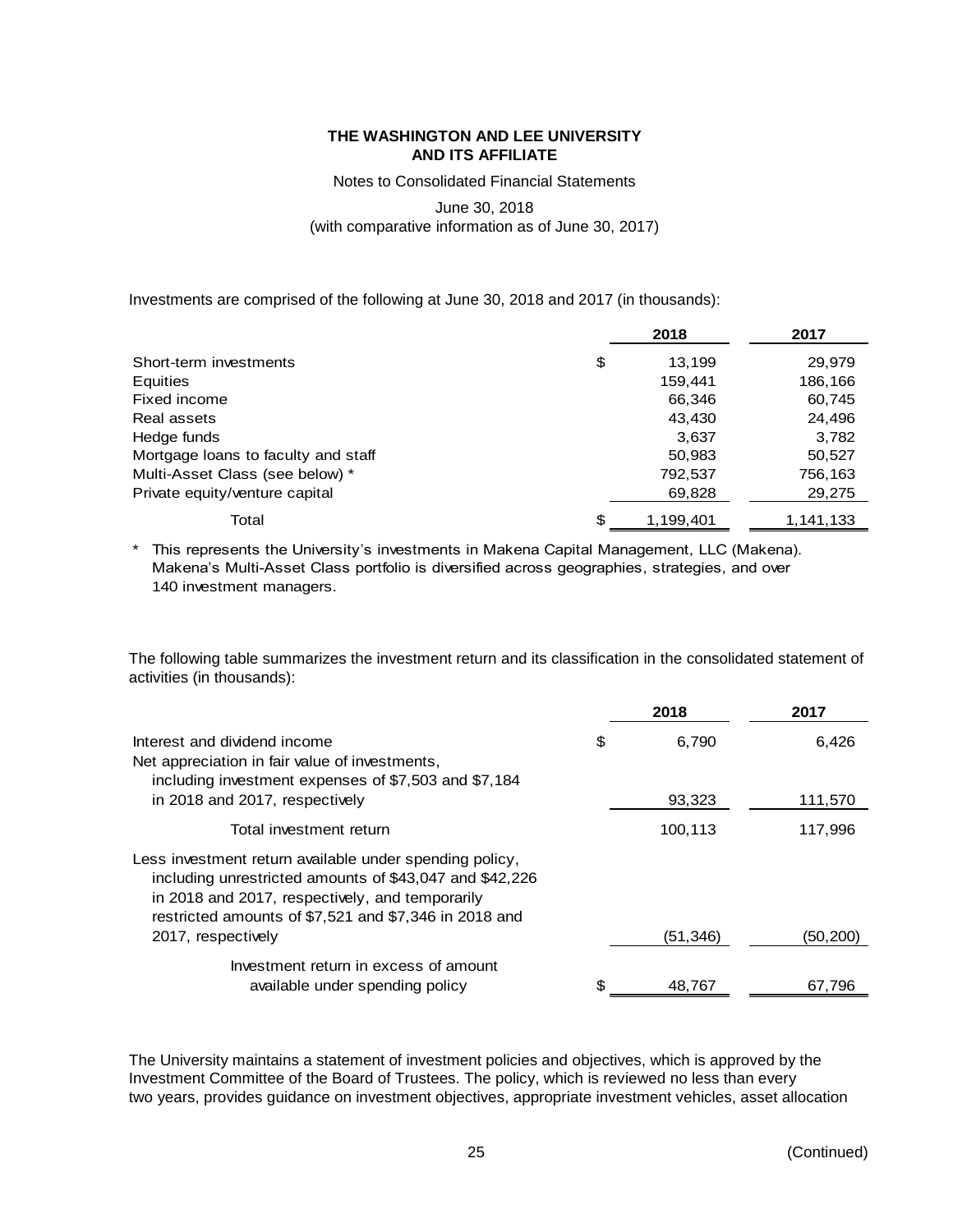Notes to Consolidated Financial Statements

# June 30, 2018 (with comparative information as of June 30, 2017)

and spending policy for the endowment investments. In December 2007, the University employed Makena to manage the majority of the University's endowment funds. In so doing, the University has delegated the authority for asset allocation and manager selection to Makena, and in the period since the selection of Makena, the University has redeemed holdings from other managers (legacy investments) and placed those funds with Makena. As of June 30, 2018, approximately 77% of the University's endowment funds were held at Makena.

Makena utilizes both traditional and nontraditional investment strategies for the implementation of asset allocation. The single investment pooled fund is invested in approximately 140 individual managers across 6 asset classes and over 25 sub-asset class investment strategies. The portfolio is structured across the asset and sub-asset classes to generate performance in excess of relevant benchmarks while realizing substantially lower volatility than equity markets.

The portfolio as of June 30, 2018 and 2017 was allocated across the following asset classes as follows:

|                   | 2018 | 2017 |  |
|-------------------|------|------|--|
| Equity            | 35 % | 35%  |  |
| Real estate       | 12   | 12   |  |
| Private equity    | 20   | 20   |  |
| Natural resources | 6    | 8    |  |
| Absolute return   | 14   | 18   |  |
| Fixed income      | 7    | 7    |  |
| Cash              | 6    |      |  |

The University has within its investments, those investments held by the University as trustee that provide payout to named beneficiaries but will ultimately be passed to the University. These funds are held at BNYMellon and are invested primarily across a range of equity indexed products and fixed income indexed products in a more traditional investment approach. The majority of the funds are held in mutual fund products.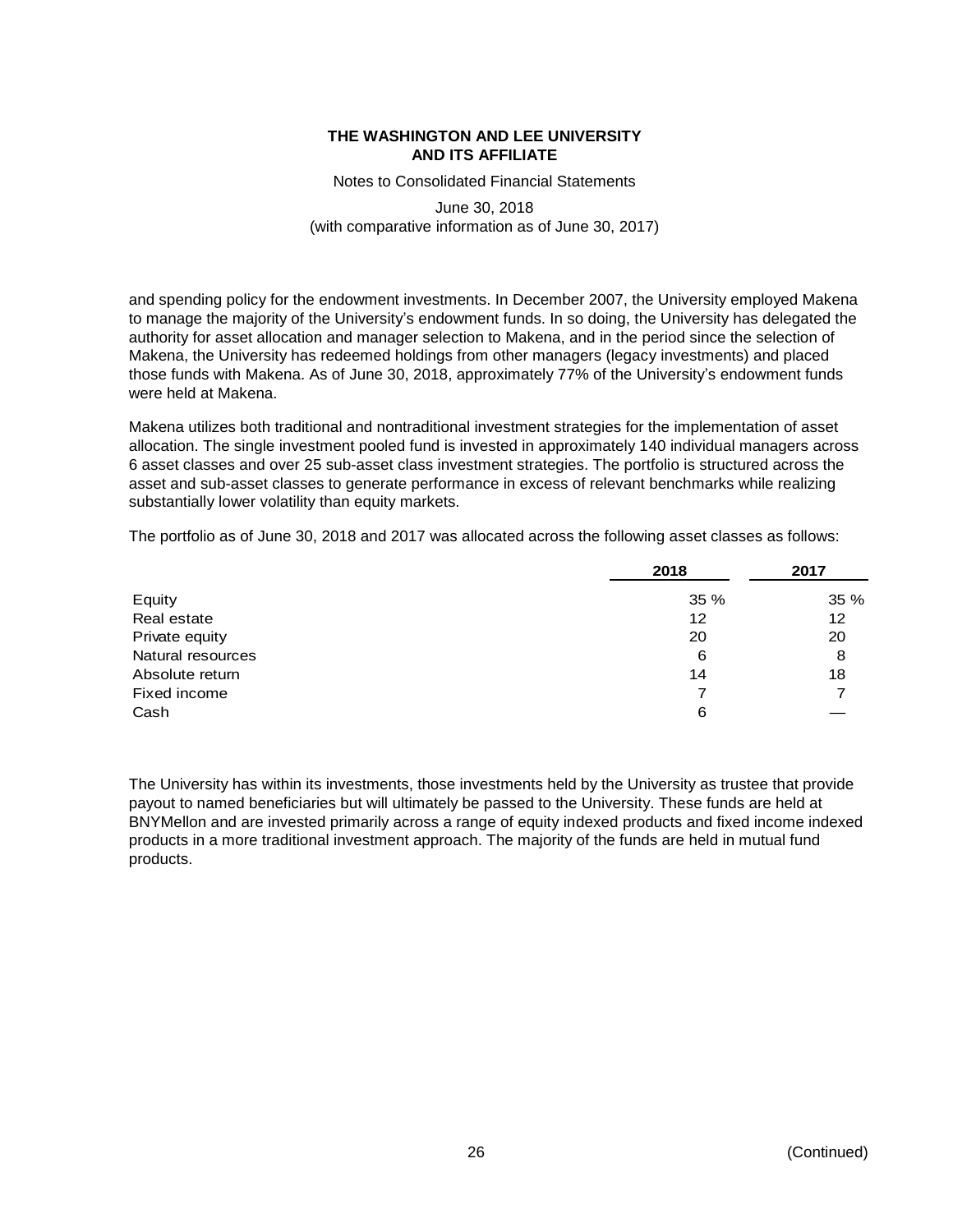Notes to Consolidated Financial Statements

June 30, 2018 (with comparative information as of June 30, 2017)

The following table summarizes the University's investments reported using net asset value per share, or its equivalent, as a practical expedient to estimate fair value as of June 30, 2018, as well as liquidity and funding commitments for those investments (in thousands):

|                                |               |                                | <b>Redemption</b>                         |                                       |
|--------------------------------|---------------|--------------------------------|-------------------------------------------|---------------------------------------|
|                                | Fair<br>value | <b>Unfunded</b><br>commitments | frequency<br>(if currently)<br>available) | <b>Redemption</b><br>notice<br>period |
| Real assets                    | \$<br>38.229  | 9,116                          | $\star$                                   | *                                     |
| <b>Multi-Asset Class</b>       | 792,537       |                                | Annual                                    | 1 year                                |
| Private equity/venture capital | 69,828        | 83,533                         | $\ast$                                    | $\ast$                                |

\* These are primarily limited partnerships where distributions are made to investors through the liquidation of the underlying assets. It is expected to take 1-5 years to fully distribute these assets.

# **(7) Fair Value Measurements**

# *(a) Fair Value of Financial Instruments*

The following methods and assumptions were used to estimate the fair value of each class of the University's financial instruments.

- **Split interest agreement obligations:** The University has estimated the net realizable value of split interest agreement obligations, and has concluded the carrying amounts approximate fair value. The discount rates used in calculation of split interest agreements ranged from 0.004% to 21.95% and 0.06% to 22.54% at June 30, 2018 and 2017, respectively.
- **Investments and funds held in trust by others:** The fair values of marketable equity and debt securities are determined using quoted market prices at the reporting date multiplied by the quantity held. The fair value of mortgage loans to employees is determined as the present value of future contractual cash flows discounted at an interest rate that reflects the risks inherent in those cash flows. The discount rate approximates rates currently offered by local lending institutions for loans of similar terms with comparable credit risk. Short-term investments are comprised of short-term fixed income securities valued at fair value determined from public quotations.

Although the fair values of the assets of funds held in trust by others are based upon quoted prices at year-end, funds held in trust by others are categorized as Level 3 assets in the fair value hierarchy due to the University's lack of control over the trusts.

 **Interest rate swaps:** The fair value of interest rate swaps is determined using pricing models developed based on the LIBOR swap rate and other observable market data, adjusted to reflect nonperformance risk of both the counterparty and the University.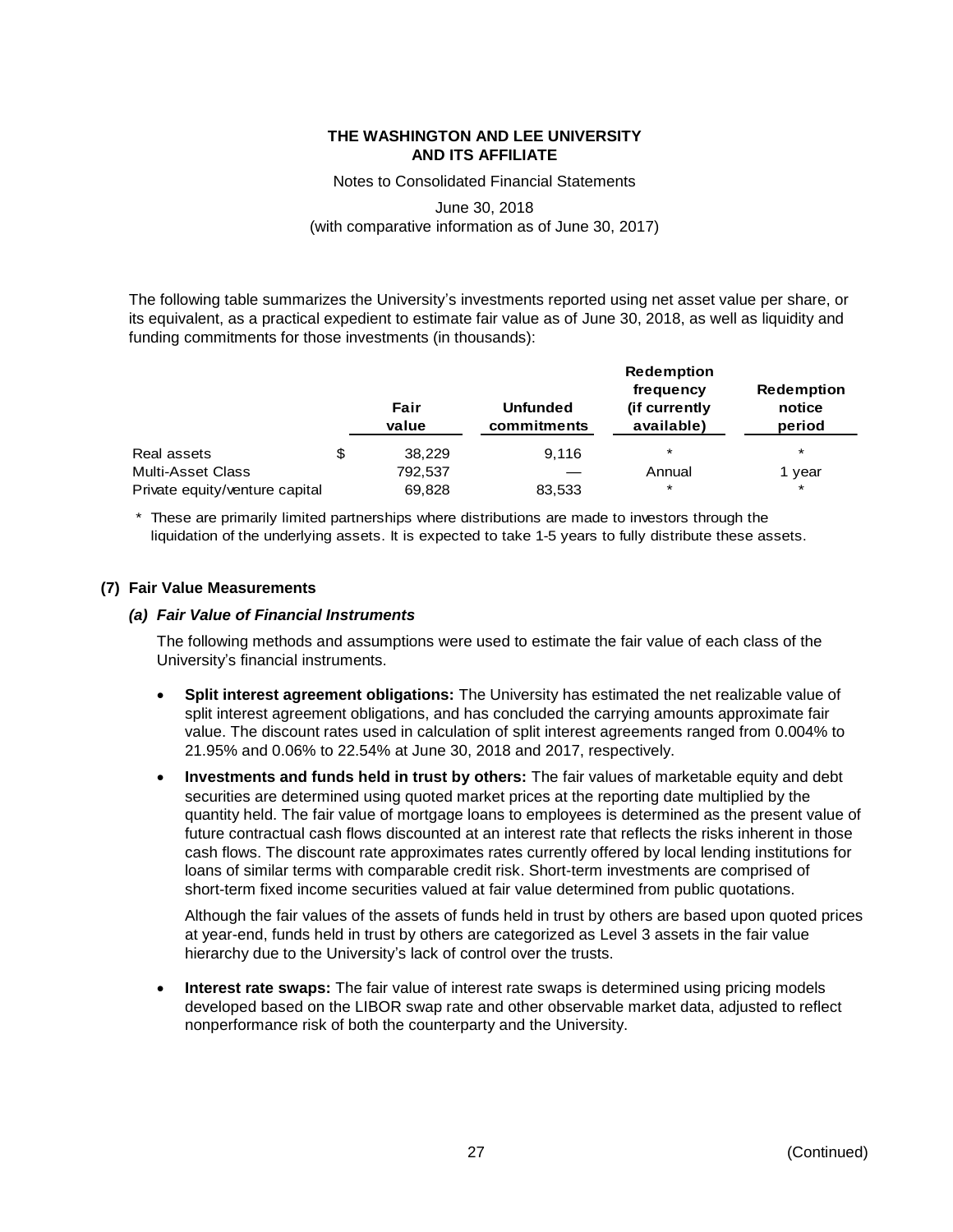Notes to Consolidated Financial Statements

June 30, 2018 (with comparative information as of June 30, 2017)

The methods described above may produce a fair value calculation that may not be indicative of net realizable value or reflective of future fair values. Furthermore, while the University believes its valuation methods are appropriate and consistent with other market participants, the use of different methodologies or assumptions to determine the fair value of certain financial instruments could result in a different fair value measurement at the reporting date.

# *(b) Fair Value Hierarchy*

The following table presents assets and liabilities that are measured at fair value on a recurring basis at June 30, 2018 (in thousands):

|                                     | <b>June 30,</b> | Fair value measurements at<br>reporting date using |                    |         |                  |  |
|-------------------------------------|-----------------|----------------------------------------------------|--------------------|---------|------------------|--|
|                                     | 2018            | Level 1                                            | Level <sub>2</sub> | Level 3 | NAV <sup>1</sup> |  |
| Assets:                             |                 |                                                    |                    |         |                  |  |
| Investments:                        |                 |                                                    |                    |         |                  |  |
| Short-term investments              | \$<br>13,199    | 12,505                                             | 694                |         |                  |  |
| Equities                            | 159,441         | 133,388                                            |                    | 26,053  |                  |  |
| Fixed income                        | 66,346          | 52,724                                             | 13,253             | 369     |                  |  |
| Real assets                         | 43,430          | 926                                                | 4,275              |         | 38,229           |  |
| Hedge funds                         | 3,637           | 3,637                                              |                    |         |                  |  |
| Mortgage loans to staff and         |                 |                                                    |                    |         |                  |  |
| fraternities                        | 50,983          |                                                    | 50,983             |         |                  |  |
| Multi-Asset Class                   | 792,537         |                                                    |                    |         | 792,537          |  |
| Private equity/venture              |                 |                                                    |                    |         |                  |  |
| capital                             | 69,828          |                                                    |                    |         | 69,828           |  |
| Total investments                   | 1,199,401       | 203,180                                            | 69,205             | 26,422  | 900,594          |  |
| Funds held in trust by others       | 474,098         |                                                    |                    | 474,098 |                  |  |
| <b>Total assets</b>                 | \$<br>1,673,499 | 203,180                                            | 69,205             | 500,520 | 900,594          |  |
| Liabilities:<br>Interest rate swaps | \$              |                                                    |                    |         |                  |  |

<sup>1</sup> Certain investments that are measured at fair value using net asset value per share (or its equivalent) as a practical expedient have not been categorized in the fair value hierarchy. The fair value amounts presented in this table are intended to permit reconciliation of the fair value hierarchy to the amounts presented in the consolidated statement of financial position.

There were no significant transfers between investment levels for the year ended June 30, 2018.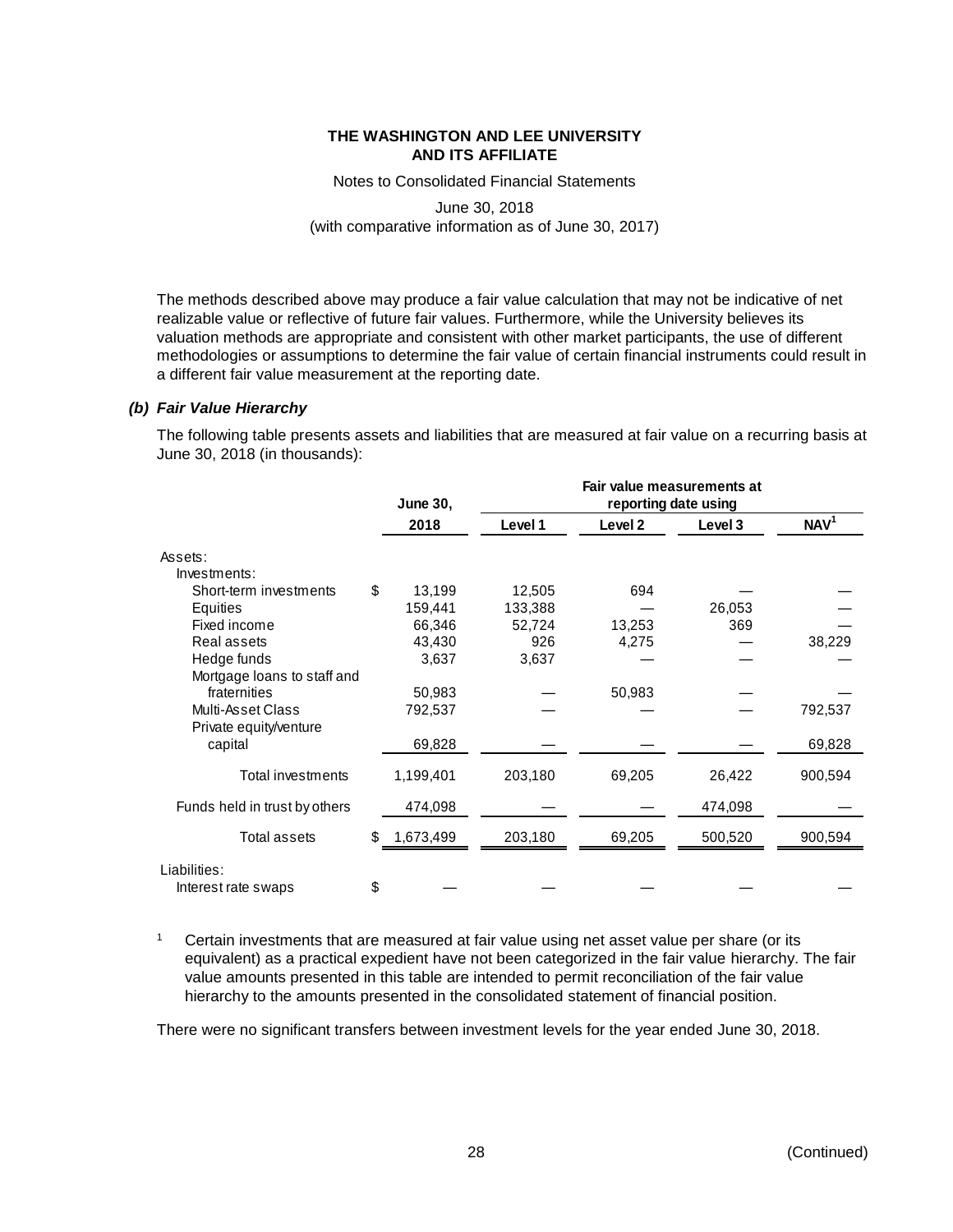Notes to Consolidated Financial Statements

# June 30, 2018 (with comparative information as of June 30, 2017)

The following table presents assets and liabilities that are measured at fair value on a recurring basis at June 30, 2017 (in thousands):

|                               | <b>June 30,</b> | Fair value measurements at<br>reporting date using |                    |         |                  |  |
|-------------------------------|-----------------|----------------------------------------------------|--------------------|---------|------------------|--|
|                               | 2017            | Level 1                                            | Level <sub>2</sub> | Level 3 | NAV <sup>1</sup> |  |
| Assets:                       |                 |                                                    |                    |         |                  |  |
| Investments:                  |                 |                                                    |                    |         |                  |  |
| Short-term investments        | \$<br>29,979    | 20,642                                             | 9,337              |         |                  |  |
| Equities                      | 186,166         | 152,887                                            |                    | 33,279  |                  |  |
| Fixed income                  | 60,745          | 60,357                                             | 19                 | 369     |                  |  |
| Real assets                   | 24,496          | 896                                                | 2,949              |         | 20,651           |  |
| Hedge funds                   | 3,782           | 3,782                                              |                    |         |                  |  |
| Mortgage loans to staff and   |                 |                                                    |                    |         |                  |  |
| fraternities                  | 50,527          |                                                    | 50,527             |         |                  |  |
| Multi-Asset Class             | 756,163         |                                                    |                    |         | 756,163          |  |
| Private equity/venture        |                 |                                                    |                    |         |                  |  |
| capital                       | 29,275          |                                                    |                    |         | 29,275           |  |
| Total investments             | 1,141,133       | 238,564                                            | 62,832             | 33,648  | 806,089          |  |
| Funds held in trust by others | 477,293         |                                                    |                    | 477,293 |                  |  |
| Total assets                  | \$<br>1,618,426 | 238,564                                            | 62,832             | 510,941 | 806,089          |  |
| Liabilities:                  |                 |                                                    |                    |         |                  |  |
| Interest rate swaps           | \$<br>4         |                                                    | 4                  |         |                  |  |

<sup>1</sup> Certain investments that are measured at fair value using net asset value per share (or its equivalent) as a practical expedient have not been categorized in the fair value hierarchy. The fair value amounts presented in this table are intended to permit reconciliation of the fair value hierarchy to the amounts presented in the consolidated statement of financial position.

There were no significant transfers between investment levels for the year ended June 30, 2017.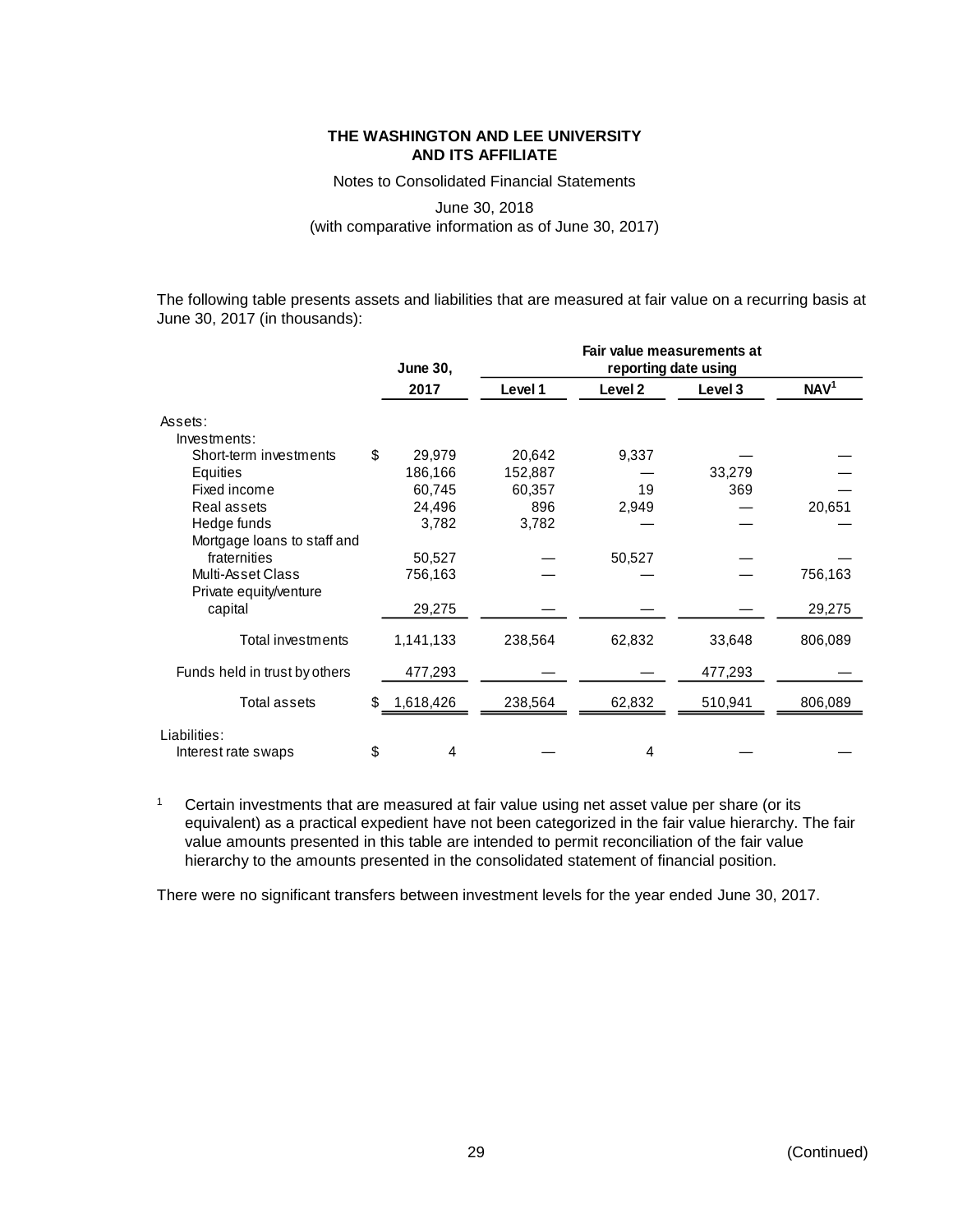Notes to Consolidated Financial Statements

# June 30, 2018 (with comparative information as of June 30, 2017)

The following table presents the University's activity for assets measured at fair value on a recurring basis using significant unobservable inputs (Level 3) for the years ended June 30, 2018 and 2017 (in thousands):

|                                   |              | <b>Funds held in</b><br>trust by |           |
|-----------------------------------|--------------|----------------------------------|-----------|
|                                   | Investments  | others                           | Total     |
| Ending balance at June 30, 2016   | \$<br>389    | 477,102                          | 477,491   |
| Net realized and unrealized gains | 5,554        | 14,501                           | 20,055    |
| Net maturities                    | (8,000)      |                                  | (8,000)   |
| Contributions                     | 35,705       |                                  | 35,705    |
| <b>Distributions</b>              |              | (14, 310)                        | (14, 310) |
| Ending balance at June 30, 2017   | 33,648       | 477,293                          | 510,941   |
| Net realized and unrealized gains | 4,303        | 12,096                           | 16,399    |
| Net maturities                    | (11,500)     | (332)                            | (11, 832) |
| Contributions                     |              | 116                              | 116       |
| <b>Distributions</b>              | (29)         | (15,075)                         | (15, 104) |
| Ending balance at June 30, 2018   | \$<br>26,422 | 474,098                          | 500,520   |

# **(8) Endowment**

Endowment is a term used commonly to refer to the resources that have been restricted by donors or designated by the Board of Trustees that will be invested to provide future revenue to support the University's activities. As of June 30, 2018, the University holds 1,377 endowment funds, of which 1,280 are true endowments (restricted by the donor) and 97 are quasi-endowments (designated by the Board).

# *(a) Interpretation of Relevant Law*

Based on the interpretation of Virginia's legislation, which incorporates the provisions of the Uniform Prudent Management of Institutional Funds Act (the Act or UPMIFA), by the Board of Trustees of the University, and absent explicit donor stipulations to the contrary, the University classifies the original value of gifts donated to the permanent endowment, as well as accumulations to the permanent endowment made at the direction of the donor, as permanently restricted net assets.

The remaining portion of the donor-restricted endowment fund that is not classified in permanently restricted net assets is classified as temporarily restricted net assets until those amounts are appropriated for expenditure by the Board of Trustees in a manner consistent with the standard of prudence prescribed by the Act. In accordance with the Act, the University considers the following factors in making a determination to appropriate or accumulate donor-restricted endowment funds: the duration and preservation of the fund; the purposes of the University and the donor-restricted endowment fund; general economic conditions; the possible effect of inflation or deflation; the expected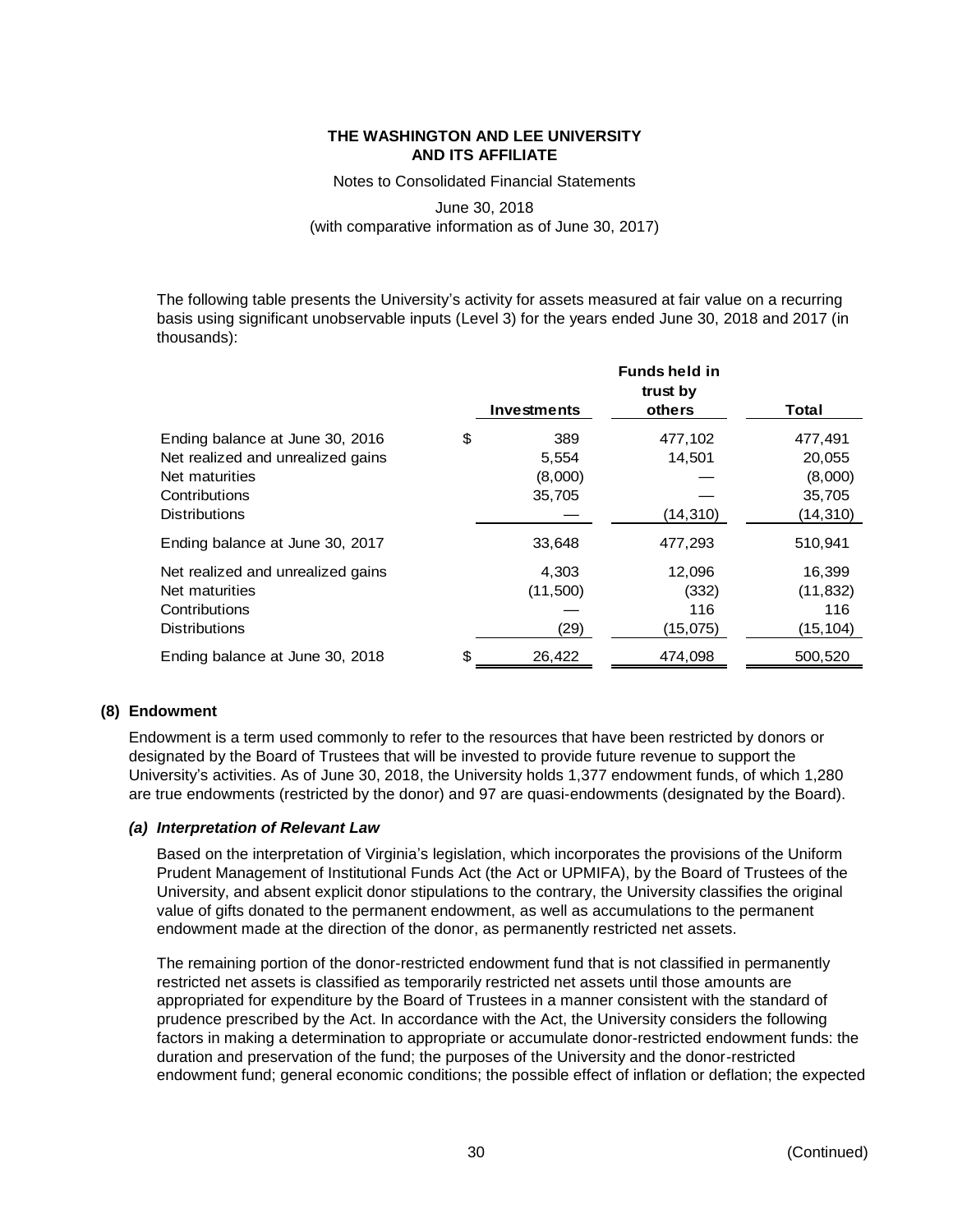Notes to Consolidated Financial Statements

June 30, 2018 (with comparative information as of June 30, 2017)

total return from income and the appreciation of investments; other resources of the University; and the investment policies of the University.

Endowment net assets consist of the following at June 30, 2018 (in thousands):

|                                     |    | <b>Unrestricted</b> | Temporarily<br>restricted | <b>Permanently</b><br>restricted | Total     |
|-------------------------------------|----|---------------------|---------------------------|----------------------------------|-----------|
| Donor-restricted endowment<br>funds | \$ | (21)                | 375,080                   | 496,126                          | 871,185   |
| Board-designated endowment<br>funds |    | 257,831             |                           |                                  | 257,831   |
| Total endowed<br>net assets         | S  | 257,810             | 375,080                   | 496,126                          | 1,129,016 |

Endowment net assets consist of the following at June 30, 2017 (in thousands):

|                            |   | <b>Unrestricted</b> | Temporarily<br>restricted | <b>Permanently</b><br>restricted | Total     |
|----------------------------|---|---------------------|---------------------------|----------------------------------|-----------|
| Donor-restricted endowment |   |                     |                           |                                  |           |
| funds                      | S | (91)                | 341,090                   | 482,079                          | 823,078   |
| Board-designated endowment |   |                     |                           |                                  |           |
| funds                      |   | 246,764             |                           |                                  | 246,764   |
| Total endowed              |   |                     |                           |                                  |           |
| net assets                 | S | 246,673             | 341,090                   | 482,079                          | 1,069,842 |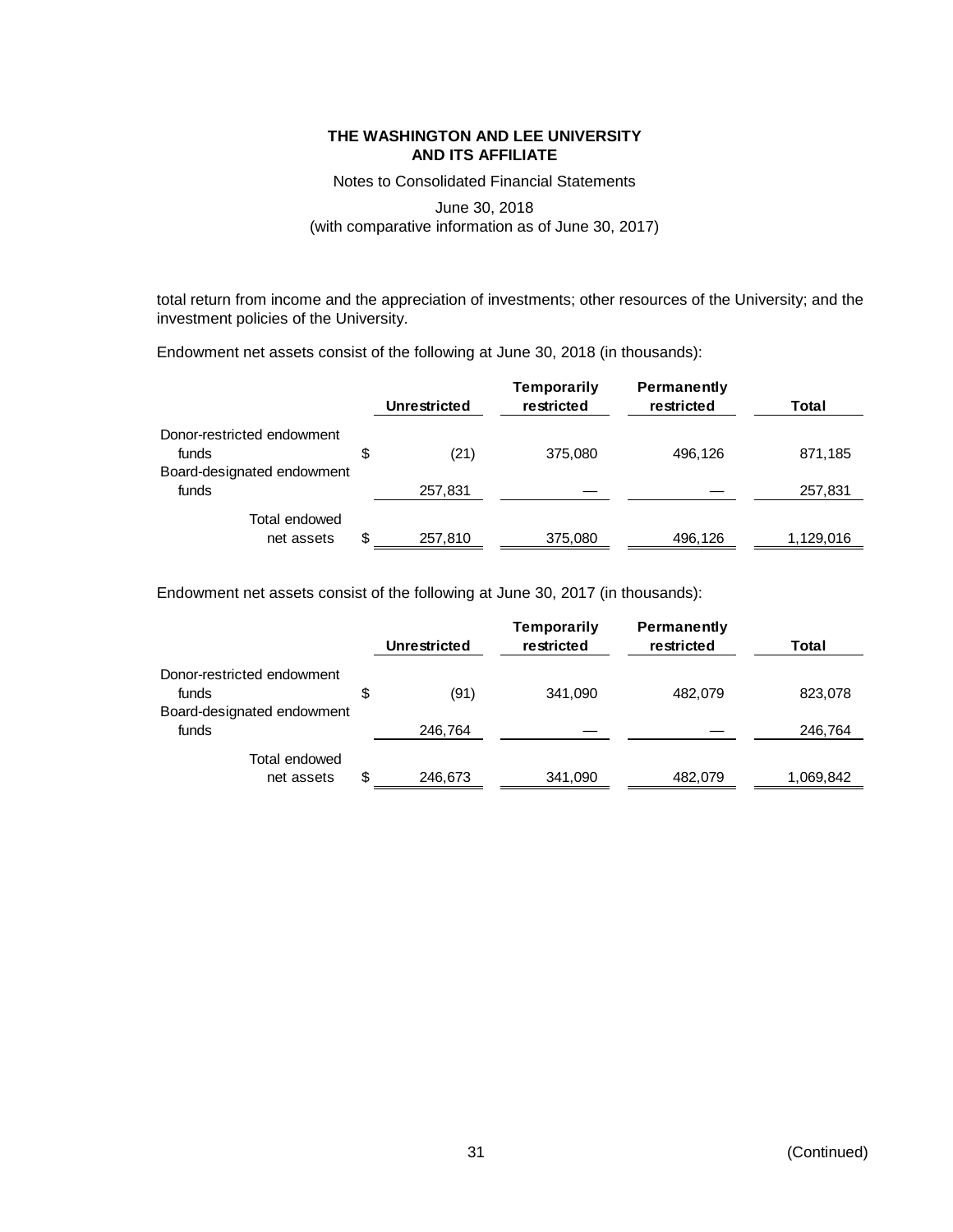Notes to Consolidated Financial Statements

# June 30, 2018 (with comparative information as of June 30, 2017)

Changes in endowment net assets for the years ended June 30, 2018 and 2017 are as follows (in thousands):

|                          |                     | Temporarily | <b>Permanently</b> |           |
|--------------------------|---------------------|-------------|--------------------|-----------|
|                          | <b>Unrestricted</b> | restricted  | restricted         | Total     |
| Endowment net assets,    |                     |             |                    |           |
| June 30, 2016            | \$<br>231,945       | 295,261     | 468,177            | 995,383   |
| Investment return:       |                     |             |                    |           |
| Investment income        | 812                 | 2,497       |                    | 3,309     |
| Net appreciation         | 23,058              | 82,150      |                    | 105,208   |
| Contributions and pledge |                     |             |                    |           |
| payments                 | 1,503               | 109         | 13,902             | 15,514    |
| Appropriation for        |                     |             |                    |           |
| expenditure              | (10, 645)           | (38, 927)   |                    | (49, 572) |
| Endowment net assets,    |                     |             |                    |           |
| June 30, 2017            | 246,673             | 341,090     | 482,079            | 1,069,842 |
| Investment return:       |                     |             |                    |           |
| Investment income        | 886                 | 2,957       |                    | 3,843     |
| Net appreciation         | 19,954              | 70,707      |                    | 90,661    |
| Contributions and pledge |                     |             |                    |           |
| payments                 | 1,113               | 78          | 14,047             | 15,238    |
| Appropriation for        |                     |             |                    |           |
| expenditure              | (10, 816)           | (39, 752)   |                    | (50, 568) |
| Endowment net assets,    |                     |             |                    |           |
| June 30, 2018            | \$<br>257,810       | 375,080     | 496,126            | 1,129,016 |

# *(b) Funds with Deficiencies*

From time to time, the fair value of assets associated with an individual donor-restricted endowment fund may fall below the original value of the fund. Deficiencies of this nature that are reported in unrestricted net assets were \$21,000 and \$91,000 as of June 30, 2018 and 2017, respectively. Subsequent gains that restore the fair value of the assets of the endowment fund to the required level will be classified as an increase in unrestricted net assets.

# *(c) Return Objectives and Risk Parameters*

The University has adopted investment and spending policies for endowment assets that attempt to provide a predictable stream of funding to programs supported by its endowment while seeking to maintain the purchasing power of the endowment assets.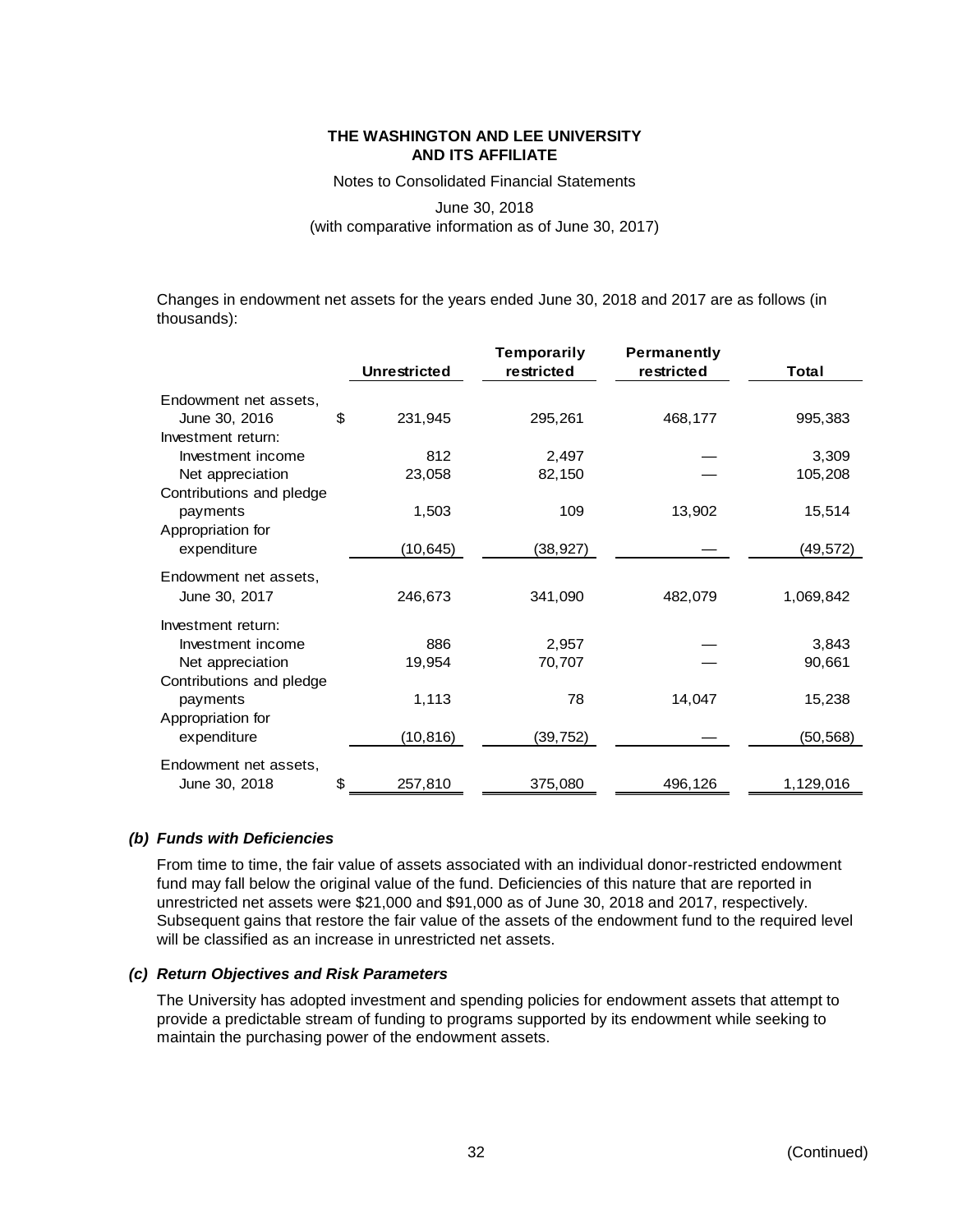Notes to Consolidated Financial Statements

June 30, 2018 (with comparative information as of June 30, 2017)

# *(d) Strategies Employed for Achieving Objectives*

To satisfy its long-term rate-of-return objectives, the University relies on a total return strategy in which investment returns are achieved through both capital appreciation (realized and unrealized) and current yield (interest and dividends). The University targets a diversified asset allocation that places emphasis on investments in equities, bonds and absolute return strategies to achieve its long-term return objectives within prudent risk constraints.

# *(e) Spending Policy and How the Investment Objectives Relate to Spending Policy*

The Board-approved spending formula for the endowment provides for spending the lesser of the prior year allocation incremented by a Consumer Price Index-based inflator, 6% of the three-year average of fair values at June 30, or a 5% ceiling related to the June 30 fair value. This model is often referred to as a constant growth spending formula. The calculated spending rate was 4.69% and 4.83% for the years ended June 30, 2018 and 2017, respectively.

# **(9) Funds Held in Trust by Others**

The majority of the funds held in trust by others comes from Letitia P. Evans' bequest of 15% of the annual net income of the Lettie Pate Evans Foundation, Inc. Restricted Fund. At June 30, 2018 and 2017, the fair value of the University's interest was reported by the trustees as \$432,810,000 and \$436,043,000, respectively. During the years ended June 30, 2018 and 2017, the University received distributions of \$14,260,000 and \$13,419,000, respectively, from the Lettie Pate Evans Foundation, Inc. Restricted Fund.

At June 30, 2018 and 2017, the University maintained an interest in 40 other trusts with fair values of the University's interest, as reported by the trustees of approximately \$41,288,000 and \$41,250,000, respectively, and received distributions for the years ended June 30, 2018 and 2017 of \$757,000 and \$850,000, respectively.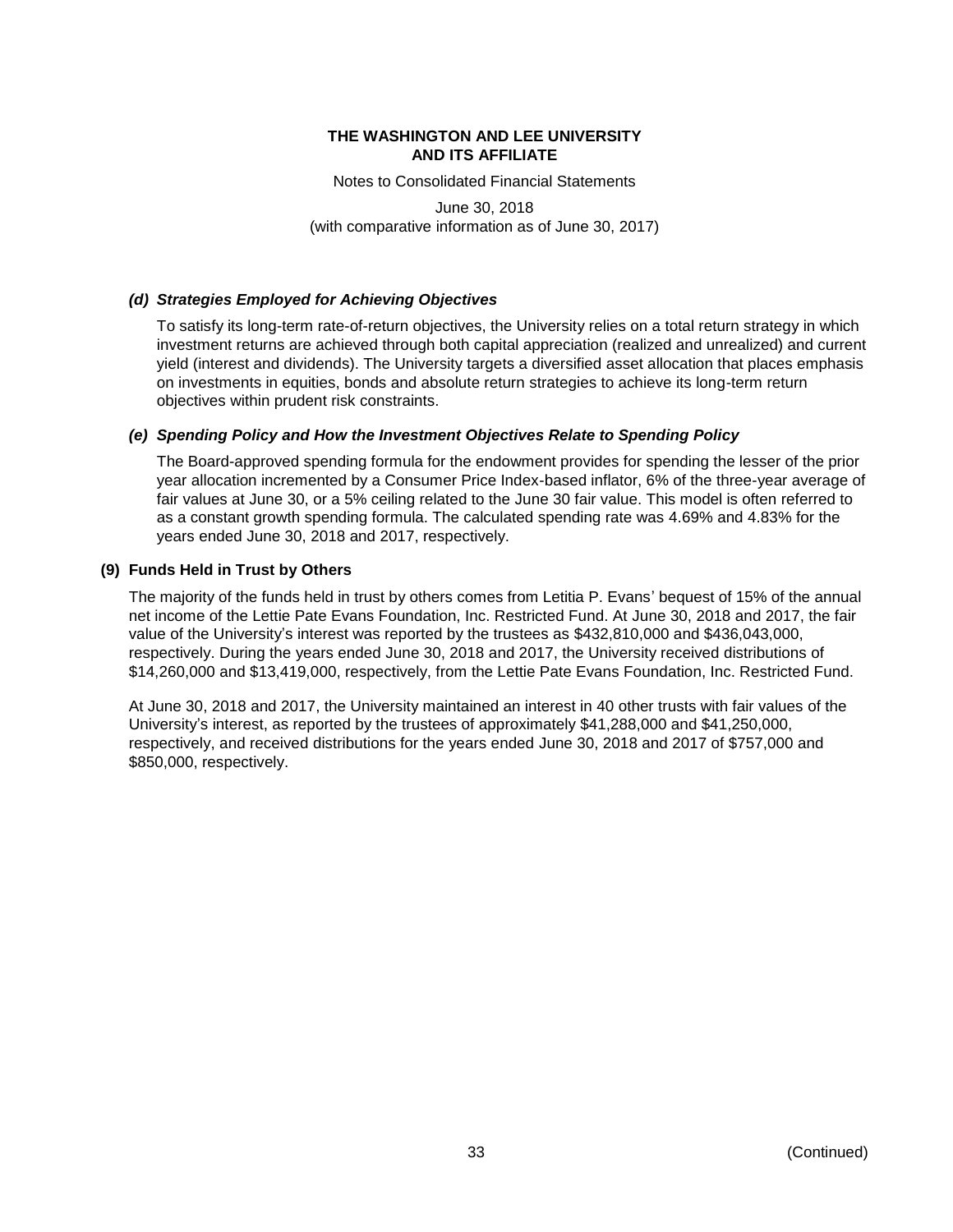Notes to Consolidated Financial Statements

June 30, 2018 (with comparative information as of June 30, 2017)

# **(10) Long-Term Debt and Derivative Instruments**

Long-term debt consists of the following obligations at June 30, 2018 and 2017 (in thousands):

|                                         | Final        | Interest    |      |         |         |
|-----------------------------------------|--------------|-------------|------|---------|---------|
|                                         | maturity     | rates       |      | 2018    | 2017    |
| Virginia College Building               |              |             |      |         |         |
| Authority (VCBA):                       |              |             |      |         |         |
| 1998 Note, includes unamortized         |              |             |      |         |         |
| premium of \$739 and \$814,             |              |             |      |         |         |
| and unamortized debt issuance cost      |              |             |      |         |         |
| of \$222 and \$240, respectively (A)    | January 2031 | 5.03%-5.05% | - \$ | 52,722  | 52,779  |
| 2001 Note, includes unamortized         |              |             |      |         |         |
| premium of \$1,507 and \$1,607,         |              |             |      |         |         |
| and unamortized debt issuance cost      |              |             |      |         |         |
| of \$154 and \$164, respectively (B)    | January 2034 | 5.00%-5.75% |      | 35,463  | 38,678  |
| 2015A Note, includes unamortized        |              |             |      |         |         |
| premium of \$4,341 and \$4,503          |              |             |      |         |         |
| and unamortized debt issuance cost      |              |             |      |         |         |
| of \$276 and \$286, respectively (C)    | January 2040 | 2.25%-5.00% |      | 34,650  | 35,542  |
| 2015B Note, includes unamortized        |              |             |      |         |         |
| debt issuance cost of \$129 and \$134,  |              |             |      |         |         |
| respectively (D)                        | January 2043 | Variable    |      | 14,871  | 14,866  |
| Industrial Development Authority        |              |             |      |         |         |
| of the City of Lexington,               |              |             |      |         |         |
| Virginia (Lexington Authority):         |              |             |      |         |         |
| 2003 Note, includes unamortized         | April 2018   | Variable    |      |         | 197     |
| debt issuance cost of \$1 for $2017(E)$ |              |             |      |         |         |
| 2010 Note, includes unamortized debt    |              |             |      |         |         |
| issuance cost of \$126 and \$136 (F)    | January 2035 | Variable    |      | 13,594  | 13,779  |
| 2013 Note, includes unamortized         |              |             |      |         |         |
| premium of \$291 and \$302,             |              |             |      |         |         |
| and unamortized debt issuance cost      |              |             |      |         |         |
| of \$250 and \$260, respectively (G)    | January 2043 | 4.88%       |      | 35,001  | 35,002  |
|                                         |              |             | \$   | 186,301 | 190.843 |

- (A) Semi-annual interest payments on this note began July 1, 1998 with annual principal payments commencing on January 1, 2022 and continuing until maturity in January 1, 2031.
- (B) Semi-annual interest payments began January 1, 2002 with annual principal payments commencing January 1, 2016 and continuing until maturity in January 2034.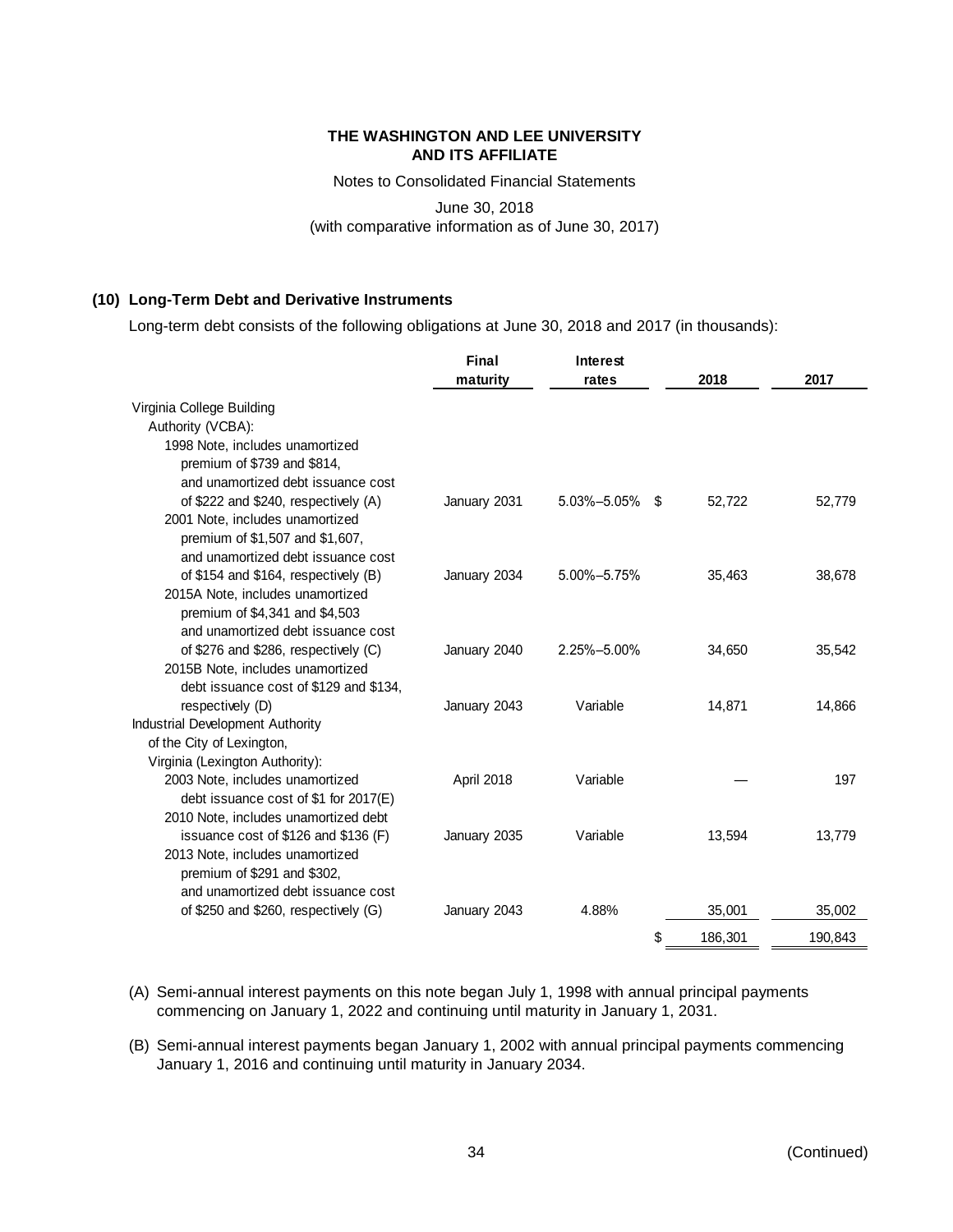Notes to Consolidated Financial Statements

June 30, 2018 (with comparative information as of June 30, 2017)

- (C) In April 2015, the VCBA issued bonds in the amount of \$32,040,000 and known as Series 2015A Bonds. Principal payments are payable annually on January 1, commencing January 1, 2017. Semi-annual interest payments on this note began July 1, 2015 and then on each January 1 and July 1 thereafter. The 2015A Bonds that are stated to mature after January 1, 2026 are subject to redemption prior to maturity at the option of the VCBA (as directed by the University), in whole or in part, at any time on or after January 1, 2025, upon payment of 100% of the principal amount of the bonds to be redeemed plus interest accrued to the date fixed for redemption.
- (D) In April 2015, the VCBA issued bonds in the amount of \$15,000,000 and known as Series 2015B Bonds. Principal payments are payable annually on January 1, commencing January 1, 2036. These bonds have been structured at a variable interest rate with a weekly reset. The interest is paid monthly in arrears on the first of each month beginning May 1, 2015. The interest rates for the year ended June 30, 2018 ranged from 0.77% to 1.78%.
- (E) Principal payments on this note are due in installments of \$65,833 on each January 1, April 1, July 1 and October 1, beginning July 1, 2003 and continuing until April 1, 2018. Interest on the unpaid principal is payable on these same dates at a variable annual rate equal to the sum of (a) 65% of the LIBOR and (b) 0.59%. The interest rates for the year ended June 30, 2018 ranged from 1.23% to 1.66%.
- (F) Annual principal and semi-annual interest payments on this note began January 1, 2012 and will mature January 1, 2035. The 2010 Bonds may be called for redemption upon notification by the University to the Lexington Authority. These bonds have been structured as variable rate demand bonds with a weekly reset. The interest rates for the year ended June 30, 2018 ranged from 0.77% to 1.78%.
- (G) In July 2013, the Lexington Authority issued bonds in the amount of \$34,960,000. The proceeds derived from the sale were loaned to the University in exchange for its Note. These bonds have been structured at a fixed rate of 4.88%.

Aggregate principal payments due for the next five fiscal years are: 2019 – \$4,270,000; 2020 – \$4,495,000; 2021 – \$5,095,000; 2022 – \$5,265,000; 2023 – \$5,515,000; and thereafter –\$155,940,000.

# **Revolving Credit Agreement**

The University has a Revolving Credit agreement with Branch Banking and Trust Company that permits the University to borrow through April 20, 2019 up to \$15,000,000, bearing interest at an adjusted LIBOR rate by adding 30-day LIBOR plus one and one-quarter of one percent (1.25%) per annum, which shall be adjusted monthly on the first day of each month. The University paid an origination fee of \$1,500 for access to this liquidity. At June 30, 2018, the University had \$15,000,000 available under this facility.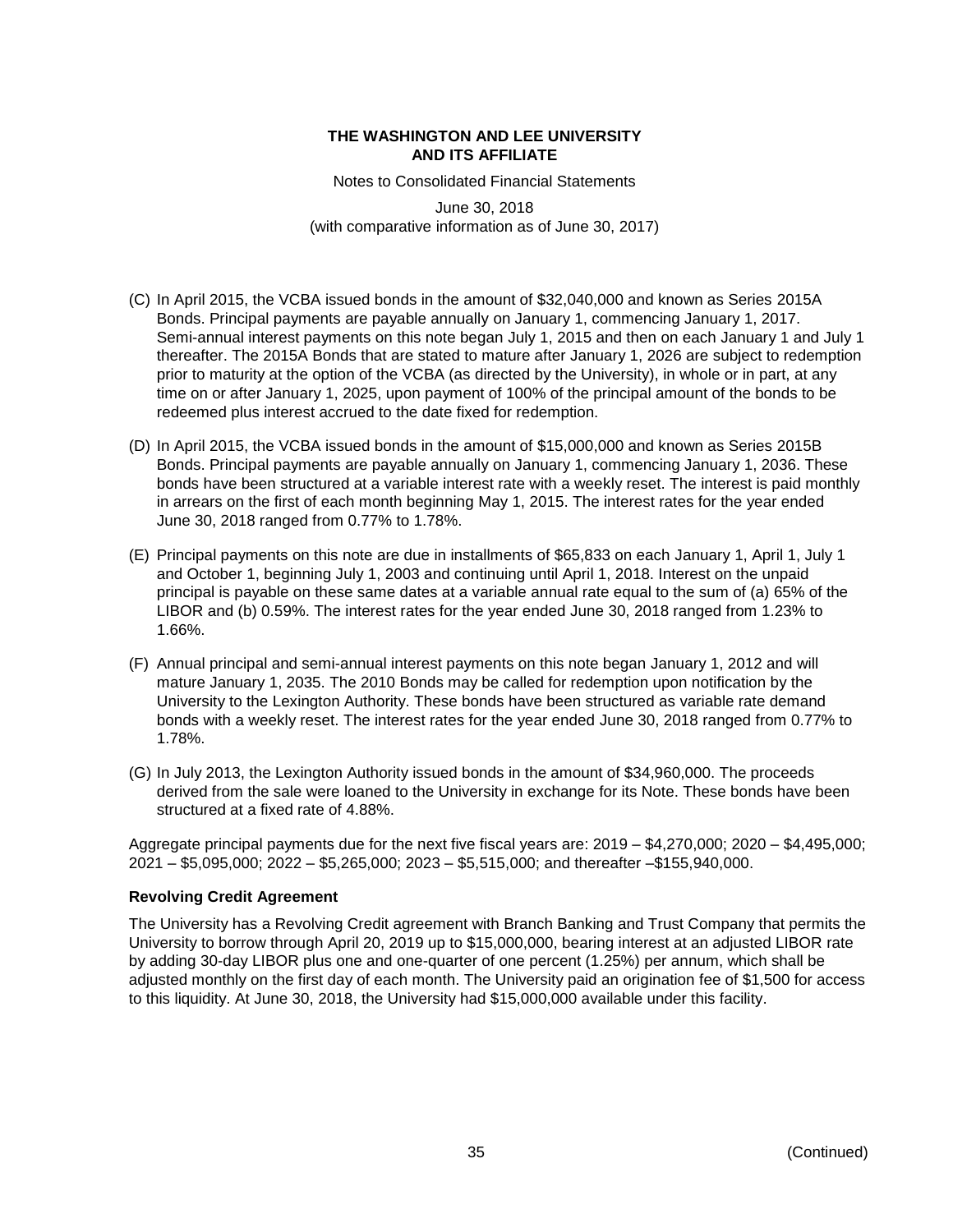Notes to Consolidated Financial Statements

June 30, 2018 (with comparative information as of June 30, 2017)

#### **Interest Rate Swap Agreements**

From time to time, the University enters into interest rate swap agreements with financial institutions to effectively convert the variable interest rates on a portion of its outstanding notes to a fixed rate of interest. The interest rate swap agreement matured in the year ended June 30, 2018. The fair value of the University's interest rate swaps at June 30, 2017, was a liability of \$4,000.

# **(11) Net Assets**

#### *(a) Temporarily Restricted Net Assets*

Temporarily restricted net assets at June 30, 2018 and 2017 are available for the following purposes (in thousands):

|                                                          | 2018          | 2017    |
|----------------------------------------------------------|---------------|---------|
| Financial aid                                            | \$<br>10,875  | 9,718   |
| Faculty support                                          | 1,798         | 1,826   |
| Program support                                          | 21.902        | 21,744  |
| Buildings and equipment                                  | 3.973         | 2.978   |
| Contributions receivable, for program support            | 32,625        | 34,050  |
| Planned giving arrangements                              | 10.001        | 9,982   |
| Other                                                    | 2,803         | 2,658   |
| Accumulated appreciation on donor-restricted endowment   |               |         |
| funds, principally for program support and financial aid | 371,285       | 337,409 |
| Total                                                    | \$<br>455.262 | 420.365 |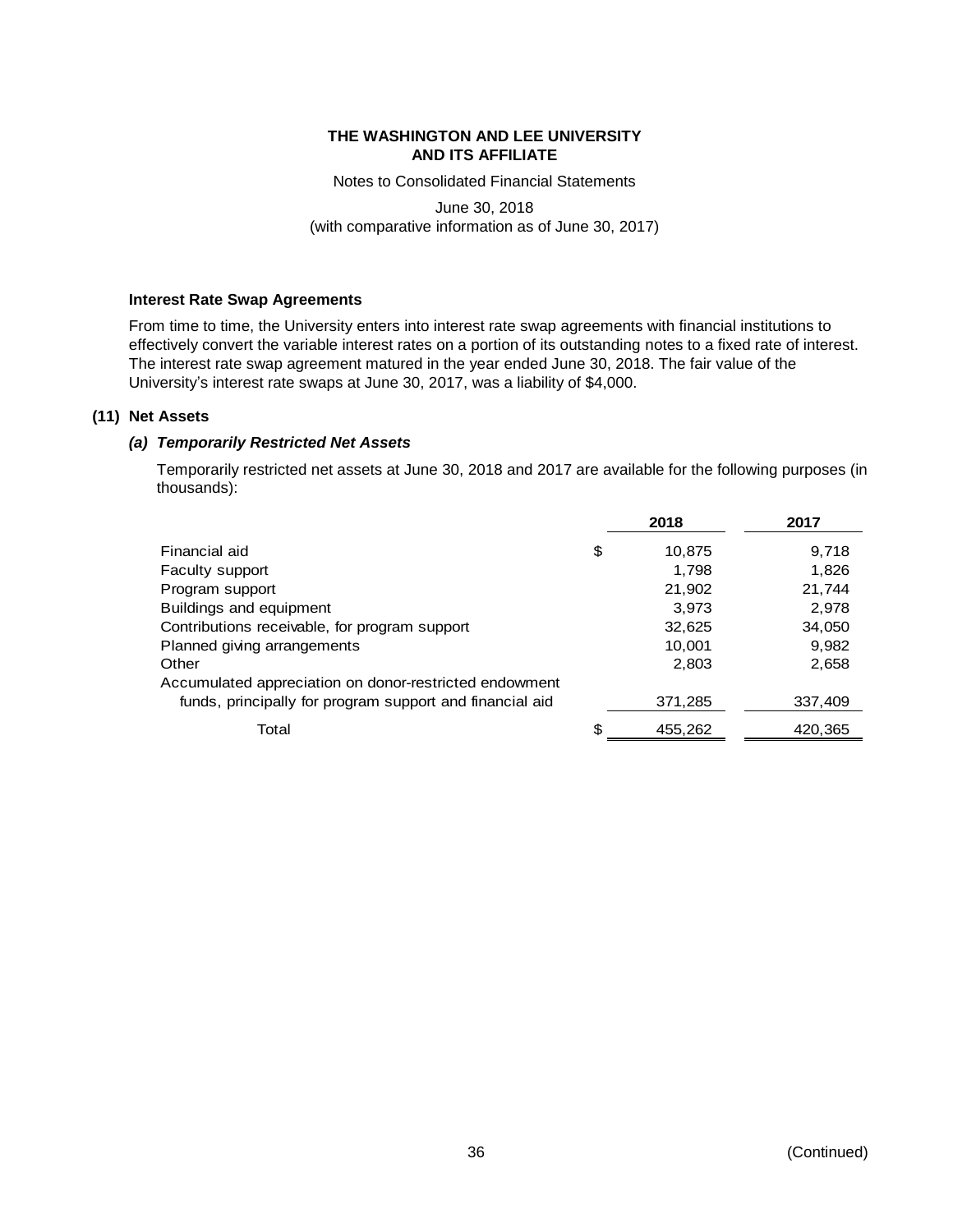Notes to Consolidated Financial Statements

June 30, 2018 (with comparative information as of June 30, 2017)

# *(b) Permanently Restricted Net Assets*

Permanently restricted net assets at June 30, 2018 and 2017 are comprised of the following (in thousands):

|                                 | 2018          | 2017    |
|---------------------------------|---------------|---------|
| Purpose restricted:             |               |         |
| Financial aid                   | \$<br>285,054 | 278,260 |
| Faculty support                 | 47,248        | 46,791  |
| Program support                 | 606,815       | 605,916 |
| Library and collections support | 5,149         | 4,731   |
| Buildings and equipment         | 7,803         | 5,629   |
| Other                           | 6,806         | 6,795   |
|                                 | 958,875       | 948,122 |
| Time and purpose restricted:    |               |         |
| Contributions receivable        | 16,365        | 19,996  |
| Planned giving arrangements     | 8,983         | 8,758   |
|                                 | 25,348        | 28,754  |
| Total                           | \$<br>984,223 | 976,876 |

# *(c) Net Assets Released from Restrictions*

Net assets are released from donor restrictions when expenses are incurred to satisfy the restricted purposes or by occurrence of other events as specified by donors. Purpose restrictions accomplished during the year ended June 30, 2018 were as follows (in thousands):

| Financial aid<br>Program support<br>Other | \$ | 2,509<br>4,271<br>7,486 |
|-------------------------------------------|----|-------------------------|
|                                           |    | 14,266                  |
| Buildings and equipment                   |    | 6,038                   |
| Total                                     | S  | 20,304                  |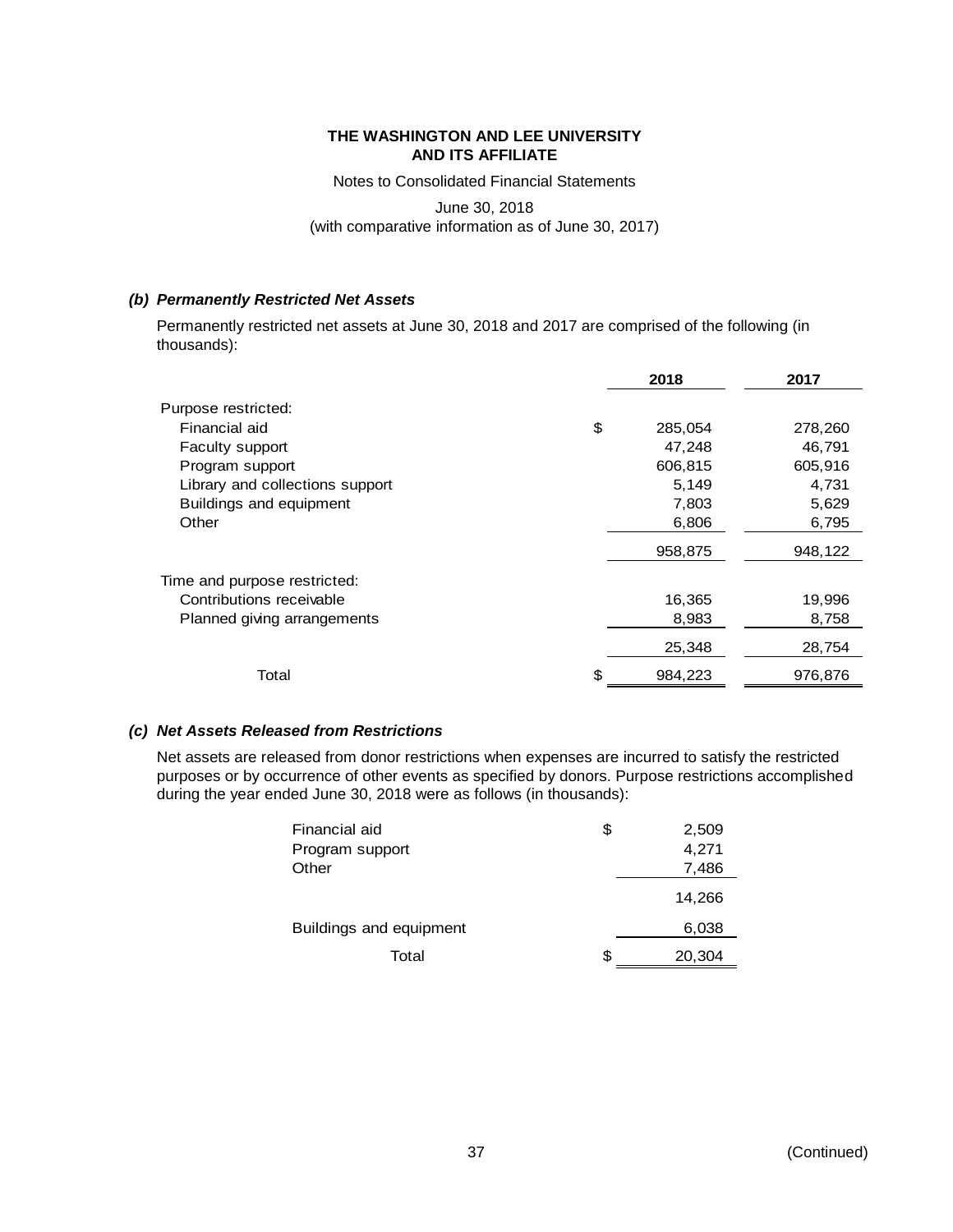Notes to Consolidated Financial Statements

June 30, 2018 (with comparative information as of June 30, 2017)

# **(12) Expenses**

Expenses for the years ended June 30, 2018 and 2017 were incurred for the following (in thousands):

|                                                          |    | 2018    | 2017    |
|----------------------------------------------------------|----|---------|---------|
| Salaries, wages and benefits                             | \$ | 101,846 | 96,634  |
| Supplies and services                                    |    | 34,601  | 34,718  |
| Depreciation and amortization of buildings and equipment |    | 17.211  | 16,569  |
| Costs of sales, auxiliary enterprises                    |    | 5,027   | 5,233   |
| <b>Interest</b>                                          |    | 7,881   | 7.765   |
| Total                                                    | ß. | 166,566 | 160,919 |

# **(13) Retirement Plans**

Academic and nonacademic personnel of the University are included in the 403(b) contributory retirement plan of the Teachers Insurance and Annuity Association (TIAA) and Fidelity Management Trust Company (Fidelity). The University matches optional employee contributions up to 5% of their annual salary. In addition, the University makes a mandatory contribution of 5% of the employee's annual salary. Contributions are paid currently to TIAA or Fidelity. The University's cost under this plan amounted to \$6,298,000 and \$6,148,000 for the years ended June 30, 2018 and 2017, respectively.

The University also maintains a discretionary defined contribution retirement plan through TIAA. The Washington and Lee Retiree Health Plan (the Plan) exists for the purpose of providing postretirement medical benefits to eligible academic and nonacademic personnel of the University. Employer contributions for the years ended June 30, 2018 and 2017 totaled \$120,000 and \$110,000, respectively.

# **(14) Postretirement Benefits**

The University currently provides health insurance in the form of a retiree medical benefit (the Plan) to certain retired employees and their dependents. The costs of postretirement benefits are accrued during the service lives of employees. Employees of record prior to April 1, 2003 are eligible to qualify for this benefit. Those hired on or after April 1, 2003 cannot participate in the Plan. The Plan is unfunded.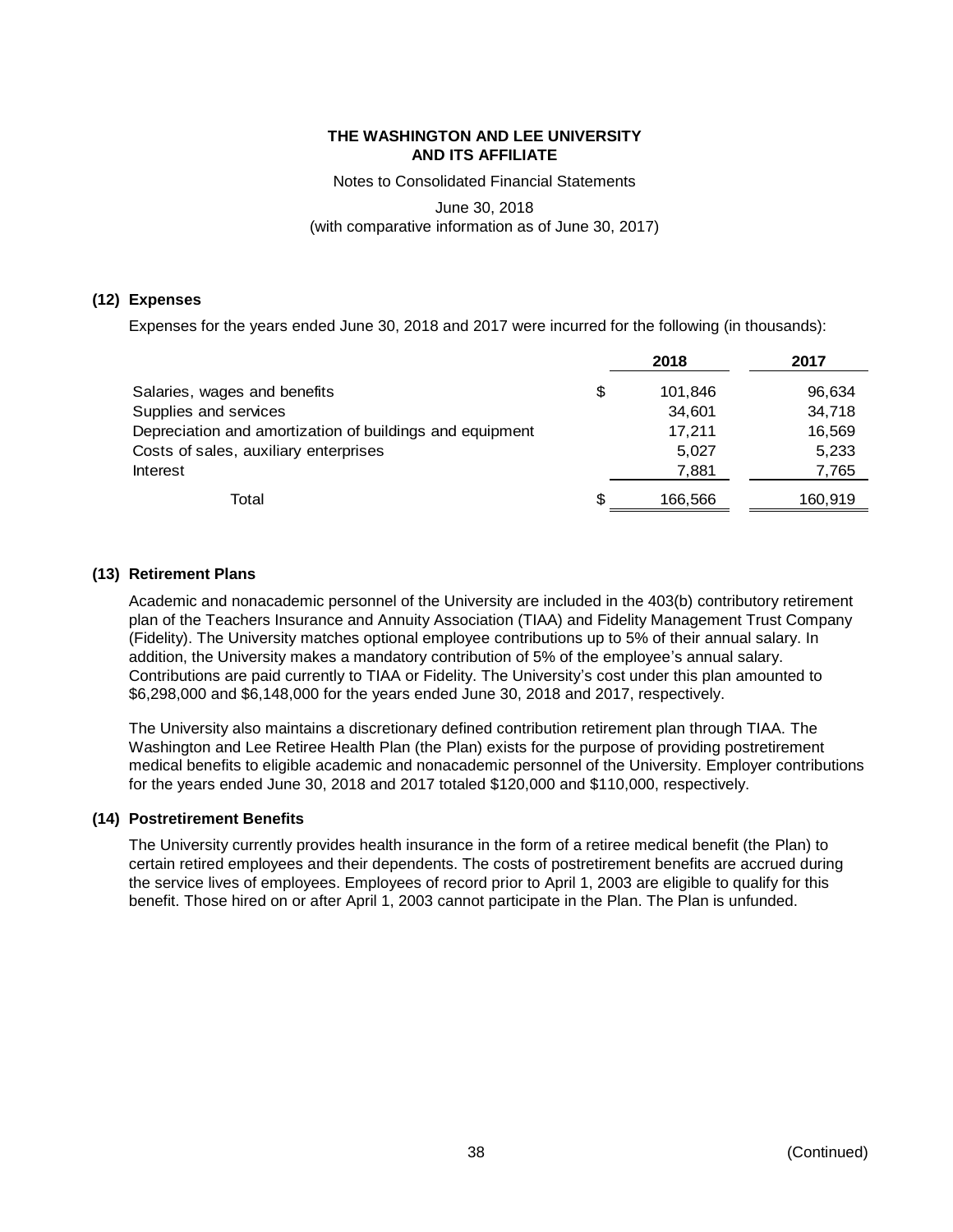Notes to Consolidated Financial Statements

# June 30, 2018 (with comparative information as of June 30, 2017)

The components of net periodic postretirement benefit cost for the years ended June 30, 2018 and 2017 were as follows (in thousands):

|                                                                | 2018  | 2017  |
|----------------------------------------------------------------|-------|-------|
| Service cost (benefits attributed to employee service during   |       |       |
| the year)                                                      | 539   | 385   |
| Interest cost on accumulated postretirement benefit obligation | 788   | 641   |
| Amortization of prior service cost                             | 584   | 318   |
| Net periodic postretirement benefit cost                       | 1.911 | 1.344 |

The amortized actuarial gain results from changes in certain assumptions and will be amortized over a period based on the average future service of participants expected to receive plan benefits.

The discount rates used in determining the accumulated postretirement benefit obligation (APBO) as of June 30, 2018 and 2017 was 4.0%. The assumed health care cost trend used in measuring the accumulated postretirement benefit obligation was 7.5% in 2018, decreasing to 4.5% over the next ten years.

The following information summarizes activity in the unfunded postretirement benefit plan for the years ended June 30, 2018 and 2017 (in thousands):

|                                                            | 2018           | 2017    |
|------------------------------------------------------------|----------------|---------|
| Change in benefit obligation:                              |                |         |
| Accumulated benefit obligation, beginning of year          | \$<br>19,597   | 18,329  |
| Cumulative effect of plan change                           |                | 1.867   |
| Service cost                                               | 539            | 385     |
| Interest cost                                              | 788            | 641     |
| Actuarial loss(gain)                                       | 21             | (837)   |
| Net benefits paid                                          | (895)          | (787)   |
| Accumulated benefit obligation, end of year                | 20,050         | 19,598  |
| Amount not yet recognized in net periodic benefit cost and |                |         |
| included in unrestricted net assets:                       |                |         |
| Net actuarial gain                                         | \$<br>(1, 304) | (1,203) |
| Prior service cost                                         | 2,121          | 2,705   |
|                                                            | \$<br>817      | 1,502   |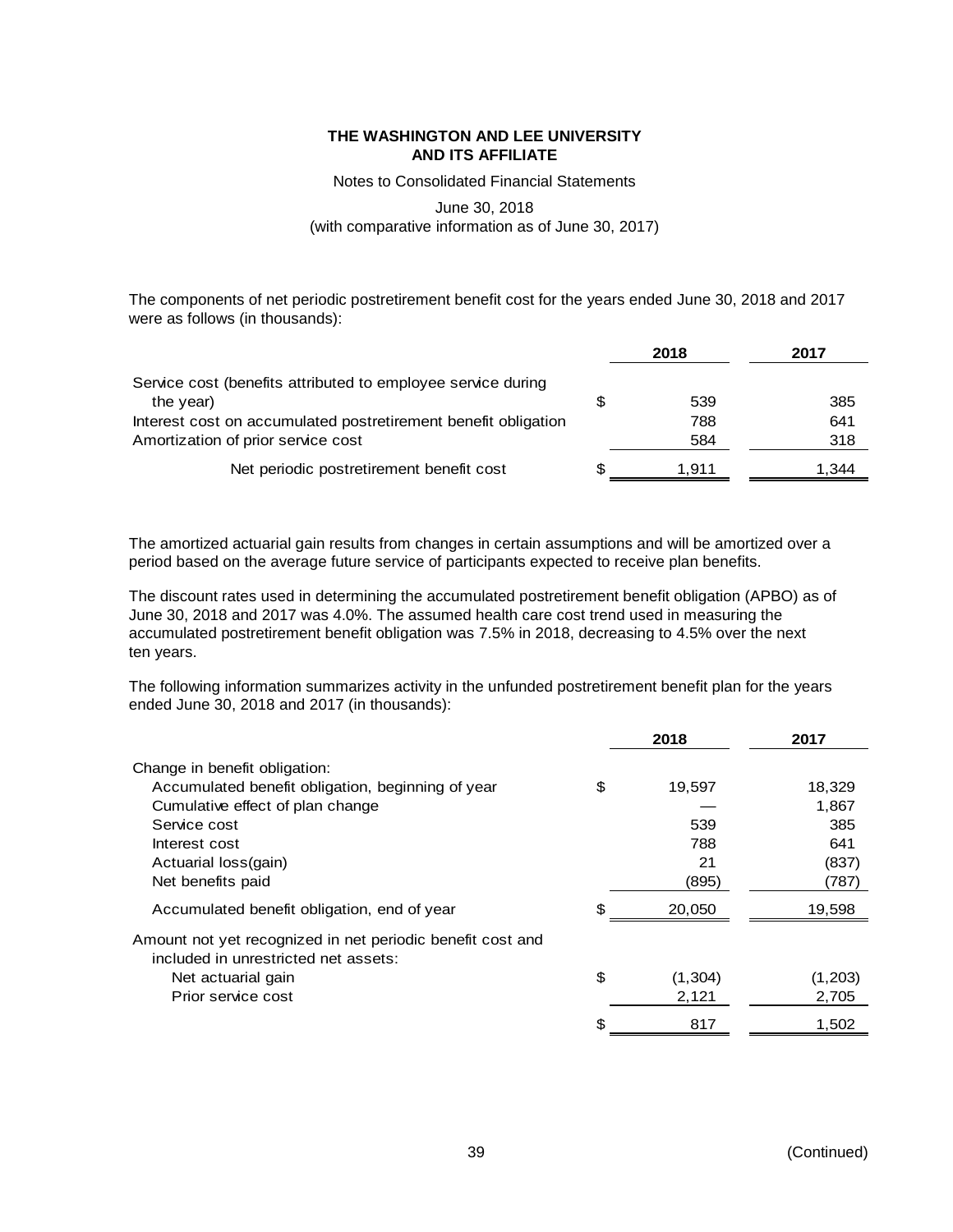Notes to Consolidated Financial Statements

June 30, 2018 (with comparative information as of June 30, 2017)

Projected postretirement health benefits expected to be paid in each of the next five fiscal years are: 2019 – \$1,136,000; 2020 – \$1,339,000; 2021 – \$1,469,000; 2022 – \$1,590,000; and 2023 – \$1,704,000. An additional \$9,446,000 is expected to be paid for the fiscal years 2024 through 2028.

Total employer and participant contributions are \$895,000 and \$67,000, respectively, for the year ended June 30, 2018. Total benefits paid for the year ended June 30, 2018 are \$962,000. The employer and participant contributions for the year ending June 30, 2019 are expected to be \$1,045,000 and \$91,000, respectively, for a total of \$1,136,000 in benefits paid. The expense discount rate for both of the years ended June 30, 2018 and 2017 was 4.0%. The measurement date was June 30, 2018.

# **(15) Commitments**

The University's contractual commitments for capital expenditures totaled approximately \$48,167,000 at June 30, 2018, and were comprised of the following (in thousands):

| Athletic facilities upgrades         | \$. | 41.040 |
|--------------------------------------|-----|--------|
| Residence hall upgrades              |     | 6.196  |
| Facilities maintenance and utilities |     | 931    |
|                                      | ß.  | 48,167 |

# **(16) Concentration Risk**

Financial instruments that potentially subject the University to concentration of risk consist primarily of an equity investment in a large U.S. company. This investment comprised 77% and 81% of total funds held in trust by others for the periods ended June 30, 2018 and 2017, respectively.

# **(17) Contingencies**

The University receives revenues under U.S. Government grants and contracts. The ultimate determination of amounts received under these programs generally is based upon allowable costs, which are subject to audit, and are reported to the U.S. Government. Recovery of indirect costs is based on predetermined rates negotiated with the government. The University is of the opinion that adjustments, if any, arising from such audits will not have a material effect on the consolidated financial statements.

From time to time, the University is involved in various legal proceedings which are in the normal course of operations. In management's opinion, the University is not currently involved in any legal proceedings which individually or in the aggregate could have a material effect on the financial condition, change in net assets and/or liquidity of the University.

# **(18) Subsequent Events**

The University has evaluated subsequent events for potential recognition and/or disclosure in the June 30, 2018 consolidated financial statements through October 19, 2018, the date the consolidated financial statements were issued.